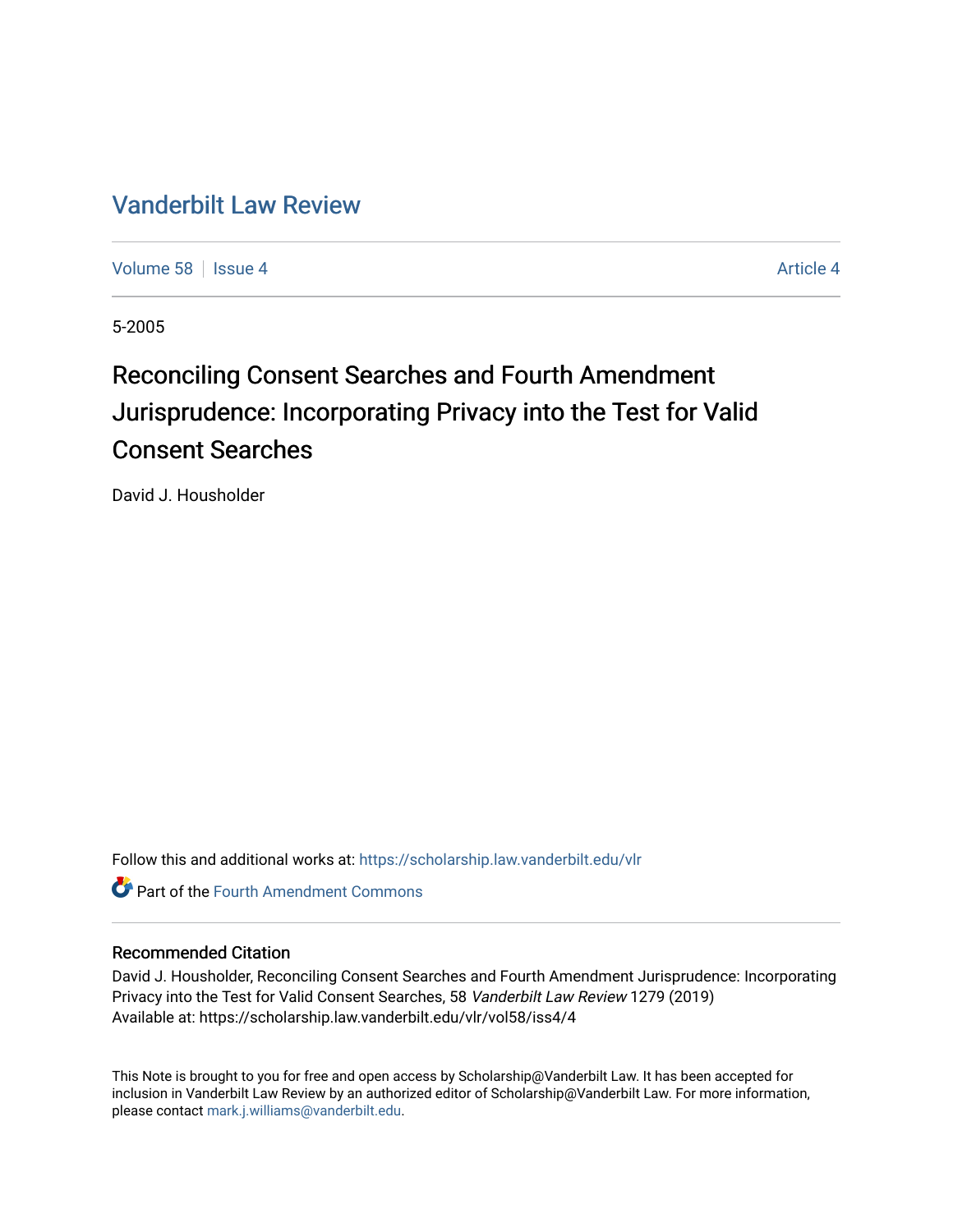## **NOTES**

## **Reconciling Consent Searches and Fourth Amendment Jurisprudence: Incorporating Privacy into the Test for Valid Consent Searches**

| I.   |                                                |                                                              |  |  |
|------|------------------------------------------------|--------------------------------------------------------------|--|--|
| II.  |                                                | SEARCH AND SEIZURE AND CONSENT SEARCHES1281                  |  |  |
|      | A.                                             |                                                              |  |  |
|      | B.                                             | Katz: The Demise of the Trespass Test? 1282                  |  |  |
|      | $\mathbf{C}$ .                                 |                                                              |  |  |
|      | D.                                             |                                                              |  |  |
|      | E.                                             | Consent Searches: Schneckloth v. Bustamonte1288              |  |  |
|      | F.                                             | Factors in the Voluntariness Analysis1291                    |  |  |
| III. |                                                | <b>JUDICIAL AND ADMINISTRATIVE APPROACHES TO</b>             |  |  |
|      |                                                |                                                              |  |  |
|      | $\mathsf{A}$ .                                 | Knock and Talk: State v. Ferrier1295                         |  |  |
|      | <b>B.</b>                                      | Approaches of Other States' Courts1299                       |  |  |
|      | C.                                             | Law Enforcement Responses to Charges of                      |  |  |
|      |                                                | Discrimination: Consent Searches Following                   |  |  |
|      |                                                |                                                              |  |  |
| IV.  | CONSENT SEARCHES: THEORY, APPLICATION, AND     |                                                              |  |  |
|      |                                                |                                                              |  |  |
|      | A.                                             | Basis and Theory of Consent Searches 1303                    |  |  |
|      | <b>B</b> .                                     | Problems in the Application of the Law1306                   |  |  |
|      | C.                                             |                                                              |  |  |
| V.   | THE ARGUMENT FOR PRIVACY AS A CONSIDERATION IN |                                                              |  |  |
|      |                                                |                                                              |  |  |
|      | A.                                             | A Hierarchy of Privacy Protections1311                       |  |  |
|      |                                                | Treatment of the Home in Search Cases 1311<br>$\mathbf{1}$ . |  |  |
|      |                                                | 2.<br>Treatment of the Home in Other                         |  |  |
|      |                                                | Fourth Amendment Contexts1313                                |  |  |
|      |                                                | 3.<br>Automobile Stops and Searches and                      |  |  |
|      |                                                |                                                              |  |  |
|      | Β.                                             |                                                              |  |  |
|      |                                                |                                                              |  |  |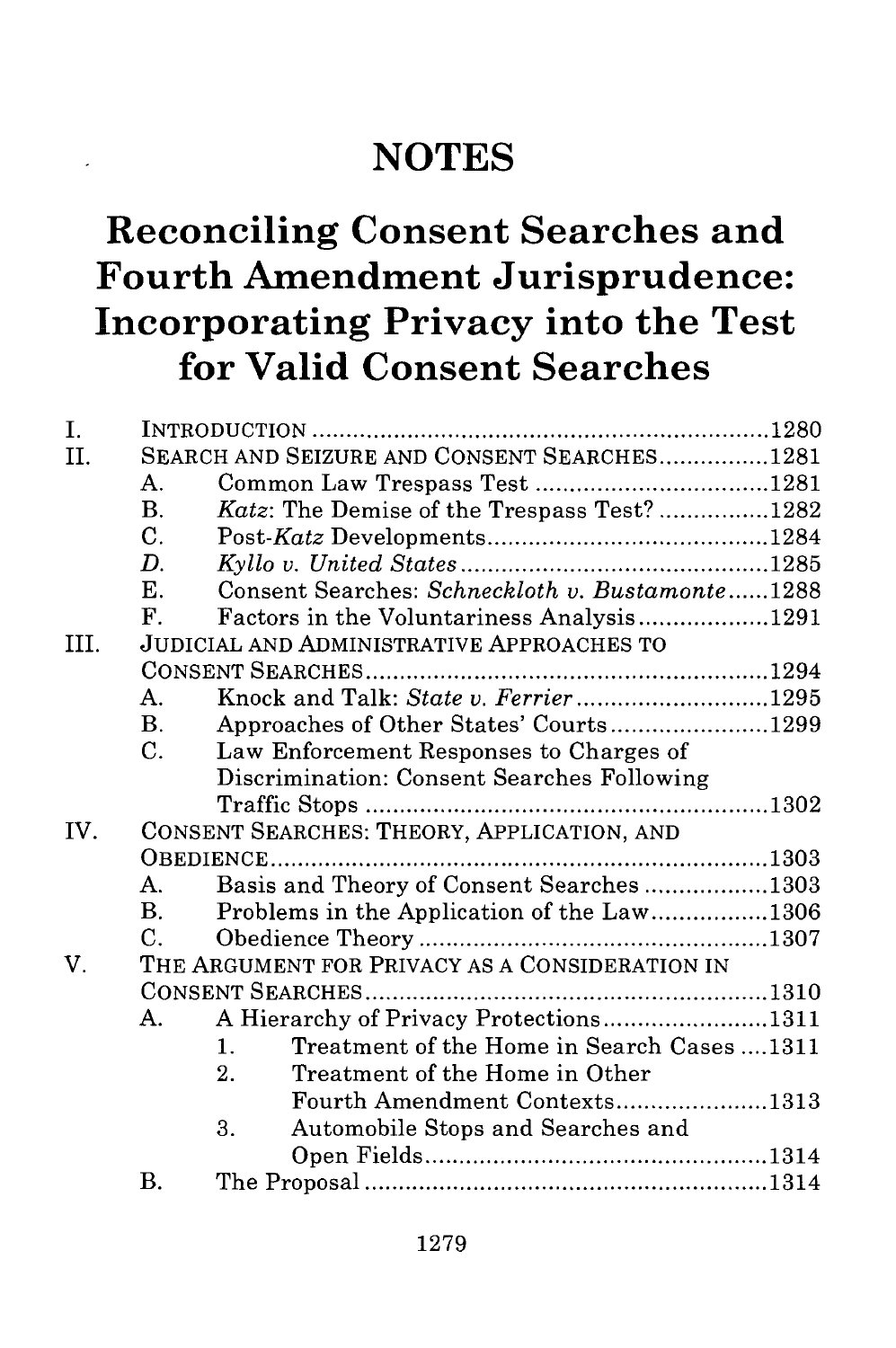|  | Reconciling Inconsistency in Fourth Amendment |  |
|--|-----------------------------------------------|--|
|  |                                               |  |
|  |                                               |  |

#### I. INTRODUCTION

#### The Fourth Amendment states:

The right of the people to be secure in their persons, houses, papers, and effects, against unreasonable searches and seizures, shall not be violated, and no Warrants shall issue, but upon probable cause, supported by Oath or affirmation, and particularly describing the place to be searched, and the persons or things to be seized.<sup>1</sup>

Perhaps the most significant exception to the requirements of the Fourth Amendment is the consent search,<sup>2</sup> which requires no warrant, exigent circumstances, probable cause, or reasonable suspicion.<sup>3</sup>

Some scholars have suggested that the Supreme Court's voluntariness standard4 for determining consensual searches misperceives the level of coercion inherent in almost any encounter with the police.<sup>5</sup> Certain state courts have taken measures beyond those mandated by the Supreme Court to try to ensure that the consent given is truly the product of the person's free will and not due to any coercion.<sup>6</sup> Some courts, legislatures, and police departments have limited or banned consent searches following traffic stops, mainly due to concerns over racial profiling.<sup>7</sup>

This Note argues that an element of privacy should be considered in determining the validity of the consent given to a search request. The element of privacy would be based on a person's expectation of privacy in a particular location as determined by Fourth Amendment case law. This change is necessary to bring the law of

<sup>1.</sup> U.S. CONT. amend. IV.

<sup>2.</sup> Marcy Strauss, *Reconstructing Consent,* 92 J. CRIM. L. **&** CRIMINOLOGY 211, 215-16 (2002).

<sup>3.</sup> Daniel L. Rotenberg, *An Essay on Consent(less) Police Searches,* 69 WASH. U. L. Q. 175, 175 (1991).

<sup>4.</sup> The voluntariness standard requires that consent be given voluntarily and not as the result of express or implied duress or coercion. Schneckloth v. Bustamonte, 412 U.S. 218, 248 (1973). *See infra* text accompanying notes 86-113 (discussion of consent searches and the *Schneckloth* case).

<sup>5.</sup> *E.g.,* Strauss, *supra* note 2, at 238-44.

<sup>6.</sup> *E.g.,* State v. Ferrier, 960 P.2d 927, 933 (Wash. 1998).

<sup>7.</sup> *See infra* text accompanying notes 231-236 (discussion of consent searches following traffic stops).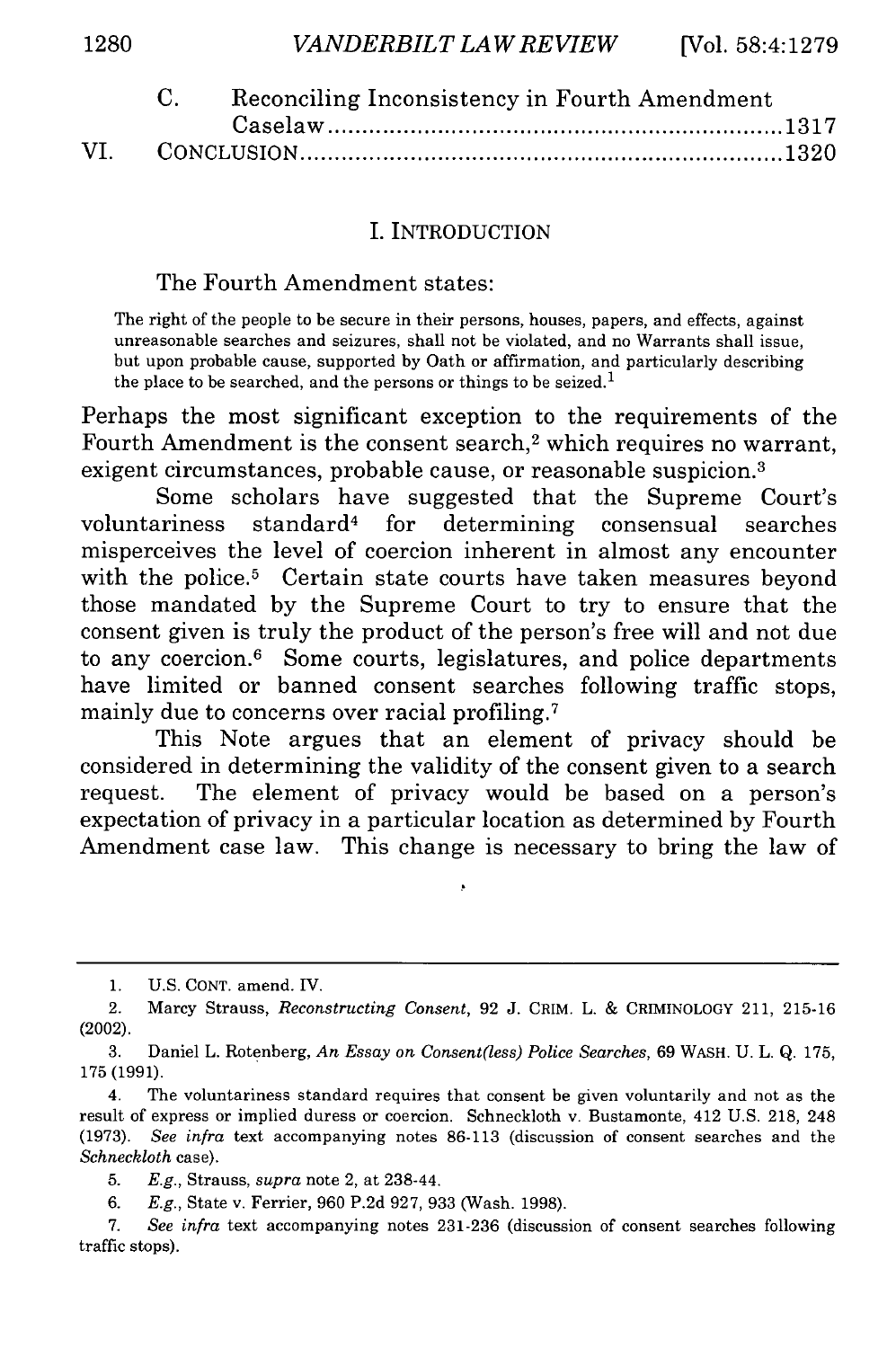consent searches into congruence with the hierarchy of privacy protections that are evident in Fourth Amendment jurisprudence.8

Part II of this Note describes the primary cases determining whether a search has occurred and how federal courts analyze consent search cases. Part III describes state approaches to the different contexts in which consent search issues arise. Part IV presents and analyzes possible doctrinal bases for consent searches, and considers aspects of the concept of voluntariness through reference to psychological research. Part V argues in favor of considering privacy in determining the validity of consent to search.

#### II. SEARCH AND SEIZURE AND CONSENT SEARCHES

This Part provides background information on the fundamentals of the law of consent and searches. The first section briefly traces the history of the law of searches. The second section analyzes the landmark case of *Katz v. United States.9* The third section describes how the Court used the *Katz* framework to decide cases presenting a variety of factual settings. The fourth section analyzes a recent case, *Kyllo v. United States,10* which may alter the *Katz* framework. The final two sections analyze, respectively, the basis of consent searches, including the landmark Supreme Court case Schneckloth v. Bustamonte,<sup>11</sup> and the factors that courts use to determine voluntariness.

#### *A. Common Law Trespass Test*

The Supreme Court used a physical invasion test,<sup>12</sup> also referred to as the trespass test, to decide early search cases.<sup>13</sup> In the 1928 case *Olmstead v. United States,* the Court held that wiretapping did not amount to a search or seizure.14 To reach this result, the

- 10. 533 U.S. 27 (2001).
- 11. 412 U.S. 218 (1973).

12. Sean D. Thueson, Case Note, *Fuzzy Shades of Gray: The New "Bright-Line" Rule in Determining When the Use of Technology Constitutes a Search,* 2 WYO. L. REV. 169, 176 (2001).

<sup>8. &</sup>quot;[Contemporary Fourth Amendment] jurisprudence analyzes issues under the aegis of privacy." Erik G. Luna, *Sovereignty and Suspicion,* 48 DUKE L.J. 787, 825 (1999). For a description of the hierarchy of privacy expectations and protections in different locations under Fourth Amendment jurisprudence, see *infra* text accompanying notes 301-326.

<sup>9. 389</sup> U.S. 347 (1967).

<sup>13.</sup> *Katz,* 389 U.S. at 353; Bradley L. Leger, Case Note, *Thermal Imaging and the Fourth Amendment: The Government's "High-Assault" on a "Once Treasured Haven,"* 43 **S.** TEX. L. REV. 837, 842 (2001).

<sup>14.</sup> Olmstead v. United States, 277 U.S. 438, 466 (1928).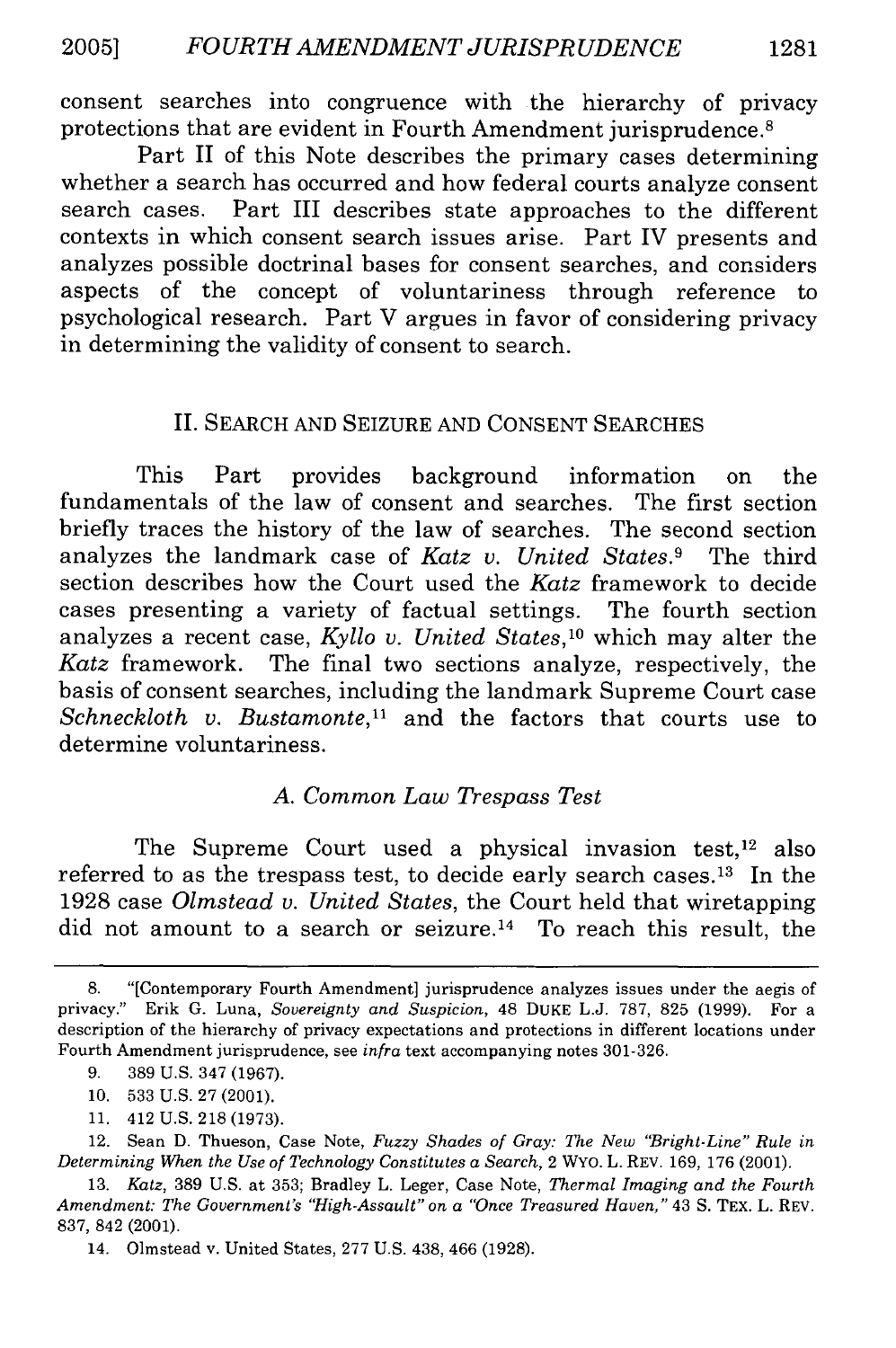Court focused on the absence of physical entry onto the defendant's property. The Court stated, "The evidence was secured by the use of the sense of hearing and that only. There was no entry of the houses or offices of the defendants."<sup>15</sup> The Court stated that no cases it cited or that had been brought to its attention held the Fourth Amendment to be violated unless there was "an official search and seizure of his person or such a seizure of his papers or his tangible material effects or an actual physical invasion of his house 'or curtilage.' **"16**

#### *B. Katz: The Demise of the Trespass Test?*

*Katz v. United States,* decided in 1967, rejected the trespass test and articulated a different analysis for search cases.<sup>17</sup> Katz was convicted for transmitting wagering information by telephone in violation of a federal statute.<sup>18</sup> At trial, the government introduced evidence of Katz's voice during telephone conversations which had been overheard by FBI agents.<sup>19</sup> The agents had attached an electronic listening and recording device to the outside of the public telephone booth in which Katz conducted his conversations.<sup>20</sup> The Ninth Circuit affirmed Katz's conviction, holding that there had been no Fourth Amendment violation since " '(t)here was no physical entrance into the area occupied by (the petitioner).' "21

Katz phrased the issues on certiorari as: (1) whether a public telephone booth is a constitutionally protected area, so that the evidence obtained violated the booth user's right to privacy, and (2) whether physical penetration of a constitutionally protected area is necessary before a search and seizure violates the Fourth Amendment.<sup>22</sup> The Supreme Court "decline[d] to adopt [petitioner's] formulation of the issues."23 The Court noted that both parties had attached great significance to whether the phone booth was a constitutionally protected area. 24 However, the Court stated that "the

- 17. 389 U.S. 347, 348 (1967).
- 18. *Id.* at 348.
- 19. *Id.*
- 20. *Id.*
- 21. *Id.* at 348-49 (citing Katz v. United States, 369 F.2d 130, 134 (9th Cir. 1966)).
- 22. *Id.* at 349-50.
- 23. *Id.* at 350.
- 24. Id. at 351.

<sup>15.</sup> *Id.* at 464. The Court also stated that "[t]he language of the amendment cannot be extended and expanded to include telephone wires, reaching to the whole world from the defendant's house or office. The intervening wires are not part of his house or office **.. "** *Id.* at 465.

<sup>16.</sup> *Id.* at 466.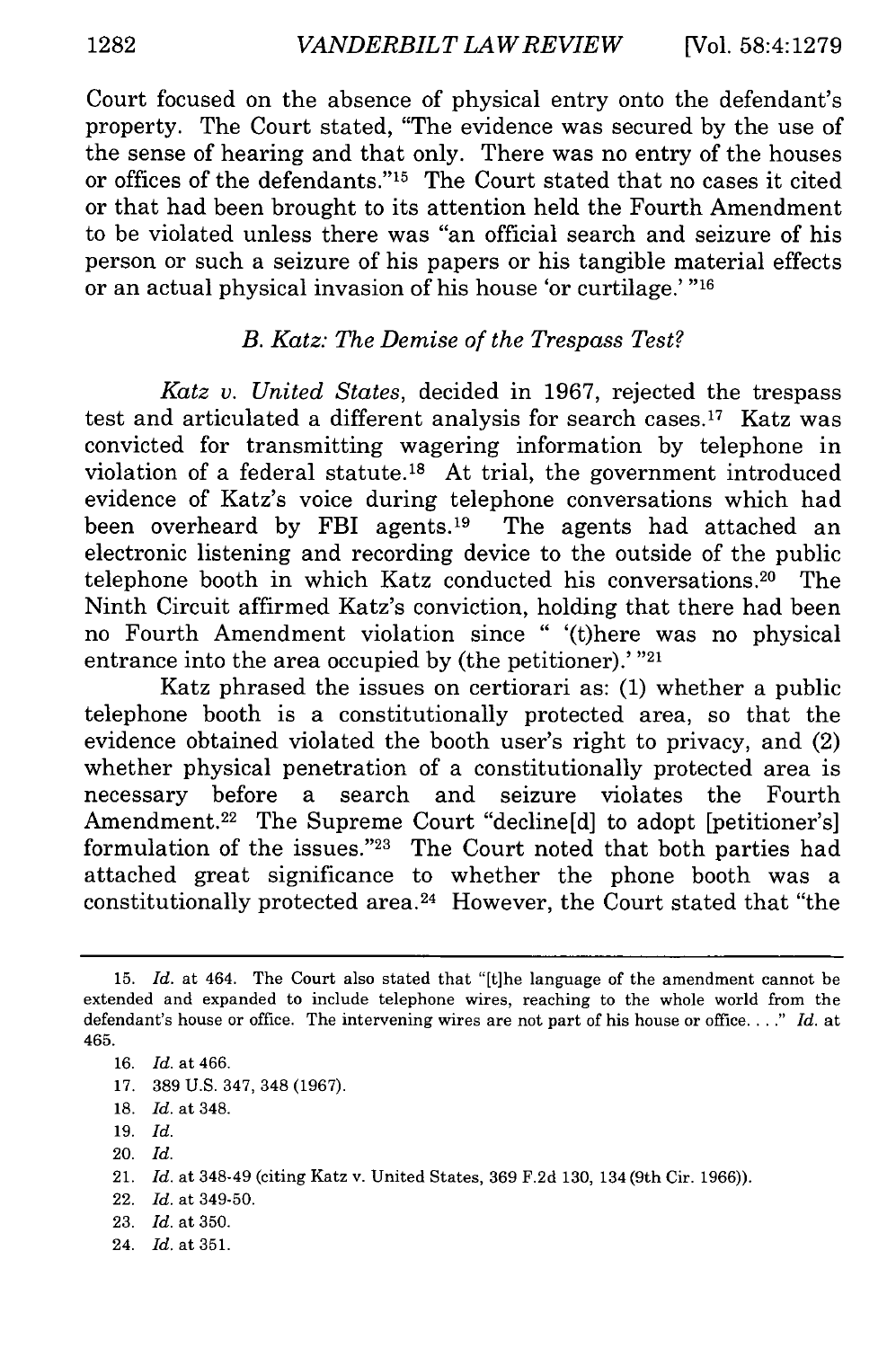Fourth Amendment protects people, not places."25 The majority pointed out that what a person knowingly exposes to the public, even in his office, is not protected by the Fourth Amendment, while what a person attempts to keep private, even in public, may be protected.<sup>26</sup> The government noted that the telephone booth was constructed partly of glass and Katz could be seen from outside; therefore he was as visible inside the booth as he had been outside.<sup>27</sup> The majority dismissed this argument, stating that Katz intended to keep his words private, not his actions, and that he was entitled to assume that his words would not be broadcast to the world.28

Having determined that the interception of the telephone conversations was a search and seizure, the Supreme Court then considered whether the search complied with the Constitution.29 The Court determined that the search would have been permissible with a warrant, but that the warrantless search and seizure was unreasonable and therefore a violation of the Fourth Amendment.<sup>30</sup>

Justice Harlan's concurrence presented a different interpretation of the precedent.<sup>31</sup> He explained, "My understanding of the rule that has emerged from prior decisions is that there is a twofold requirement, first that a person have exhibited an actual (subjective) expectation of privacy and, second, that the expectation be one that society is prepared to recognize as 'reasonable."<sup>32</sup> This formulation, soon referred to as the *Katz* test<sup>33</sup>, became the new standard for the legitimacy of government searches. <sup>34</sup>

One commentator has argued that *Katz* stands for the proposition that courts should consider the results of the search and not the method of the search.35 Professor Simmons admits that this result is contrary to some recent cases interpreting *Katz,* but argues

25. *Id.*

- 27. *Id.* at 352.
- 28. *Id.*
- 29. *Id.* at 354.
- 30. *Id.* at 356, 359.
- 31. *Id.* at 361 (Harlan, J., concurring).
- 32. *Id.*

33. *See* Kyllo v. United States, 533 U.S. 27, 34 (2001) (critiquing the two-part *Katz* test).

34. Justice Harlan's test was eventually accepted by the Court. 1 WAYNE R. LAFAVE, SEARCH AND SEIZURE § 2.1(b) (4th ed. 2004) (citing California v. Ciraolo, 476 U.S. 207 (1986); Smith v. Maryland, 442 U.S. 735 (1979)); Reginald Short, Comment, *The* Kyllo *Conundrum: A New Standard to Address Technology that Represents a Step Backward for Fourth Amendment Protections,* 80 DENV. U. L. REV. 463, 467 (2002).

35. Ric Simmons, *From* Katz *to* Kyllo: *A Blueprint for Adapting the Fourth Amendment to Twenty-First Century Technologies,* 53 HASTINGS L.J. 1303, 1306 (2002).

<sup>26.</sup> *Id.*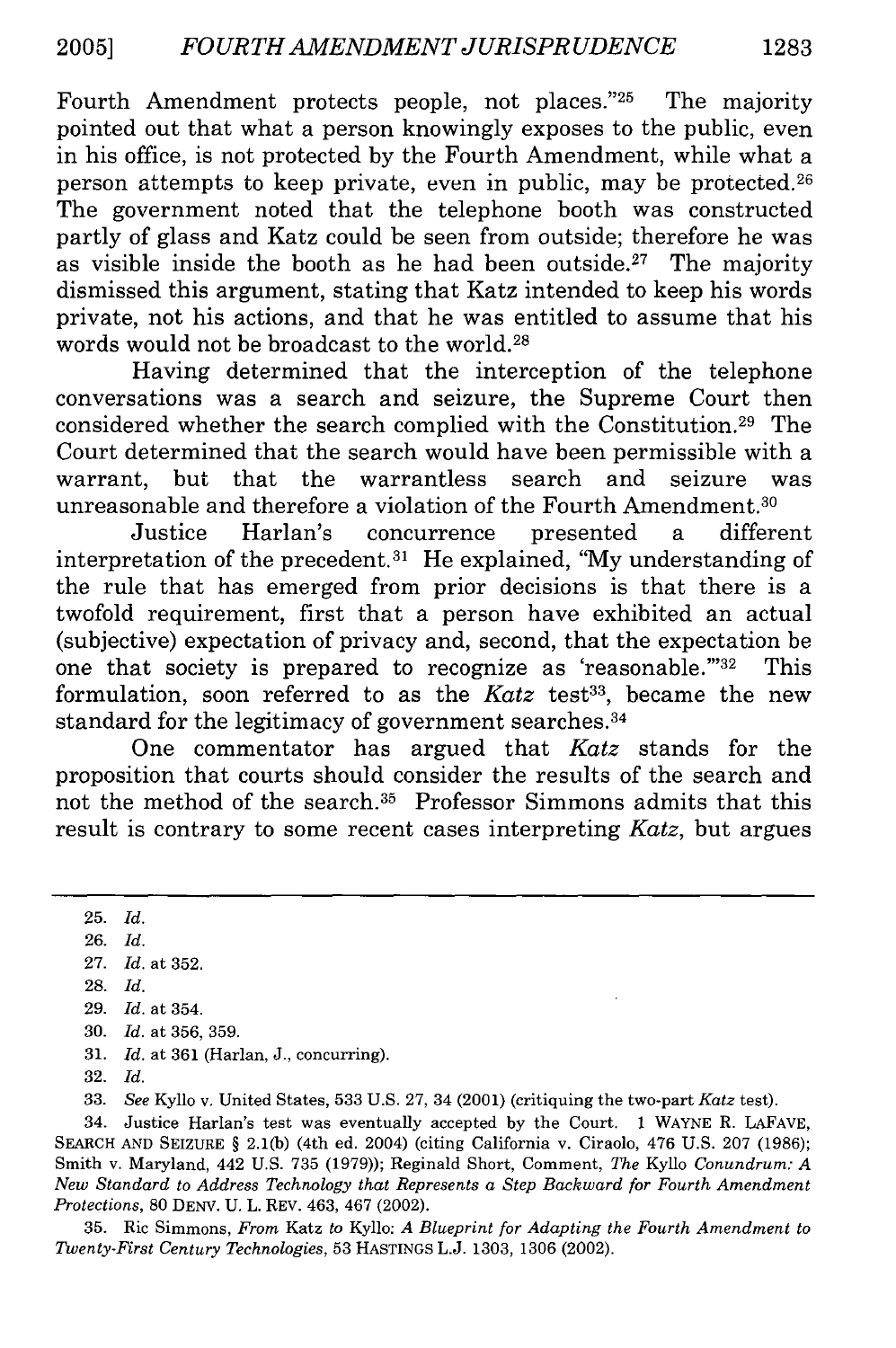that it is more consistent with the original intent of the case.36 He states that advancing technology has led to inconsistent results in search cases and to the gradual erosion of Fourth Amendment protections. 37 He argues that using an approach based on results instead of method will help alleviate these problems.38 Even the Court recognized problems with the *Katz* test. Justice Harlan eventually realized that the subjective expectation of the privacy prong could be defeated if the government simply posted signs announcing surveillance. While the test was never overruled, the Court has recently criticized it. Moreover, some commentators have argued that in the recent Supreme Court case *Kyllo v. United States* the Court claimed to be applying *Katz,* but did not actually do so. <sup>39</sup>

### *C.* Post-Katz *Developments*

Following the *Katz* decision, the Supreme Court applied the test set out in the Harlan concurrence to cases questioning whether the government conduct at issue amounted to a search. For example, *Oliver v. United States* held that an asserted expectation of privacy in open fields is not an expectation that society recognizes as reasonable.40 In *California v. Greenwood,* the Court held that there was no search when the police examined garbage that had been left on the curb.41 Emphasizing that garbage bags left on the curb are readily accessible to members of the public, the Court stated that the garbage was sufficiently exposed to defeat the defendants' claim to Fourth Amendment protection.<sup>42</sup> In later cases, the Court held that a luggage sniff by a drug detection dog was not a search, $43$  but a squeeze of luggage was a search.<sup>44</sup>

The Court in *Florida v. Riley* found that there was no search where a police helicopter 400 feet off the ground viewed the inside of

- 40. Oliver v. United States, 466 U.S. 170, 183-84 (1984).
- 41. California v. Greenwood, 486 U.S. 35, 40 (1988).
- 42. *Id.*
- 43. United States v. Place, 462 U.S. 696, 707 (1983).
- 44. Bond v. United States, 529 U.S. 334, 338 (2000).

<sup>36.</sup> *Id.*

<sup>37.</sup> *Id.; see also* Thomas K. Clancy, *What Does the Fourth Amendment Protect: Property, Privacy, or Security?,* 33 WAKE FOREST L. REV. 307, 335 (1998) (arguing that the overall tendency of the Court has been to reduce individual protections in the face of advancing technology), *cited in* Jeffrey W. Childers, Kyllo v. United States: *A Temporary Reprieve from Technology-Enhanced Surveillance of the Home,* **81** N.C. L. REV. 728, 739 (2003).

<sup>38.</sup> Simmons, *supra* note 35, at 1306.

<sup>39.</sup> Kyllo v. United States, 533 U.S. 27, 34 (2001); *infra* note 79.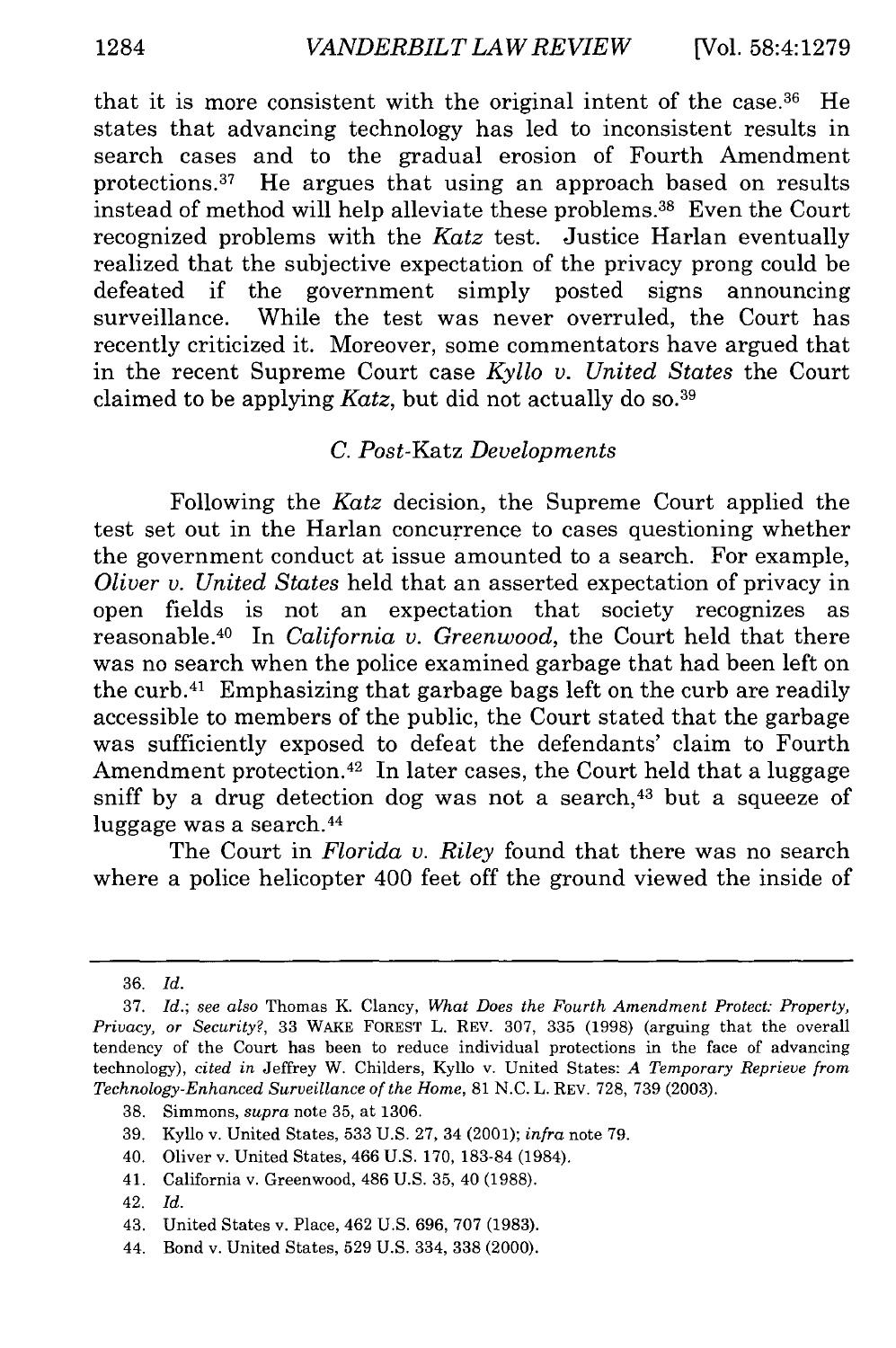defendant's greenhouse.<sup>45</sup> It noted that any member of the public could have been where the police were, that there was no violation of the law, and that "no intimate details connected with the use of the home or curtilage were observed."46 In *Dow Chemical v. United States,* the Court held that aerial photography of the company's premises was not a search. 47 It allowed that some surveillance with devices not generally available to the public might be a search.<sup>48</sup> However, the Court stated that the photographs at issue were not sufficiently revealing of intimate details to raise constitutional concerns. 49

#### *D.* Kyllo v. United States

In *Kyllo v. United States,* a government agent suspected that Kyllo was growing marijuana in his home.<sup>50</sup> Agents used a thermal imager to search for evidence of the high-intensity lamps typically required for indoor marijuana cultivation.51 The agents performed the scan from the agent's vehicle across the street from Kyllo's house.<sup>52</sup> It showed that the roof over the garage and a side wall were warmer than the rest of the house and the other houses in the triplex.53 Based on informant tips, utility bills, and the thermal imaging, a magistrate issued a search warrant for Kyllo's home.<sup>54</sup> The search yielded 100 marijuana plants that were grown inside Kyllo's home.55

Kyllo attempted to have the evidence suppressed and entered a conditional guilty plea. 56 The Ninth Circuit applied the two-part *Katz* analysis of subjective and objective expectation of privacy.57 It held that Kyllo lacked a subjective privacy expectation since he took no affirmative action to conceal the waste heat emissions. 58 In its analysis of objectively reasonable expectation, the court noted that a

58. *Id.* at 1046. In this analysis, the Court analogized the waste heat to the odor emitted by illicit drugs detected by a trained police dog in *Place. Id. See supra* text accompanying note 43.

<sup>45.</sup> Florida v. Riley, 488 U.S. 445, 450-52 (1989).

<sup>46.</sup> *Id.* at 451-52.

<sup>47.</sup> Dow Chemical Co. v. United States, 476 U.S. 227, 239 (1986).

<sup>48.</sup> *Id.* at 238.

<sup>49.</sup> *Id.*

<sup>50.</sup> Kyllo v. United States, 533 U.S. 27, 29 (2001).

<sup>51.</sup> *Id.* For a recreation of the scan, see David Schenk, *Watching You,* NAT'L GEOGRAPHIC, Nov. 2003, at 27.

<sup>52.</sup> *Kyllo,* 533 U.S. at 30.

<sup>53.</sup> *Id.*

<sup>54.</sup> *Id.*

<sup>55.</sup> *Id.*

<sup>56.</sup> *Id.*

<sup>57.</sup> United States v. Kyllo, 190 F.3d 1041, 1045-47 (9th Cir. 1999).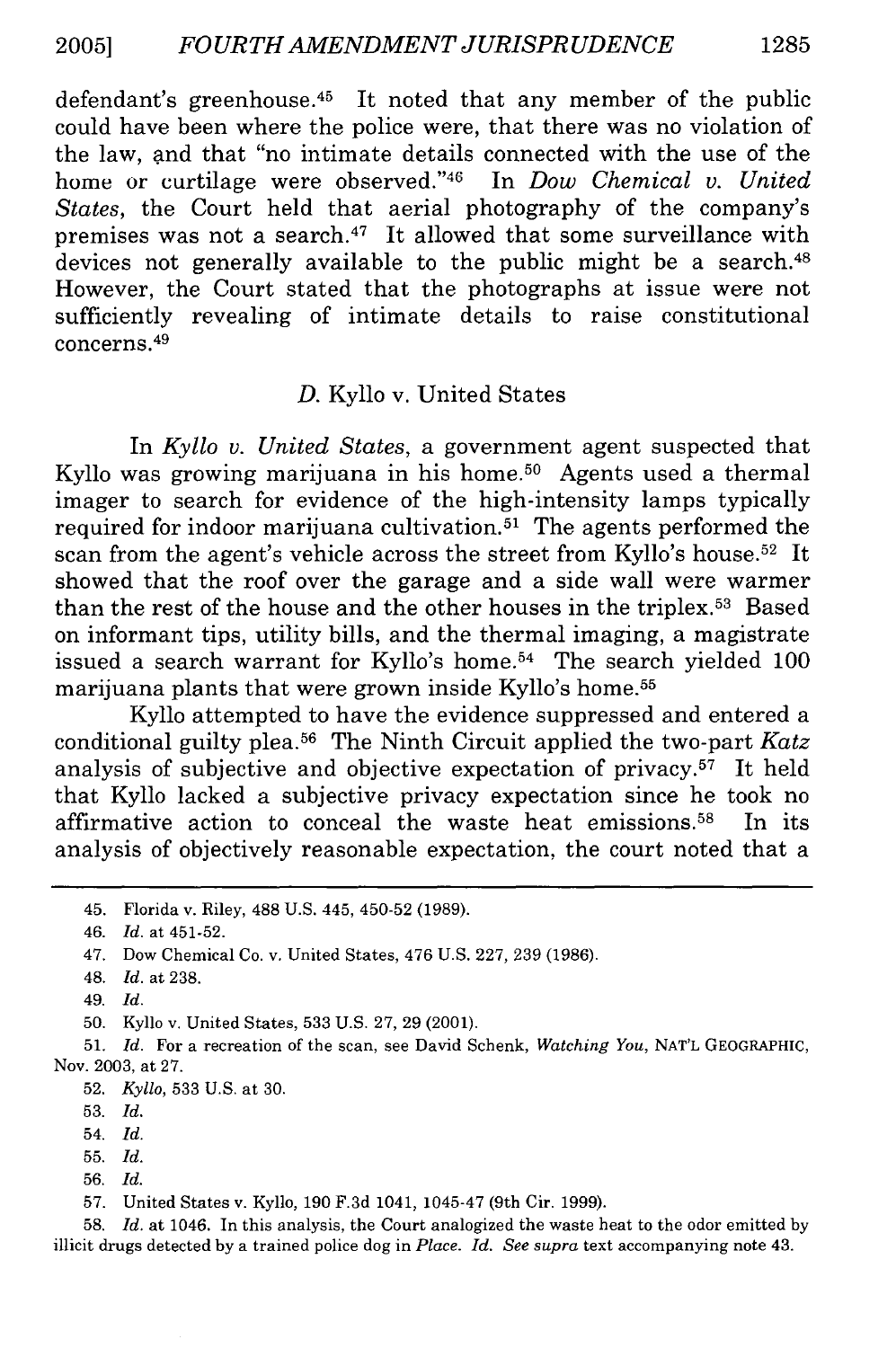heightened privacy expectation in the home has been recognized for purposes of the Fourth Amendment.59 However, it also stated that activities within a residence are not protected from outside, nonintrusive government observation merely because they are confined to the home. 60 The court believed that the crucial inquiry for whether technology was used for an impermissible warrantless search was whether the technology had revealed "intimate details."<sup>61</sup> Based on this standard of objective reasonableness, the Ninth Circuit held that the scan did not expose any intimate details of Kyllo's life, and accordingly there was no violation of the Fourth Amendment. <sup>62</sup>

The Supreme Court, per Justice Scalia, reversed the Court of Appeals decision.63 It stated that the *Katz* test has often been criticized as circular, and hence subjective and unpredictable. 64 The Court held that it believed "obtaining by sense-enhancing technology any information regarding the interior of the home that could not otherwise have been obtained without physical 'intrusion into a constitutionally protected area' constitutes a search-at least where (as here) the technology in question is not in general public use."65 The majority rejected the position of the dissent and the government that since the imager only detected heat radiating off of the external surface, the technique should be upheld.<sup>66</sup> It noted that such a mechanical interpretation of the reasonable expectation of privacy test was rejected in *Katz* since the device only detected sound waves that reached the exterior of the phone booth. <sup>67</sup>

The majority also emphasized that it was important to the holding that the area imaged was Kyllo's home.<sup>68</sup> The Court also rejected the contention that the imaging was constitutional since it did not reveal private activities in private areas.69 It stated, "In the home,

63. Kyllo v. United States, 533 U.S. 27, 41 (2001).

64. *Id.* at 34. For this proposition, the majority cited multiple authorities including Justice Scalia's concurrence in Minnesota v. Carter, 525 U.S. 83 (1998). *Id.*

67. *Id.*

<sup>59.</sup> *Id.* at 1046 (citing Dow Chemical Co. v. United States, 476 U.S. 227, 237 n.4 (1986)).

<sup>60.</sup> *Id.* at 1046-47 (citing Florida v. Riley, 488 U.S. 445, 449 (1989) (plurality opinion)).

<sup>61.</sup> *Id.* at 1047. For this proposition, the court cited United States v. Ishmael, 48 F.3d 850, 855 (5th Cir. 1995) (quoting *Dow Chemical,* 476 U.S. at 238).

<sup>62.</sup> *Id.* at 1047. The court noted, "Like the Court in *Dow Chemical,* we reject Kyllo's attempt to rely on 'extravagant generalizations' about the potential invasions of privacy that this sort of advanced technology may someday present. *Id.* (quoting *Dow Chemical,* 476 U.S. at 239).

<sup>65.</sup> *Id.*

<sup>66.</sup> *Id.* at 35.

<sup>68.</sup> *See id.* at 34 (emphasizing that there is a "ready criterion.., of the minimal expectation of privacy" when a home is involved); *supra* text accompanying note 65 (noting the Court's concern about gaining information from a home's interior with technology not publicly available).

<sup>69.</sup> *Id.* at 37.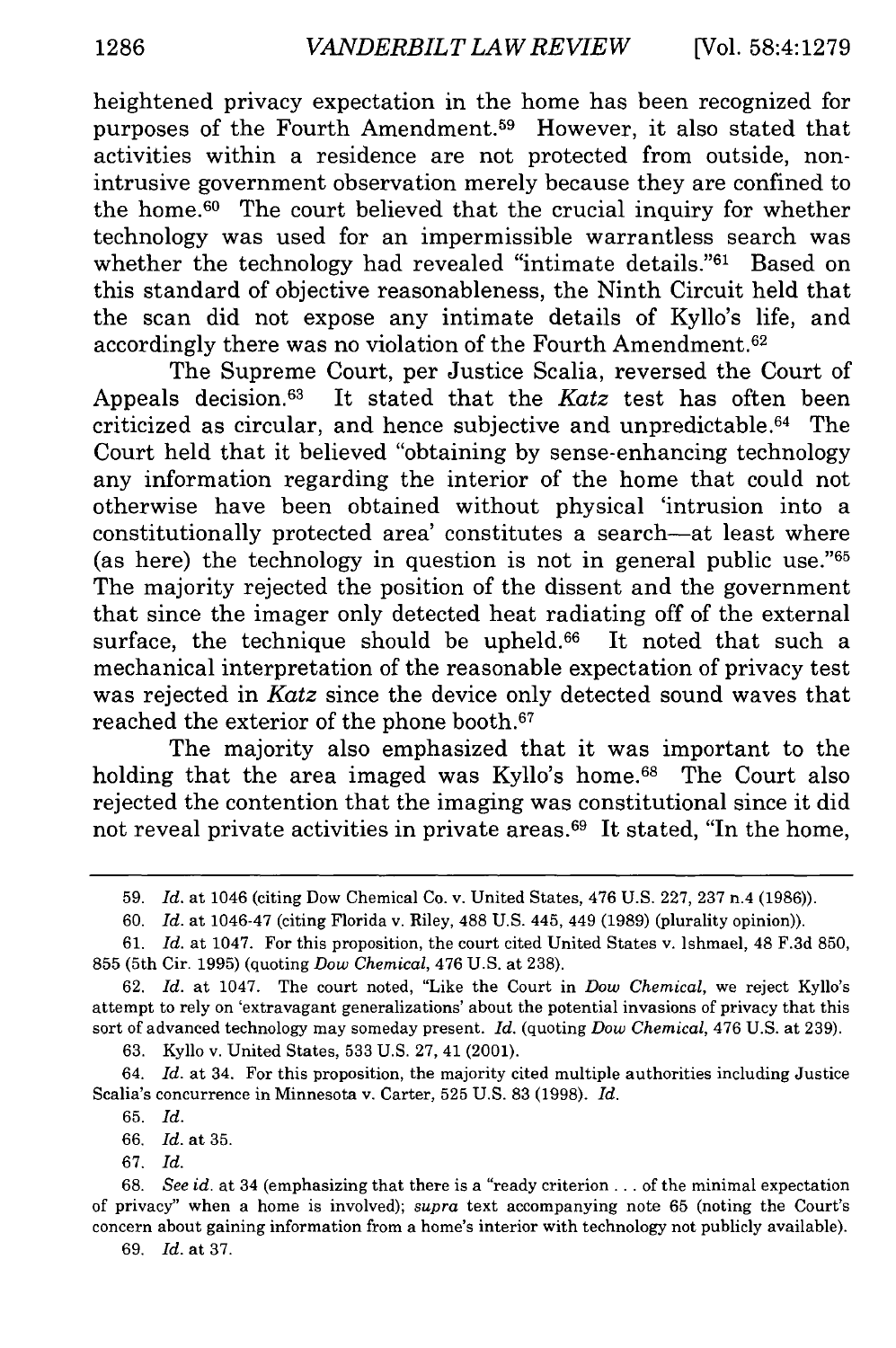our cases show, all details are intimate details, because the entire area is held safe from prying governmental eyes."70 The majority rejected the dissent's standard, stating, "The people in their houses, as well as the police, deserve more protection."71 Further, the Court reiterated, "We have said that the Fourth Amendment draws 'a firm line at the entrance to the house.'"72 This focus on the home seems to go further than previous cases in determining that a search has occurred.

The dissent favored an approach that would uphold the search since it simply gathered information exposed to the public from the outside of the home.<sup>73</sup> The dissent pointed out that the imaging "did" not accomplish 'an unauthorized physical penetration into the premises' **. . .** .74 The dissent analogized the imager to a device in the *Katz* scenario that would only pick up the volume of sound that left the booth, which was available to the public.<sup>75</sup> The device in *Katz*, unlike the thermal imager, allowed the police to obtain information otherwise available only to those in the private area.<sup>76</sup> The dissent also pointed out that conditioning protection on whether the device is in general public use would lead to an increasing threat to privacy as the use of advanced surveillance equipment becomes more prevalent.<sup>77</sup>

Several commentators have criticized the *Kyllo* decision for misapplying *Katz*,<sup>78</sup> while some argue that the Court did not apply *Katz* at all.<sup>79</sup> Others have criticized the decision for not providing sufficient guidance for future decisions in the lower courts about the term "device not in general public use."80 The Supreme Court has not

75. *Id.* at 49-50 (Stevens, J., dissenting).

76. *Id.* (Stevens, J., dissenting).

77. *Id.* at 47 (Stevens, J., dissenting). The majority, however, was clearly concerned with this problem. "The question we confront today is what limits there are upon this power of technology to shrink the realm of guaranteed privacy." *Id.* at 34. The majority showed concern with the advancement of technology. "While the technology used in the present case was relatively crude, the rule we adopt must take account of more sophisticated systems that are already in use or in development." *Id.* at 36.

78. Childers, *supra* note 37, at 754.

79. Richard H. Seamon, Kyllo v. United States *and the Partial Ascendance of Justice Scalia's Fourth Amendment,* 79 WASH. U. L.Q. 1013, 1022 (2001) ("More importantly, the *Kyllo* majority did not apply the *Katz* test to the case before it.").

80. Short, *supra* note 34, at 481 (citing Sarilyn E. Hardeee, *Why the United States Supreme Court's Ruling in* Kyllo v. United States *is Not the Final Word on the Constitutionality of Thermal Imaging,* 24 CAMPBELL L. REV. 53, 69 (2001); Thueson, *supra* note 12, at 192-95)

<sup>70.</sup> *Id.* (emphasis in original).

<sup>71.</sup> *Id.* at 39.

<sup>72.</sup> *Id.* at 40 (quoting Payton v. New York, 445 U.S. 573, 590 (1980)).

<sup>73.</sup> *Id.* at 42-43 (Stevens, J., dissenting).

<sup>74.</sup> *Id.* at 43 (Stevens, J., dissenting) (quoting Silverman v. United States, 365 U.S. 505, 509 (1961)).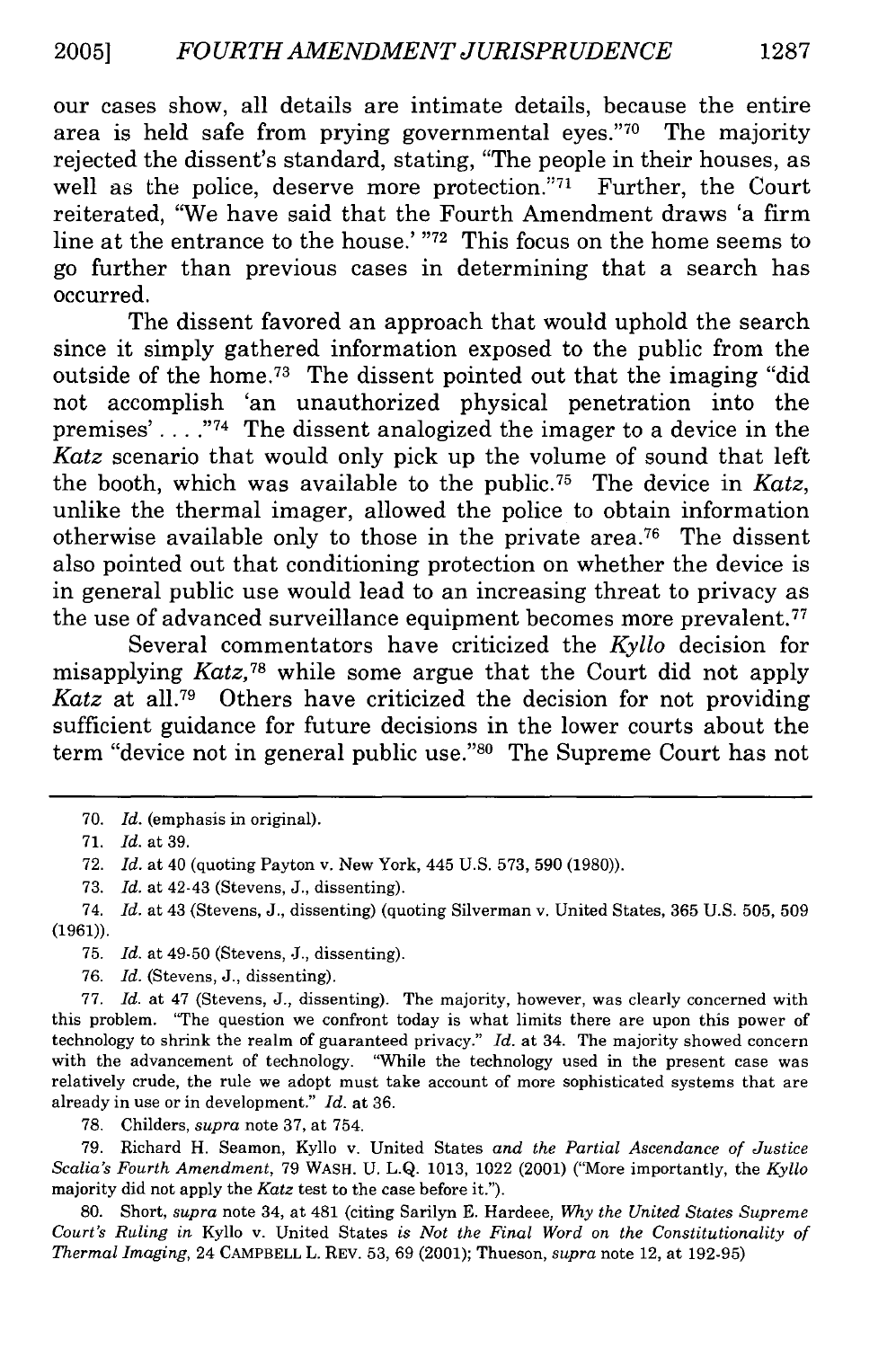established a standard or definition for this term. The threat to privacy is likely to "grow, rather than recede, as the use of intrusive equipment becomes more readily available."81 Other commentators have criticized the Court's reversion to a property-based standard as it failed to provide courts with sufficient guidance on how to evaluate facts presenting technologies which do not operate in a fashion analogous to a physical invasion.<sup>82</sup>

Another criticism of *Kyllo* is that the opinion reached beyond the facts of the case by basing the result on technologies that will be developed in the future and, in this respect, the Court failed to exercise judicial restraint.<sup>83</sup> However, this critique conflicts with their expectations of a rule that defines a standard addressing the application of new technologies. $84$  It is difficult to formulate a rule for new technologies without anticipating the new technologies. If the rule announced by the Court is limited to the facts of one case, it will be of little use when applied to new technologies.<sup>85</sup>

#### *E. Consent Searches: Schneckloth v. Bustamonte*

The fundamental case analyzing the constitutionality of consent searches is *Schneckloth v. Bustamonte.s6* In *Schneckloth,* police stopped an automobile with six passengers because the car's headlight and the license plate light had burned out.<sup>87</sup> The driver was unable to produce a driver's license, and only one of the five other

LAFAVE, *supra* note 34, § 2.1(b) (citing Anthony G. Amsterdam, *Perspectives on the Fourth Amendment,* 58 MINN. L. REV. 349, 352 (1974)).

- 86. Schneckloth v. Bustamonte, 412 U.S. 218 (1973).
- 87. *Id.* at 220.

<sup>81.</sup> Thueson, *supra* note 12, at 193-95 (quoting Kyllo v. United States, 533 U.S. 27, 47 (Stevens, J., dissenting)).

<sup>82.</sup> Short, *supra* note 34, at 483.

<sup>83.</sup> Childers, *supra* note 37, at 755 (citing Thueson, *supra* note 12, at 201); Short, *supra* note 34, at 482 (citing same). *But see* LAFAVE, *supra* note 34, § 2.2(d) (applauding the Court for not waiting until technologies become more advanced); Childers, *supra* note 37, at 755 (same).

<sup>84.</sup> Thueson, *supra* note 12, at 202; Short, *supra* note 34, at 485.

<sup>85.</sup> One commentator supports advancing carefully in announcing new principles:

The Supreme Court ordinarily must decide the case before it. It must do so even though it is not prepared to announce the new principle in terms of comparable generality with the old, still less to say how much the old must be displaced and whether or how the old and new can be accommodated. If the Court declines to give birth to the new principle, it will never acquire the experience or the insight to answer these latter questions. If it attempts to answer them at the moment of the new principle's birth, it is not likely to answer them wisely. Clarity and consistency are desirable, certainly, to the extent that they can be achieved. But the temptation to achieve them by ignoring the complex and the unpredictable quality of real problems is fortunately less beguiling to Justices perennially faced with responsibility for solving those problems than to the Justices' academic critics.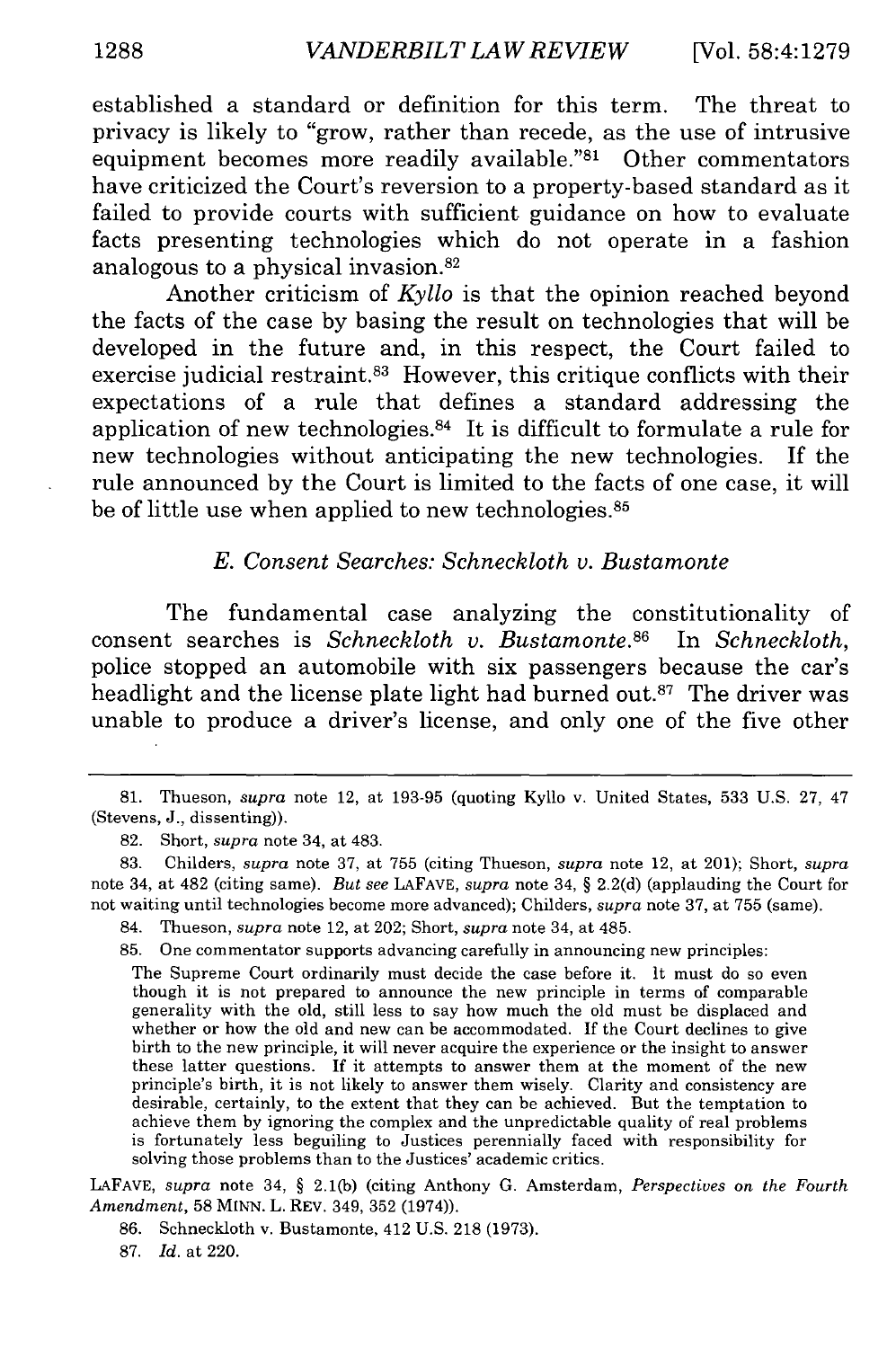men, Joe Alcala, had a license.<sup>88</sup> Alcala explained that the car belonged to his brother.<sup>89</sup> After the officer asked the men to exit the car and two additional policemen arrived, the officer asked Alcala for permission to search the car, and Alcala responded, "Sure, go ahead."<sup>90</sup> Alcala helped the police search by opening the trunk and glove compartment.<sup>91</sup> No one was threatened with arrest and the officer testified that the encounter was "very congenial." <sup>92</sup> The police found stolen checks in the automobile. <sup>93</sup>

The checks were admitted into evidence in Bustamonte's trial, and he was convicted.<sup>94</sup> The state appellate court applied a consent test that considered whether the consent was voluntary in light of all the circumstances. 95 The Court found that the circumstances suggested that the consent was in fact voluntary.<sup>96</sup> On appeal of the district court's denial of Bustamonte's federal habeus corpus claim, the Ninth Circuit set aside the district court's order. 97 The court stated that the state was obliged to demonstrate that the consent had been given with an understanding that it could be freely and effectively withheld; absence of coercion and a verbal expression of consent would not suffice. <sup>98</sup>

The Supreme Court stated the inquiry in the case as follows: "what must the state prove to demonstrate that consent was 'voluntarily' given."99 First, the Court agreed with the California state courts that the voluntariness of consent is to be determined by the totality of the circumstances.100 The Court considered the ambiguity of the very concept of "voluntariness" to be a particularly difficult issue.<sup>101</sup> It then stated that "[w]hile knowledge of the right to refuse consent is one factor to be taken into account, the government need not establish such knowledge as the *sine qua non* of an effective

88. *Id.* 89. *Id.* 90. *Id.* 91. *Id.* 92. *Id.* 93. *Id.* 94. *Id.* 95. *Id.* at 221. 96. *Id.* 97. *Id.* 98. *Id.at* 221-22. 99. *Id.* at 222. 100. *Id.* at 224.

101. *Id.* The Court noted that all statements are "voluntary" in the sense of representing a choice of alternatives. *Id.* However, if the voluntariness incorporates a question of whether the statement would have been made even absent inquiry, then virtually no statements would be voluntary. *Id.* For a criticism of the concept of voluntariness, see *infra* Part IlI.C.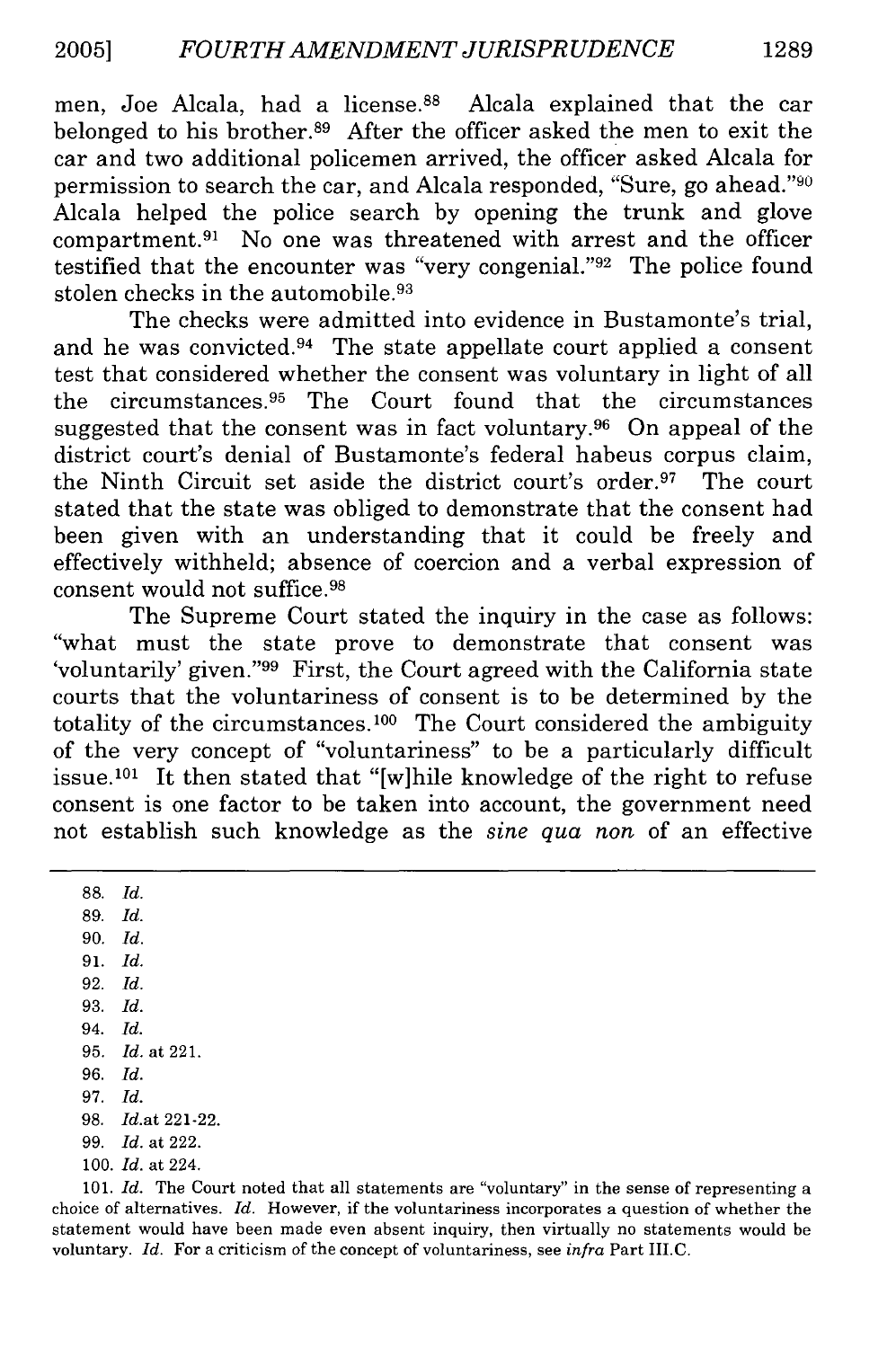consent." $102$  If the state must prove that the subject of the search knew that he had a right to refuse consent, there would be serious doubt whether law enforcement could continue to conduct consent searches.103

The Supreme Court also considered an alternative, which it stated would go far toward proving knowledge of the right to refuse consent: obligating governmental agents to advise the subject of a search that he has the right to refuse.<sup>104</sup> The Court rejected that approach, noting that it had been almost universally rejected by other authorities.<sup>105</sup> The Court found it impractical to introduce these warnings, claiming that an effective warning would necessitate detailed requirements.<sup>106</sup> Consent searches are part of standard investigatory techniques; the situations in which they are used are a "far cry" from trial and "immeasurably far removed" from "custodial interrogation" where warnings are required.<sup>107</sup>

The Court then considered the claim that consent is a waiver of a person's rights and the state must, under the doctrine of *Johnson v. Zerbst, <sup>08</sup>*demonstrate "an intentional relinquishment or abandonment of a known right or privilege." $109$  However, the majority distinguished this doctrine, explaining that it generally applied in the context of the protection of a defendant's right to a fair trial, not in the context of the Fourth Amendment prohibition on unreasonable searches and seizures.<sup>110</sup> The Court stated that its holding was a narrow one: when the subject of a consent search is not in custody, the state must "demonstrate that the consent was in fact voluntarily given, and not the result of duress or coercion, express or implied."<sup>111</sup>

The dissent claimed that consent cannot be considered a meaningful choice unless the subject was aware of the right to refuse  $constant$ <sup>112</sup> Based on evidence that the FBI had a longstanding practice of warning suspects and that there was no suggestion from

<sup>102.</sup> *Id.* at 227.

<sup>103.</sup> *Id.* at 229. *But see id.* at 287 (Marshall, J., dissenting) (stating that the FBI had for many years informed subjects of their right to refuse consent and that reported cases suggested that where police had informed subjects the warning had not disrupted the casual flow of events).

<sup>104.</sup> *Id.* at 231.

<sup>105.</sup> *Id.*

<sup>106.</sup> *Id.*

<sup>107.</sup> *Id.* at 232.

<sup>108.</sup> Johnston v. Zerbst, 304 U.S. 458, 464 (1938).

<sup>109.</sup> Schneckloth v. Bustamonte, 412 U.S. 218, 235 (1973).

<sup>110.</sup> *Id.* at 235-241.

**<sup>111.</sup>** Id. at 248.

<sup>112.</sup> *Id.* at 284-85 (Marshall, J., dissenting).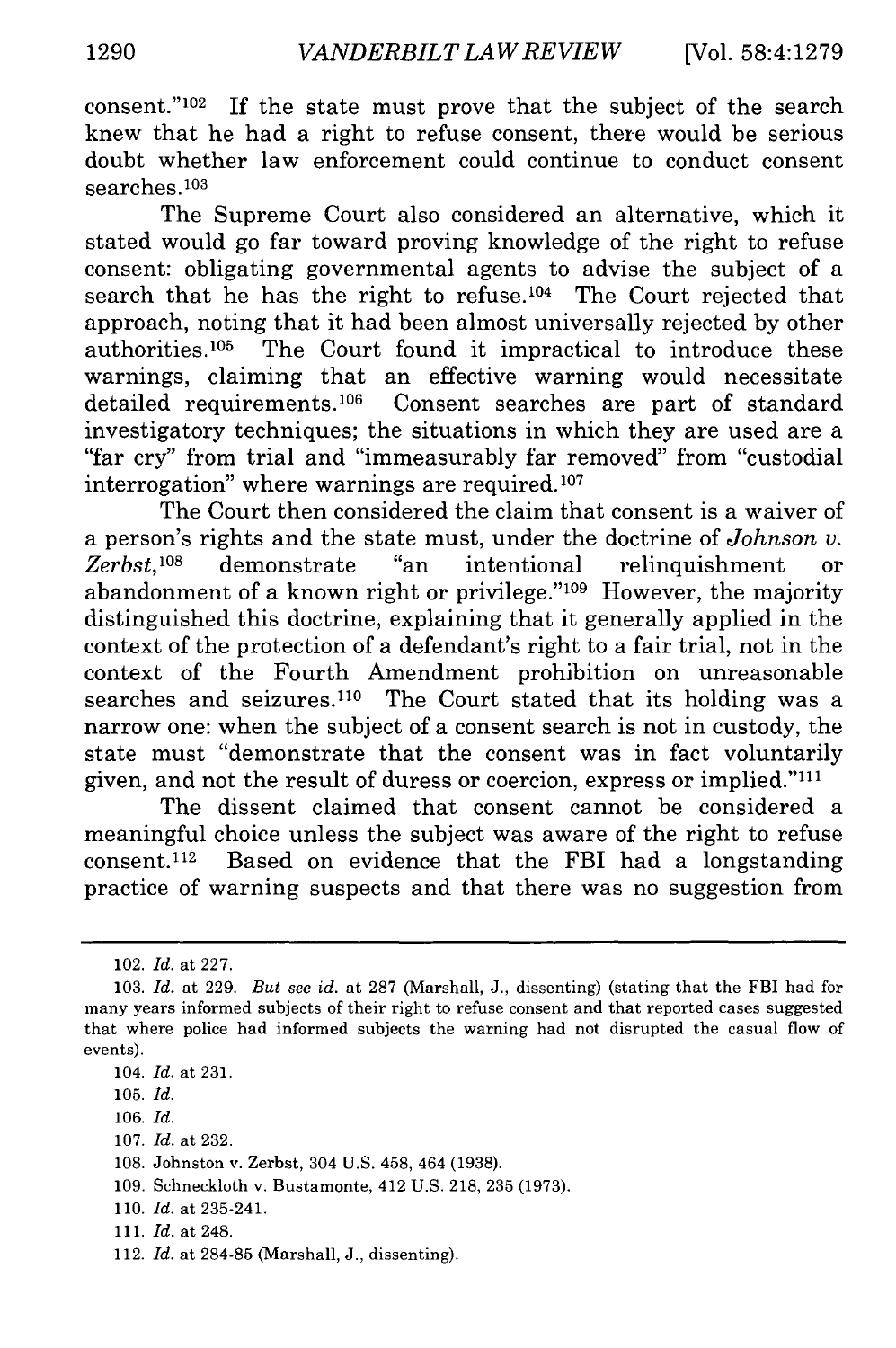reported cases that warning subjects of their rights had disrupted the casual flow of events, the dissent believed that nothing disastrous would result from requiring warnings.<sup>113</sup>

#### *F. Factors in the Voluntariness Analysis*

Courts have considered multiple factors in deciding whether consent is voluntarily given. Those factors include (1) "claim of authority",  $114$  (2) "show of force and other coercive surroundings",  $115$  (3) "threat to seek or obtain a search warrant",116 (4) "prior illegal police action", 117 (5) "maturity, sophistication, physical, mental or emotional state",118 (6) "prior or subsequent refusal to consent",119 (7) "confession or other cooperation",<sup>120</sup> (8) "denial of guilt",<sup>121</sup> (9) "warning or

117. *Id. §* 8.2(d). For this factor, some courts use a totality of the circumstances voluntariness test, while other analyze the facts under the fruit of the poisonous tree doctrine. *Id.*

<sup>113.</sup> *Id.* at 287-88 (Marshall, J., dissenting).

<sup>114. 4</sup> WAYNE R. LAFAVE, SEARCH AND SEIZURE § 8.2(a) (4th ed. 2004). If there is an express or implied false claim that the officers can immediately search in any event, it is likely that there will be a finding of no consent. *Id.*

<sup>115.</sup> *Id. §* 8.2(b). It is unlikely that one coercive factor will invalidate consent, but several in combination likely will. *Id.* Further, in an otherwise close case of consent, a single coercive element may well invalidate consent. *Id.*

<sup>116.</sup> *Id. §* 8.2(c). Courts have experienced "considerable difficulty" in this situation. *Id.* Threat to seek a warrant is less likely to invalidate consent. *Id.* Threat to obtain a search warrant is less likely to invalidate consent if police then had probable case, while it is likely to invalidate consent if there were not grounds upon which a warrant could issue. *Id.*

<sup>118.</sup> *Id. §* 8.2(e). Courts take account of these conditions at the time consent was given, and are less likely to find valid consent the more immature and impressionable the subject of the search. Id.

<sup>119.</sup> *Id. §* 8.2(f). Prior refusals to consent are properly taken into account as a factor, although their relative weight may depend upon "the reasons underlying it as they relate to the subsequent police efforts." *Id.* For example, in United States v. Richards, 500 F.2d 1025 (9th Cir. 1974), when the defendant refused consent because he did not own the private plane he had arrived on, it was proper for the agents to repeat their request as to his personal belongings on the plane. *Id.*

<sup>120.</sup> *Id. §* 8.2(g). It is more likely that consent will be obtained after a valid confession, whether it is "an admission that highly incriminating evidence is in fact located in the place which the police now wish to search" or when the confession "is simply an acknowledgement by the person that he committed the crime which the police are investigating." *Id.* "Similarly, other information tending to show why the person, at the time of the consent, believed it advantageous to cooperate with the police is also highly relevant." *Id.* "Courts also tend to attach significance to the post-consent cooperation of the consenting party in facilitating the search." *Id.*

<sup>121.</sup> *Id. §* 8.2(h). The court in *Higgins* v. *United States,* 209 F.2d 819 (D.C. Cir. 1954), held that "a consent is inherently involuntary if it was given by a person denying his guilt but the search resulted in the discovery of highly incriminating evidence." *Id.* However, the *Higgins* approach has not gained general acceptance. *Id.*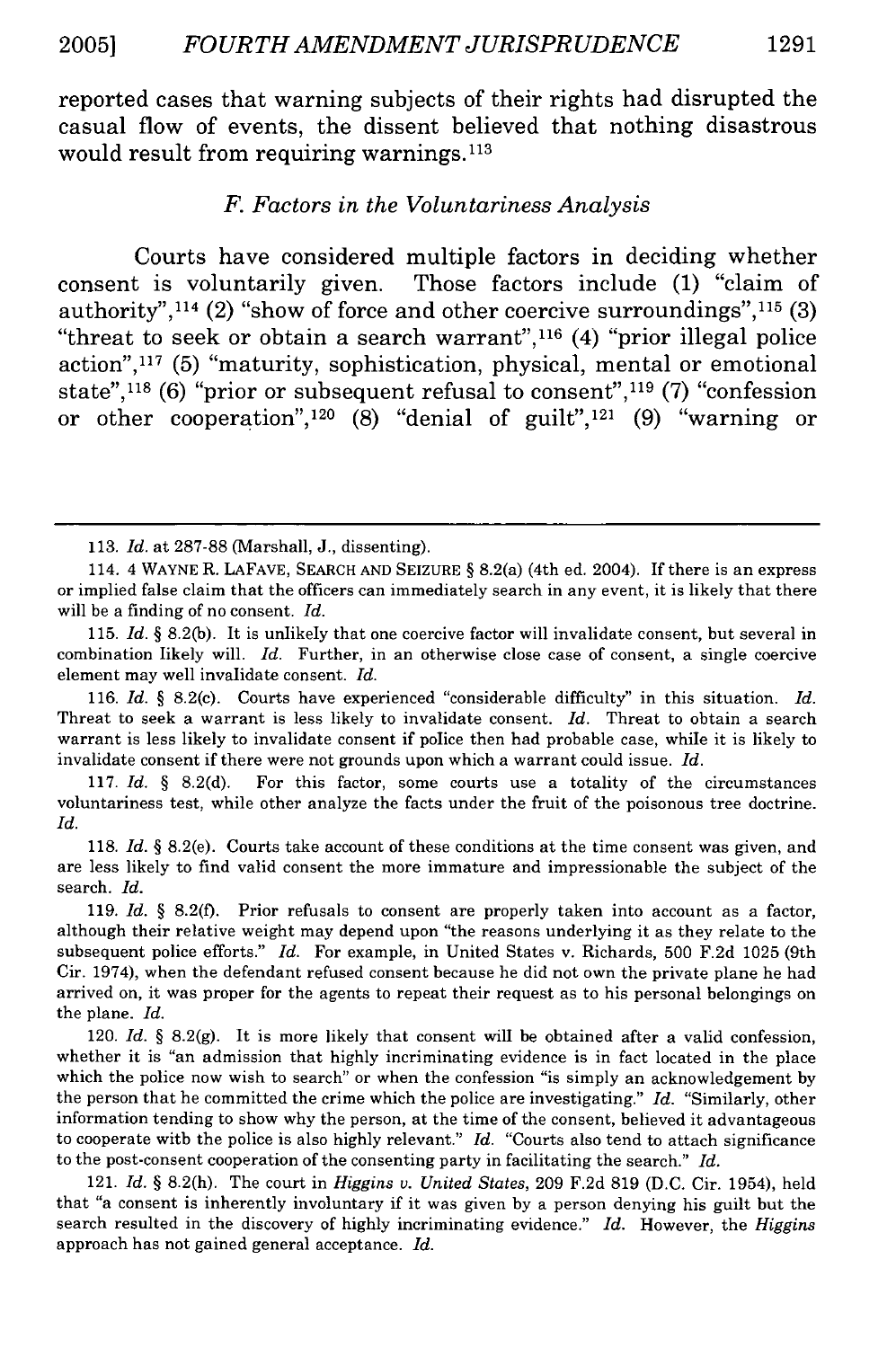awareness of Fourth Amendment rights",122 (10) *"Miranda* warnings",  $123$  (11) "right to counsel",  $124$  (12) "implied" consent by engaging in certain activity",  $125$  (13) "deception as to identity",  $126$  and (14) "deception as to purpose." $127$ 

In *Bumper v. North Carolina,* the Court held that a consent search cannot be justified "when that 'consent' has been given only after the official conducting the search has asserted that he possesses a warrant." 128 Whether the suspect was in custody is also relevant. In *United States v. Watson,* the Court held that failure to warn the defendant "is not to be given controlling significance" where the defendant "had been arrested and was in custody, but his consent was given while on a public street, not in the confines of the police station."129 In *Gentile v. United States,* the Court denied certiorari

123. *Id.* § 8.2(j). The prevailing view is that it is not necessary that a consent to search during a custodial interrogation be preceded by a *Miranda* warning. *Id.*

124. *Id.* § 8.2(k). It is more likely that the right to counsel argument will be stronger once adversary judicial proceedings have been instituted against the defendant, since this situation is "closer to others in which the Court has recognized a right to counsel." *Id.* Still, "[e]ven if the circumstances are such that there is no Sixth Amendment right to counsel at the time that a person is asked to consent to a search, it would be highly relevant under the *Schneckloth* voluntariness test that the consent was obtained following a police refusal to grant the person's request to consult with counsel." *Id.*

125. *Id.* § 8.2(1). Courts have upheld searches where the person allegedly consenting never explicitly stated his consent. For example, the Supreme Court justified official inspections of business premises by stating that the 'businessman in a regulated industry in effect consents to the restrictions placed upon him." *Id.* (citing Almeida-Sanchez v. United States, 413 U.S. 266 (1973)). Airport searches and jail visitor searches where signs announce that all passengers or visitors were subject to search have been upheld. *Id.*

126. *Id.* § 8.2(m). In this situation the police seeking consent use deceit or misrepresentation. *Id.* The Supreme Court decisions "collectively appear to support the following proposition: when an individual gives consent to another to intrude into an area or activity otherwise protected by the Fourth Amendment, aware that he will thereby reveal to this other person either criminal conduct or evidence of such conduct, the consent is not vitiated merely because it would not have been given but for the nondisclosure or affirmative misrepresentation which made the consenting party unaware of the other person's identity as a police officer or police agent." *Id.*

127. *Id.* § 8.2(n). This is the situation where a known official "engage[s] in deception which leads the consenting party to conclude that the official's objective is other than criminal prosecution or that the official's objective relates to a form of criminal activity different from that which actually prompted the official to seek consent. *Id.* In these cases there is often a "case-bycase assessment of the 'fairness' of the deception used by law enforcement agents in concealing their true purpose." *Id.*

128. Bumper v. North Carolina, 391 U.S. 543, 548 (1968).

129. United States v. Watson, 423 U.S. 411, 424-25 (1976). *See also* YALE KAMISAR ET AL., BASIC CRIMINAL PROCEDURE: CASES, COMMENTS, AND QUESTIONS 339 (10<sup>th</sup> ed. 2002) (discussing custody as a factor in determining validity of consent).

<sup>122.</sup> *Id.* § 8.2(i). The Court held in *Schneckloth v. Bustamonte,* 412 U.S. 218, 227 (1973), that knowledge of the right to refuse is a factor to be taken into account in the voluntariness inquiry, but does not have to be proven by the prosecution. *Id.*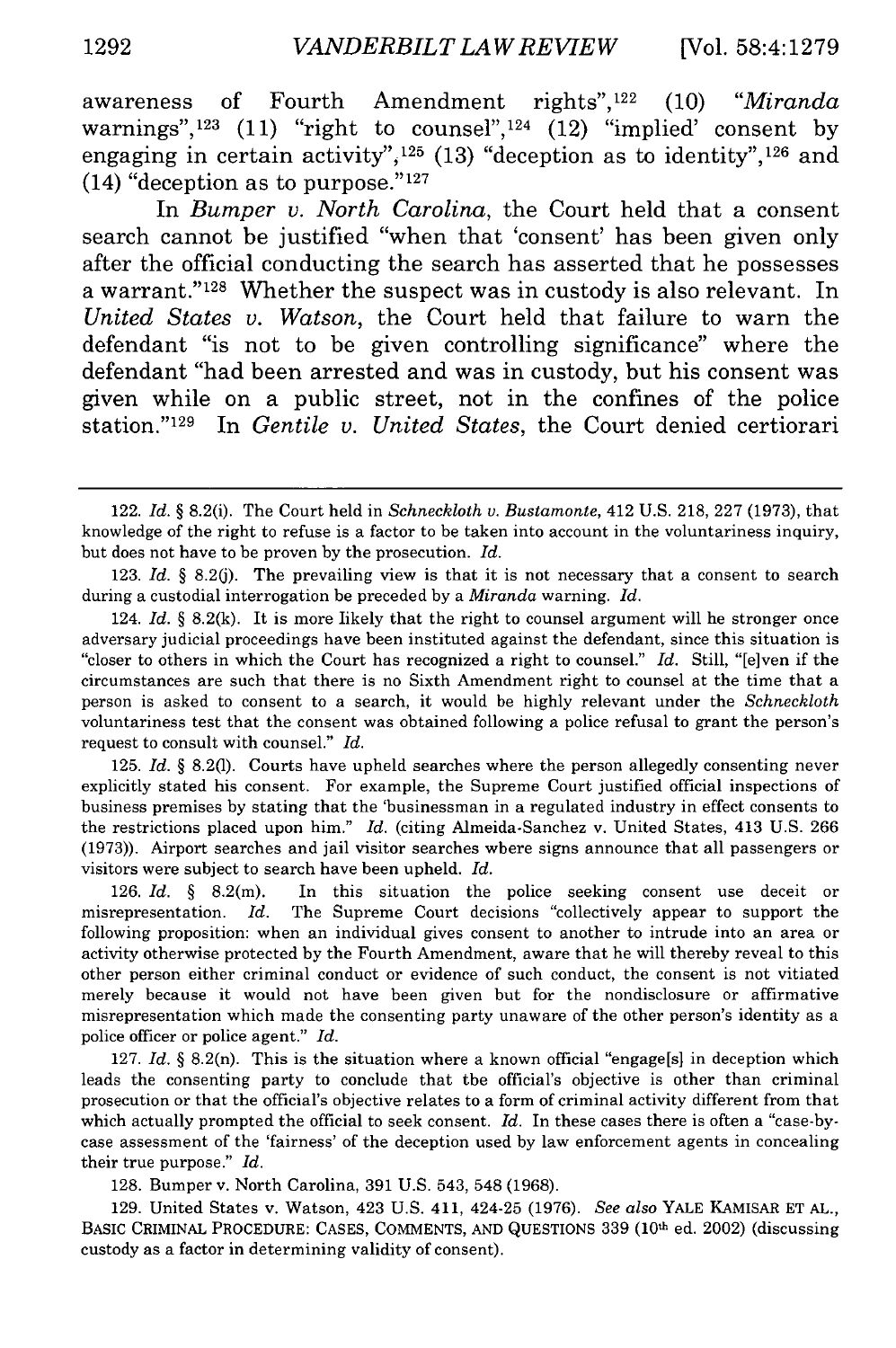where the defendant was given Miranda warnings but not Fourth Amendment warnings before consent was obtained.<sup>130</sup> According to the Court, the subject of the search has the ability to control the scope of the search. 131 The standard for determining the scope of a subject's consent is "that of objective reasonableness--what would the typical reasonable person have understood by the exchange between the officer and the suspect?"<sup>132</sup>

A recent case considered the consent search issue in the context of the search of a bus. In *United States v. Drayton,* officers boarded a bus bound from Ft. Lauderdale to Detroit during a stopover.133 Drayton's companion, Brown, agreed to a search of his person and was arrested after the officers found drug packages.<sup>134</sup> An officer then asked Drayton for consent to search him, to which Drayton responded by "lifting his hands about eight inches from his legs."<sup>135</sup> The officer found packages of cocaine on Drayton and arrested him.<sup>136</sup>

The Court ruled that the encounter had been a voluntary one. 137 The Court stated that nothing the officer said indicated a command, noting that the officer asked the passengers for permission to search the bags and their persons.<sup>138</sup> The officer asked if Drayton and Brown objected before he searched them. 139 He provided Drayton with no indication that he was required to consent to a search; rather, he asked for permission to perform the search.<sup>140</sup> Based on these facts, the Court held that the searches were voluntary.<sup>141</sup>

There has been some confusion over whether the factors announced in *Schneckloth* and other consent cases are to be applied subjectively or objectively.<sup>142</sup> In the case of a subjective standard, the court would consider the suspect's beliefs or perspective.<sup>143</sup> Under the

133. United States v. Drayton, 536 U.S. 194, 197 (2002).

- **138.** *Id.*
- 139. *Id.*

141. *Id.* at 207.

<sup>130.</sup> Gentile v. United States, 419 U.S. 979, 979 (1974). *See* KAMISAR, *supra* note 129, at 339 (discussing *Gentile,* 419 U.S. at 979.).

<sup>131.</sup> *Gentile,* 419 U.S. at 979-80.

<sup>132.</sup> Florida v. Jimeno, 500 U.S. 248, 251 (1991). *See* KAMISAR, *supra* note 129, at 340 (discussing *Florida v. Jimeno* and the "scope of a suspect's consent").

<sup>134.</sup> *Id.* at 199.

<sup>135.</sup> Id.

<sup>136.</sup> *Id.*

<sup>137.</sup> *Id.* at 206.

<sup>140.</sup> *Id.*

<sup>142.</sup> Strauss, *supra* note 2, at 229, 235.

<sup>143.</sup> *Id.* at 229.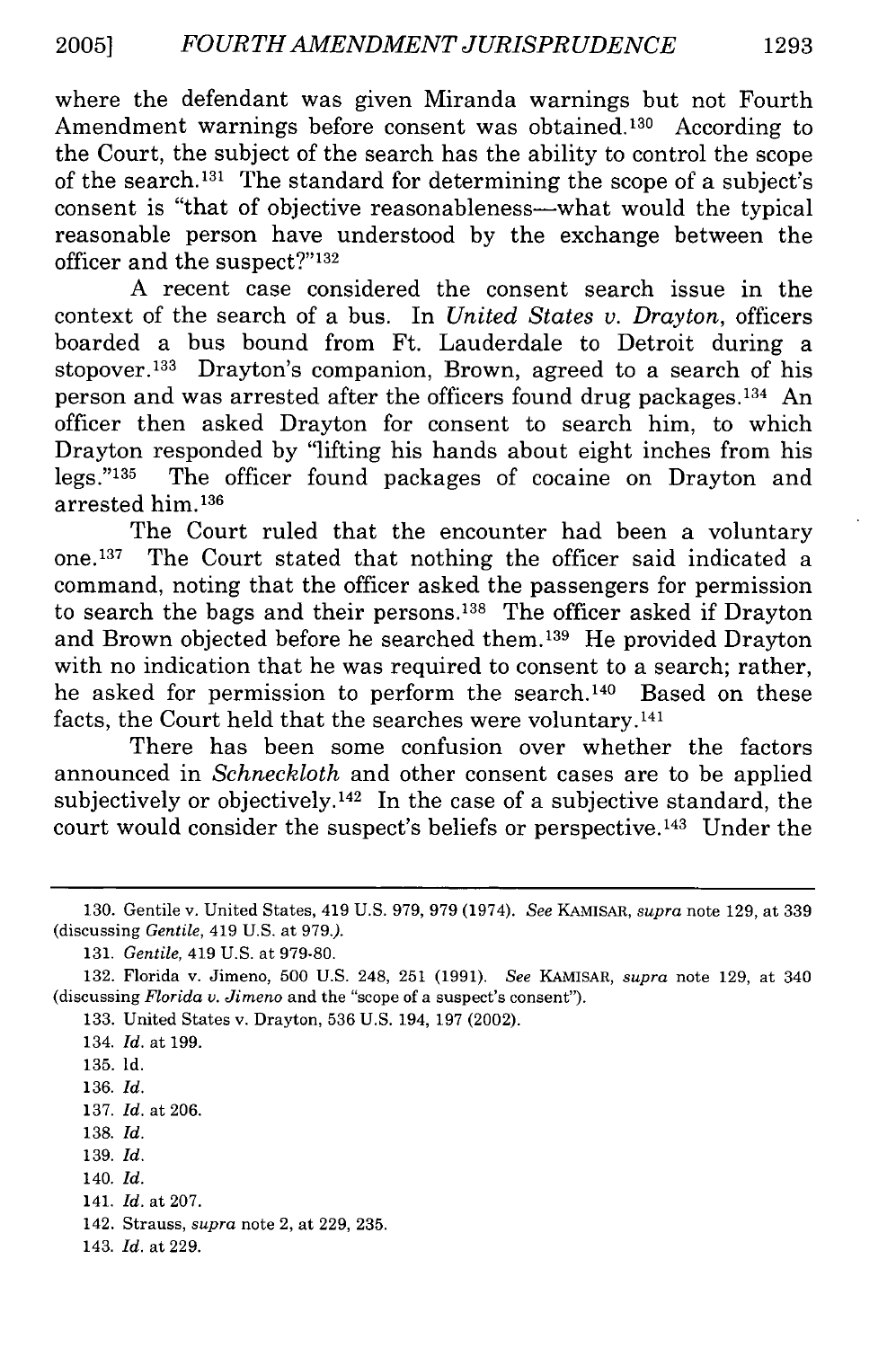objective standard, a court would consider what a reasonable person would believe or whether police acted reasonably in a given situation. 144 Recent Supreme Court Fourth and Fifth Amendment cases have shown a tendency to favor objective standards over subjective standards. 145 For example, in *Colorado v. Connelly* the Supreme Court ruled that actual police coercion was necessary for a finding that a confession is not voluntary.<sup>146</sup> The Eleventh and the D.C. Circuits have rejected invitations to apply *Connelly* to voluntariness in the context of consent searches, $147$  but the Fourth Circuit cited *Connelly* in holding that the relevant question for the consent voluntariness inquiry is whether there actually was coercion.1 48 The Second Circuit has held that the test for determining consent is an objective one. 149 While these cases did not on their face overrule the subjective voluntariness standard established in *Schneckloth,* they have created some uncertainty and may explain why the courts pay less attention than might be expected to subjective factors in assessing voluntariness. <sup>1</sup> 50

## III. JUDICIAL AND ADMINISTRATIVE APPROACHES TO CONSENT **SEARCHES**

This Part considers the approaches of different jurisdictions to various types of consent search situations. The first section discusses the approach of the State of Washington's courts to home consent searches, focusing in depth on the seminal case discussing the new approach to home consent searches taken by that state. 151 It then describes the ensuing case law in Washington. The second section analyzes the approaches that other states have taken to consent searches. The third section focuses on recent judicial and administrative treatment of requests for consent following traffic stops and the additional problems that they may create.

147. United States v. Hall, 969 F.2d 1102, 1108 n.6 (D.C. Cir. 1992); Tukes v. Dugger 911 F.2d 508, 516-17 n.13 (11th Cir. 1990); Strauss, *supra* note 2, at 234.

148. United States v. Quezada, No. 91-500, 1991 U.S. App. LEXIS 22712, at \*2 (4th Cir. Sept. 30, 1991); Strauss, *supra* note 2, at 234.

149.United States v. Garcia, 56 F.3d 418, 423 (2d Cir. 1995); Strauss, *supra* note 2, at 233.

150. Strauss, *supra* note 2, at 232-33, 235.

151. State v. Ferrier, 960 P.2d 927 (Wash. 1998).

<sup>144.</sup> *Id.*

<sup>145.</sup> *Id.*

<sup>146.</sup> Colorado v. Connelly, 479 U.S. 157, 167 (1986); Strauss, *supra* note 2, at 232. In *Connelly,* a man approached a police officer and confessed to a murder, and repeated the confession several times despite Miranda warnings. *Connelly,* 479 U.S. at 160. A psychologist testified that the defendant suffered from schizophrenia and command hallucinations that made him unable to make a free and rational choice. *Id.* at 160-61.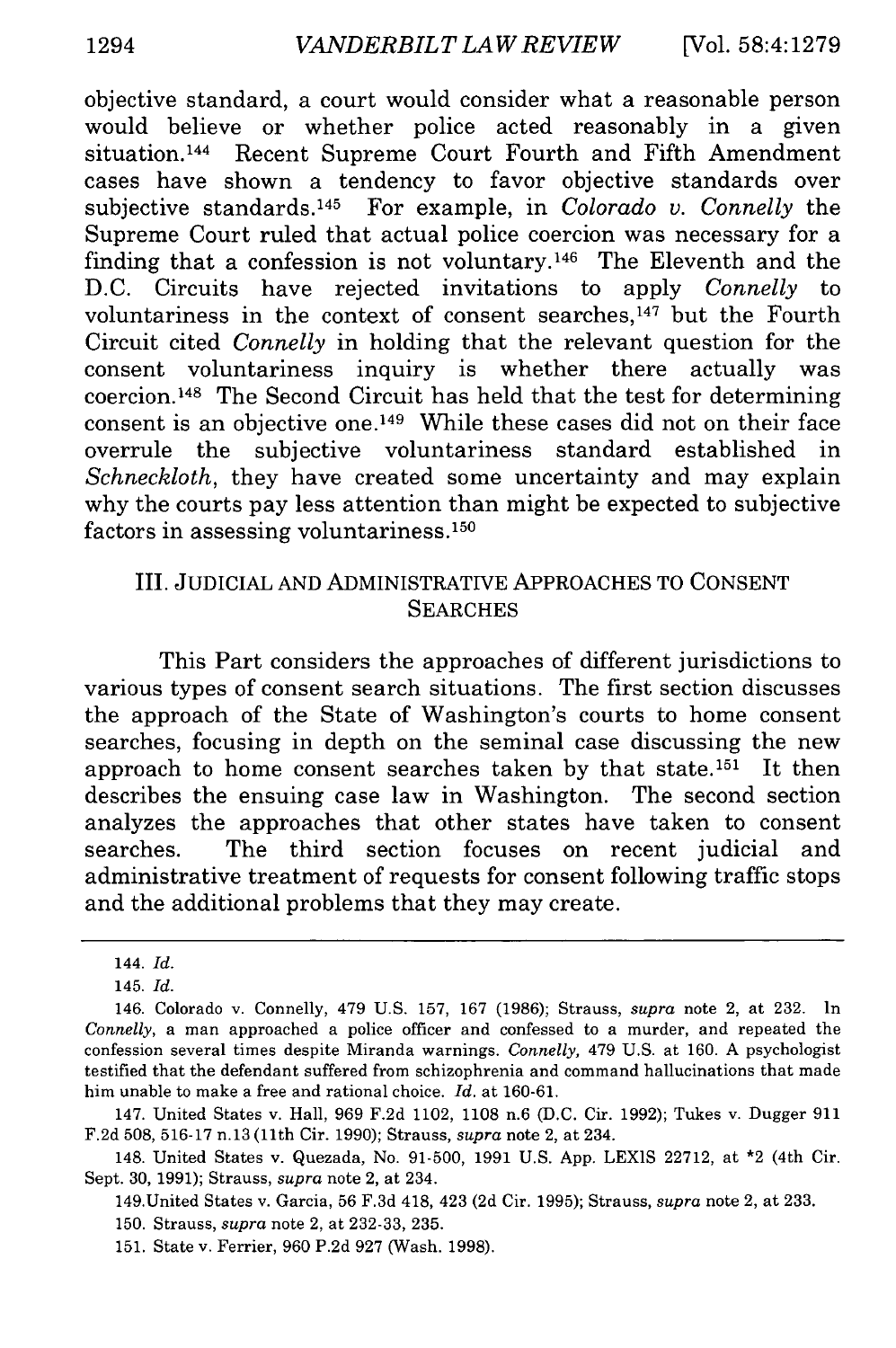## *A. Knock and Talk:* State v. Ferrier

In *State v. Ferrier,* police obtained information from Ferrier's son that his mother was growing marijuana at her house.<sup>152</sup> However, his credibility was not ascertainable since he had no record as an informant. 153 The police drove by the house and confirmed that the house matched the description they were given.<sup>154</sup> Four police officers went to Ferrier's residence.<sup>155</sup> They were all armed and each wore a black "raid jacket" with the word "police" in yellow letters on the front and back. 156 Two of the officers proceeded to the back of the house to "secure the premises," and the other two proceeded to the front entrance.157

The officers testified that Ferrier opened the door after they knocked.'58 They testified that they immediately identified themselves as police officers and she then invited them into her home.<sup>159</sup> The officers in the house then radioed the officers in back, and they entered the home as well.<sup>160</sup> The officers told Ferrier that they had information that she was growing marijuana and they requested permission to search.<sup>161</sup> The officers indicated that they went over a "consent to search" form with Ferrier before she signed.<sup>162</sup> The form did not inform her that she had the right to refuse consent. 63 The officers did not inform Ferrier of her right to refuse consent or any other right. 164 Ferrier eventually led the officers to a locked room, which she opened for them to search.<sup>165</sup> Officers testified that Ferrier was crying during the time the officers were searching the room and that she appeared frightened and nervous the entire time they were on the premises. $166$ 

152. *Id.* at 928. 153. *Id.* 154. *Id.* 155. *Id.* 156. *Id.* 157. *Id.* 158. *Id.* at 928-29. 159. *Id.* at 929. 160. *Id.* 161. *Id.* 162. *Id.* 163. *Id.* 164. *Id.* 165. *Id.* 166. *Id.*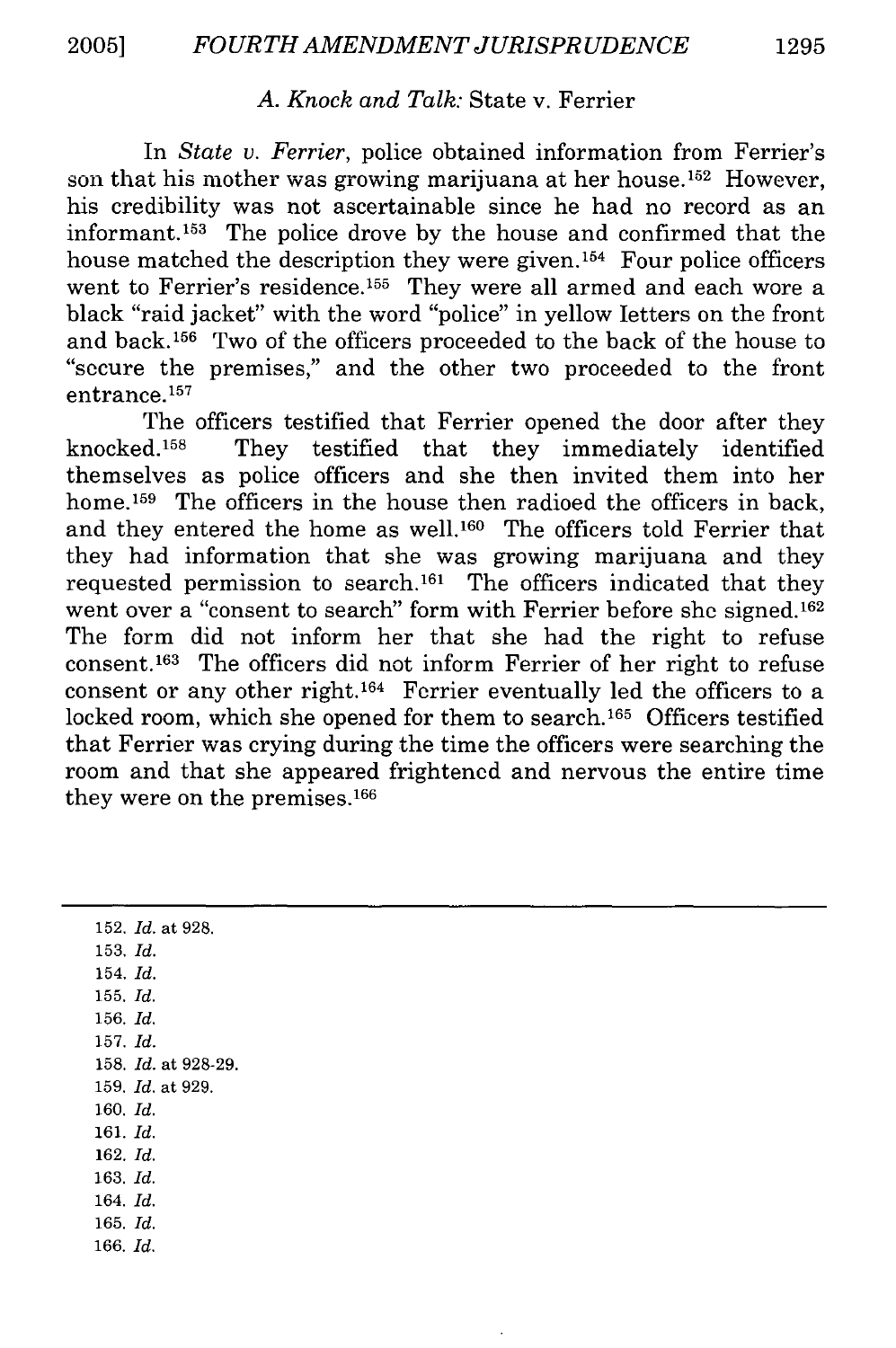Ferrier testified that the officers stepped into the house while they said that they wanted to talk to her about her son.167 She stated that she was scared and that the police told her that they were going to take her grandchildren to Protective Services. 168 She testified that she only signed the consent to search form because she did not want them to take her grandchildren away. 169

The search resulted in the seizure of marijuana plants and other evidence of marijuana cultivation. 170 Ferrier was charged with manufacturing a controlled substance.<sup>171</sup> Ferrier moved to suppress all of the evidence found in her home, and the trial court denied the motion. 172 Ferrier and the state stipulated as to the facts and the trial court found her guilty of the charged crime.<sup>173</sup> Ferrier appealed the conviction to the Court of Appeals, which affirmed the trial court judgment.<sup>174</sup> The Washington Supreme Court then granted Ferrier's petition for review. <sup>175</sup>

The Washington Supreme Court first rejected Ferrier's claim that the knock and talk procedure violated her rights under the Fourth Amendment to the United States Constitution.<sup>176</sup> The majority noted that failure to warn had been merely a factor and was not necessarily dispositive in assessing the voluntariness of her consent.177 It then considered the claim under Article I, Section 7 of the Washington State Constitution.<sup>178</sup> The court applied the six nonexclusive criteria identified in *State v. Gunwall*<sup>179</sup> to determine whether Article I, Section 7 goes further than the Fourth Amendment

167. *Id.*

168. *Id.*

169. *Id.*

170. *Id.*

- 172. *Id.*
- 173. *Id.*

174. *Id.* (referencing State v. Ferrier, No. 19280-2-I (Wash. Ct. App. Nov. 27, 1996)).

175. State v. Ferrier, 960 P.2d 927, 929 (Wash. 1998).

176. *Id.* at 929-30.

177. *Id.* at 930. For this proposition, the court cited State v. Shoemaker, 533 P.2d 123 (Wash. 1975) (citing Schneckloth v. Bustamonte, 412 U.S. 218 (1973); United States v. Heimforth, 493 F.2d 970 (9th Cir. 1974)). The Court also noted, however, that it was not obliged to consider the question since Ferrier had cited no authority for her contention, and it would be improper to apply the federal Constitution before the Washington Constitution. *Ferrier,* 960 P.2d at 930 & n.4.

178. *Id.;* see WASH. CONST. art. I, § 7 ("No person shall be disturbed in his private affairs, or his home invaded, without authority of law."). The Court noted that "unlike the Fourth Amendment, Const. art. 1, § 7 'clearly recognizes an individual's right to privacy with no express limitations."' *Ferrier,* 960 P.2d at 930 (citations omitted) (emphasis added by *Ferrier* court).

179. State v. Gunwall, 720 P.2d 808, 811 (Wash. 1986).

<sup>171.</sup> *Id.*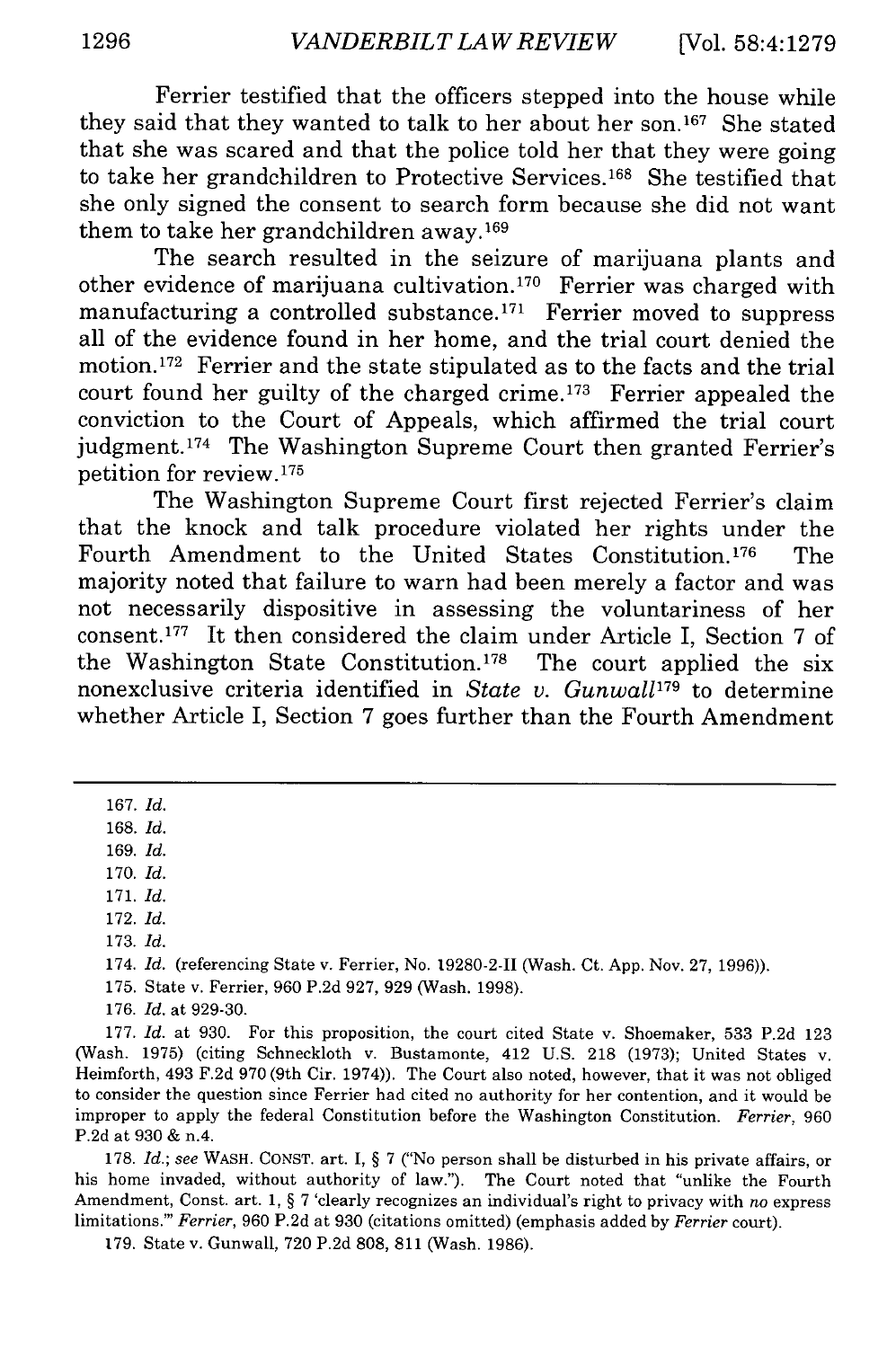in protecting Ferrier's privacy interests.180 Since the court was analyzing the same provision that was at issue in *Gunwall,* it adopted the analysis of factors one, two, three, and five from that case.181

Concerning the fourth factor-preexisting state law-the majority found many state cases indicating that Washington had historically afforded individuals an increased level of privacy in similar situations.<sup>182</sup> These included cases prohibiting warrantless infrared surveillance of a home, $183$  warrantless search of curbside trash, $184$  warrantless obtaining of phone records or installation of a pen register;<sup>185</sup> and finding an Article I, Section 7 violation in a warrantless intrusion into a student's dormitory room.<sup>186</sup> The court found that preexisting state law supported independent review of the case under Article I, Section **7.187**

The court noted that for the analysis of the sixth *Gunwall* factor-whether the privacy interest at issue is a matter of particular state or local concern-privacy in the home is a matter of local concern and that there is no need for national uniformity on the issue.188 Rejecting one of the State's contentions, the majority stated that "[t]he core of [Ferrier's] argument is that the police here violated her

181. *Ferrier,* 960 P.2d at 930.

182. *Id.* at 930-31.

183. *Young,* 867 P.2d at 593. *But see* United States v. Kyllo, 533 U.S. 27, 27 (2001) ("Where... the Government uses a device that is not in general public use, to explore details of a private home that would previously have been unknowable without physical intrusion, the surveillance is a Fourth Amendment 'search,' and is presumptively unreasonable without a warrant.").

184. State v. Boland, 800 P.2d 1112, 1112-15 (Wash. 1990). *But see* California v. Greenwood, 486 U.S. 35, 35 (1988) ("The Fourth Amendment does not prohibit the warrantless search and seizure of garbage left for collection outside the curtilage of a home.").

185. *Gunwall,* 720 P.2d at 808 (Wash. 1986). *But see* Smith v. Maryland, 442 U.S. 735, 735 (1979) ("The installation and use of the pen register was not a 'search' within the meaning of the Fourth Amendment and hence no warrant was required.").

186. State v. Chrisman, 676 P.2d 419 (1984). The Washington State Court's opinion in State v. Chrisman, 619 P.2d 971 ( Wash. 1980), which found a violation of the Fourth Amendment to the U.S. Constitution, was reversed and remanded by the United States Supreme Court in Washington v. Chrisman, 455 U.S. 1 (1982). *Chrisman,* 676 P.2d at 421. On remand, the Washington Supreme Court reached the same result as in the first case, based on article I, section 7. *Id.*

187. *Ferrier,* 960 P.2d at 931. 188. *Id.*

<sup>180.</sup> *Ferrier,* 960 P.2d at 930. The six factors are (1) the state constitution's textual language; (2) significant textual differences between parallel state and federal constitutional provisions; (3) state constitutional and common law history; (4) preexisting state law; (5) structural differences between the state and federal constitutions; and (6) whether the privacy interest at issue is a matter of particular state or local concern. *Id.* at 930-31 & n.5; *see also Gunwall,* 720 P.2d at 811 (stating the same six factors).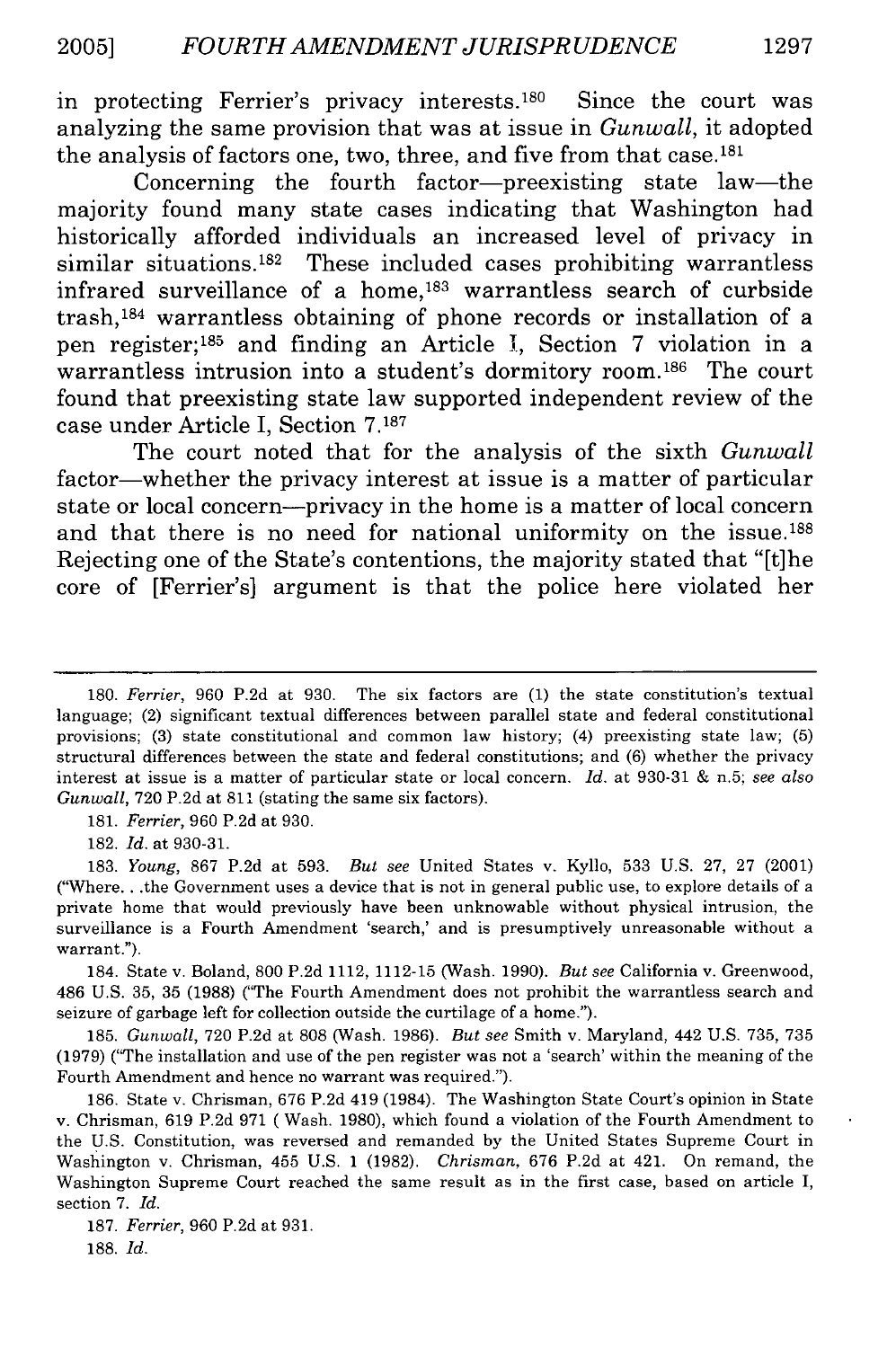expectation of privacy in her home because they conducted the knock and talk in order to search her home **. ... "189**

Having satisfied the need for an independent analysis, the court then considered whether the knock and talk violated Article I, Section 7.190 The court found it important that Ferrier was in her home when the police initiated contact and that the police used the procedure to avoid the necessity of obtaining a warrant. 191 However, the most important factor was that the police did not advise Ferrier that she had the right to refuse consent. 192 Based on these facts, the majority found that the knock and talk violated Ferrier's state constitutional right to privacy in her home since she was not advised that she could refuse consent.193

The court then stated that central to its holding was the belief that any knock and talk is coercive to some degree.<sup>194</sup> It noted that the great majority of home dwellers would not question the absence of a search warrant. 195 Therefore, the majority agreed that Ferrier's testimony that she was afraid and nervous seemed reasonable, and that it was not surprising that an officer testified that virtually everyone confronted by a knock and talk agrees to the search.196

The majority then stated that the coercive effects of the knock and talk procedure could be mitigated by requiring officers to warn homeowners of their right to refuse consent to a warrantless search.<sup>197</sup> The court stated that because citizens of Washington are entitled to the expectation of privacy in the home due to its heightened constitutional protection, public policy supports a rule governing knock and talk searches. 198 The court stated:

- 193. *Id.* at 932-33.
- 194. *Id.* at 933.

195. *Id.* The Court believed that the majority of citizens "would not question the absence of a search warrant because they either (1) would not know that a warrant is required; (2) would feel inhibited from requesting its production, even if they knew of the warrant requirement; or (3) would simply be too stunned by the circumstances to make a reasoned decision about whether or not to consent to a warrantless search." *Id.*

196. *Id.*

197. *Id.* The Court also stated that its decision was consistent with that of the New Jersey Supreme Court, which held under article I, section 7 of its state constitution that "where the State seeks to justify a search on the basis of consent it has the burden of showing that the consent was voluntary, an *essential* element of which is knowledge of the right to refuse consent." *Id.* (quoting State v. Johnson, 346 A.2d 66, 68 (N.J. 1975)).

198. *Ferrier,* 960 P.2d at 934.

<sup>189.</sup> *Id.* at 932.

<sup>190.</sup> *Id.*

<sup>191.</sup> *Id.*

<sup>192.</sup> *Id.*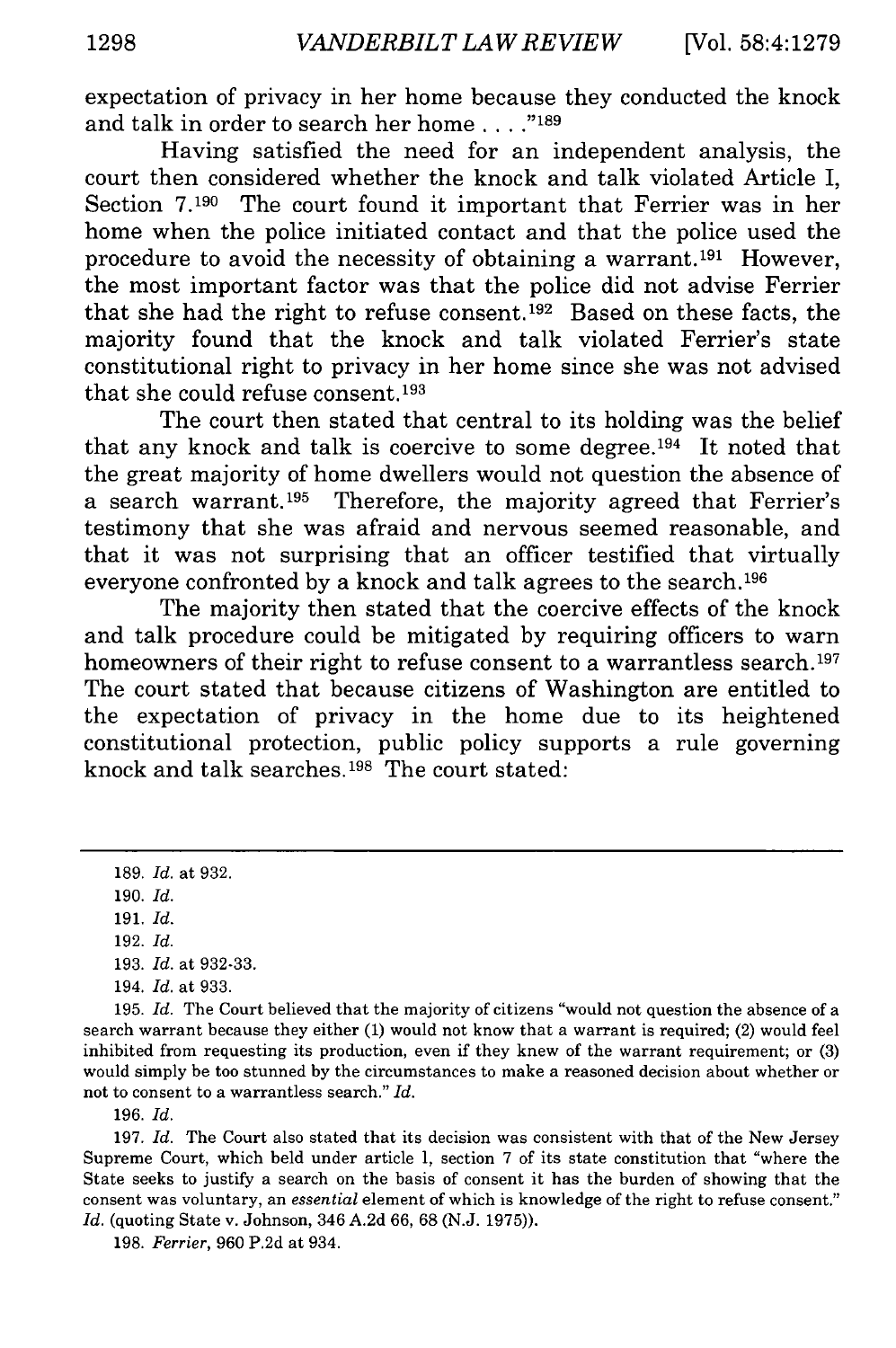We, therefore, adopt the following rule: that when police officers conduct a knock and talk for the purpose of obtaining consent to search a home, and thereby avoid the necessity of obtaining a warrant, they must, prior to entering the home, inform the person from whom consent is sought that he or she may lawfully refuse to consent to the search and that they can revoke, at any time, the consent that they give, and can limit the scope of the consent to certain areas of the home. The failure to provide these warnings, prior to entering the home, vitiates any consent given thereafter.<sup>199</sup>

The court noted that it was simply stating the obvious—that the only way to give the protection substance is to require a warning of its existence. <sup>200</sup>

Faced with several opportunities to expand the *Ferrier* doctrine, the Washington courts have limited the rule to the situation of a request to search the home. 201 In *State v. Williams,* the Washington Supreme Court held that warnings were not required when authorities sought entry to arrest an occupant pursuant to an arrest warrant. <sup>20</sup> 2 Likewise, in *State v. Bustamante-Davila* it held that the warnings were not required when an INS agent entered a home to serve a deportation order.203 Finally, in *State v. Khounvichai,* the court found it unnecessary for the police to give warnings when they request entry into a home to question or gain information from an occupant. <sup>204</sup>

#### *B. Approaches of Other States' Courts*

Several other states have consent search doctrines with heightened standards for providing knowledge of the right to refuse. As noted by the *Ferrier* court, New Jersey, based on its own constitutional provision,<sup>205</sup> makes knowledge of the right to refuse consent an essential element of the voluntariness inquiry.<sup>206</sup> Based on

202. *State v. Williams,* 11 P.3d 714, 720 (Wash. 2000).

203. *Id.* at 865; *Williams,* 11 P.3d at 720; State v. Bustamante-Davila, 983 P.2d 590, 599 (Wash. 1999).

204. *Khounvichai,* 69 P.3d at 867.

205. The New Jersey Constitution provides:

The right of the people to be secure in their persons, houses, papers, and effects, against unreasonable searches and seizures, shall not be violated; and no warrant shall issue except upon probable cause, supported by oath or affirmation, and particularly describing the place to be searched and the papers and things to be seized.

N.J. CONST. art. I, para. 7.

206. *Ferrier,* 960 P.2d at 933 (citing State v. Johnson, 346 A.2d 66, 68 (N.J. 1975)).

<sup>199.</sup> *Id.*

<sup>200.</sup> *Id.* at 933.

<sup>201.</sup> State v. Khounvichai, 69 P.3d 862, 867 (Wash. 2003) ("As this Court stated in *Williams,* '[w]e do not find it prudent or necessary to extend *Ferrier* to require that police advise citizens of their right to refuse entry every time a police officer enters their home.' ") (quoting State v. Williams, 11 P.3d 714, 720 (Wash. 2000)).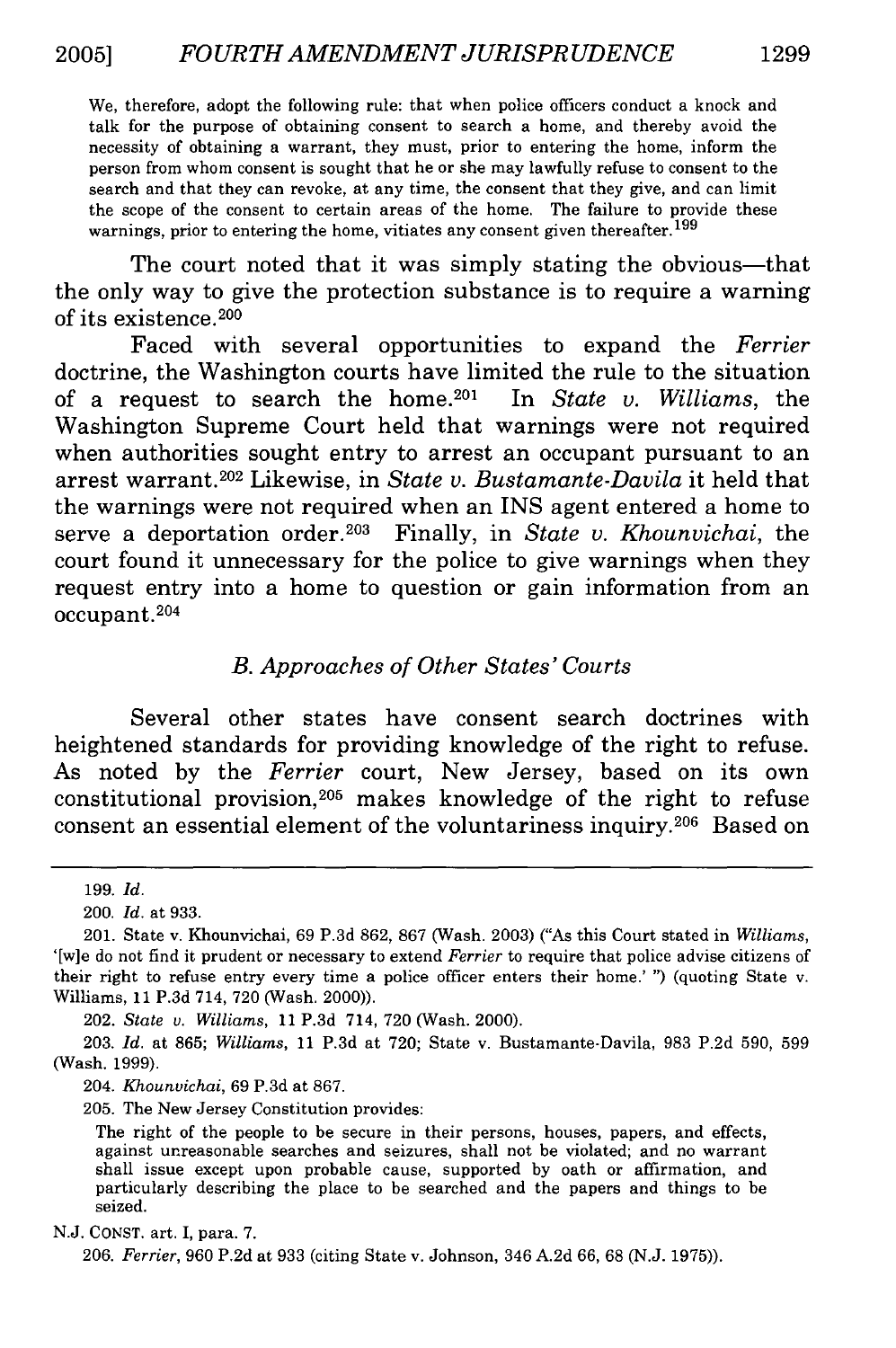its state constitution,207 Mississippi requires knowledgeable waiver before consent to a search.<sup>208</sup> Prior to consent, "it must clearly appear that [an individual] voluntarily permitted, or expressly invited and agreed to the search, being *cognizant of her rights in the premises* when the officer proposed to her, by asking her permission, to make the search without a warrant."<sup>209</sup> The Hawaii Supreme Court held in *State v. Trainor210* that whether a person consented to an encounter for the purposes of satisfying article I, section 7 of the Hawaii Constitution<sup>211</sup> "involve<sup>[s]</sup> a determination as to  $(1)$  whether the person was timely advised that he or she had the right to decline to participate in the encounter and could leave at any time, and (2) whether, thereafter, the person voluntarily participated in the encounter."212 One state has disagreed with *Ferrier* and one has expressly declined to follow it.213

A greater number of states have provided protections for motorists who have been stopped and asked for consent to search their vehicles. The United States Supreme Court specifically addressed the traffic stop situation in *Ohio v. Robinette*.<sup>214</sup> In that case, the Ohio Supreme Court ruled that police officers must inform motorists that their legal detention had concluded before engaging in consensual interrogation.<sup>215</sup> The Supreme Court, however, reversed the decision, stating that it would "be unrealistic to require police officers to always inform detainees that they are free to go before a consent to search may be deemed voluntary."216

212. *Trainor,* 925 P.2d at 823.

213. *See* Hadl v. State, 47 S.W.3d 897, 900 (Ark. Ct. App. 2001) (disagreeing with *Ferrier);* Scott v. State, 782 A.2d 862, 876 (Md. Ct. App. 2001) (expressly declining to follow *Ferrier* and *Johnson).*

214. 519 U.S. 33 (1996).

215. State v. Robinette, 653 N.E.2d 695, 697 (Ohio 1995).

216. *Robinette,* 519 U.S. at 39-40.

<sup>207. &</sup>quot;The people shall be secure in their persons, houses, and possessions, from unreasonable seizure or search; and no warrant shall be issued without probable cause, supported by oath or affirmation, specially designating the place to be searched and the person or thing to be seized." MISS. CONST. art. III, para. 23.

<sup>208.</sup> Penick v. State, 440 So.2d 547, 549 (Miss. 1983).

<sup>209.</sup> *Id.* (quoting Smith v. State, 98 So. 344, 345 (Miss. 1923) (emphasis added), *cited in* Graves v. Mississippi, 708 So.2d 858, 863 (Miss. 1997)).

<sup>210. 925</sup> P.2d 818, 823 (Hawaii 1996).

<sup>211. &</sup>quot;The right of the people to be secure in their persons, houses, papers and effects against unreasonable searches, seizures and invasions of privacy shall not be violated; and no warrants shall issue but upon probable cause, supported by oath or affirmation, and particularly describing the place to be searched and the persons or things to be seized or the communications sought to be intercepted." HAW. CONST. art. I,  $\S$  7.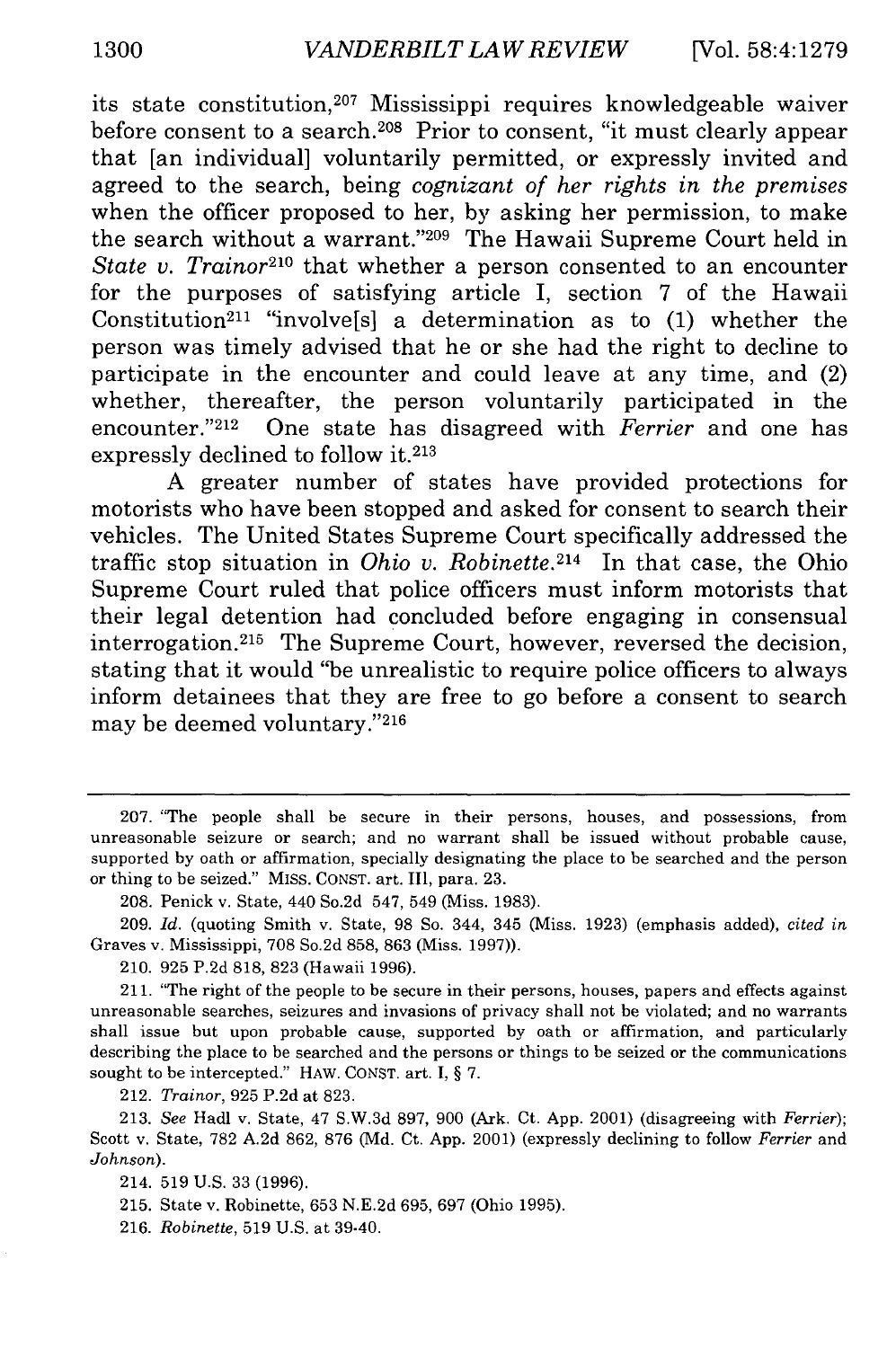In *State v. George,217* the Minnesota Supreme Court, based on Article I, Section 10 of the Minnesota Constitution.<sup>218</sup> mandated more careful review of the practice of using traffic stops to request consent to search the vehicle.<sup>219</sup> One commentator correctly notes several reasons for the Court's heightened scrutiny of these traffic stops.<sup>220</sup> First, the technique can be used against virtually any vehicle operator as "very few drivers can traverse any appreciable distance without violating some traffic regulation." $221$  Second, police can use the technique solely as a pretext for seeking drugs or weapons, even when there is no reasonable suspicion of possession of such items and when the traffic stop otherwise would not have occurred. 222 Third, the wide discretion given to police means that they can "target members of groups identified by factors that are totally impermissible as a basis for law enforcement activity."223 Fourth, because of the traffic stop, the driver from whom consent is sought may be "unaware that he had a right to refuse consent to the search or to leave."224 Finally, as a result of extensive police training on this technique, there is an "increasing use by state troopers and police officers of subtle tactics to get motorists and others to 'consent."<sup>225</sup>

In *State v. Fort,* the Minnesota Supreme Court held that a request for consent to search which had no reasonable relation to the stop and was not supported by reasonable articulable suspicion was "beyond the scope of the traffic stop."226 Since an expansion of the duration or scope of a traffic stop without reasonable articulable suspicion is not permitted in Minnesota, the Court granted the defendant's motion to suppress. <sup>227</sup>

The New Jersey Supreme Court in *State v. Carty* upheld a lower court decision which required reasonable and articulable

227. *Id.* at 419.

<sup>217. 557</sup> N.W.2d 575 (Minn. 1997).

<sup>218. &</sup>quot;The right of the people to be secure in their persons, houses, papers, and effects against unreasonable searches and seizures shall not be violated; and no warrant shall issue but upon probable cause, supported by oath or affirmation, and particularly describing the place to be searched and the person or things to be seized." MINN. CONST. art. I, § 10.

<sup>219.</sup> LAFAVE, *supra* note 34, § 8.2(b), at 636.

<sup>220.</sup> *Id.*

<sup>221.</sup> *Id.*

<sup>222.</sup> *Id.*

<sup>223.</sup> *Id.*

<sup>224.</sup> *Id.*

<sup>225.</sup> *Id.*

<sup>226.</sup> *See* State v. Fort, 660 N.W.2d 415, 416, 419 (Minn. 2003) ("We ... conclude that the investigative questioning, consent inquiry, and subsequent search went beyond the scope of the traffic stop and was unsupported by any reasonable articulable suspicion.").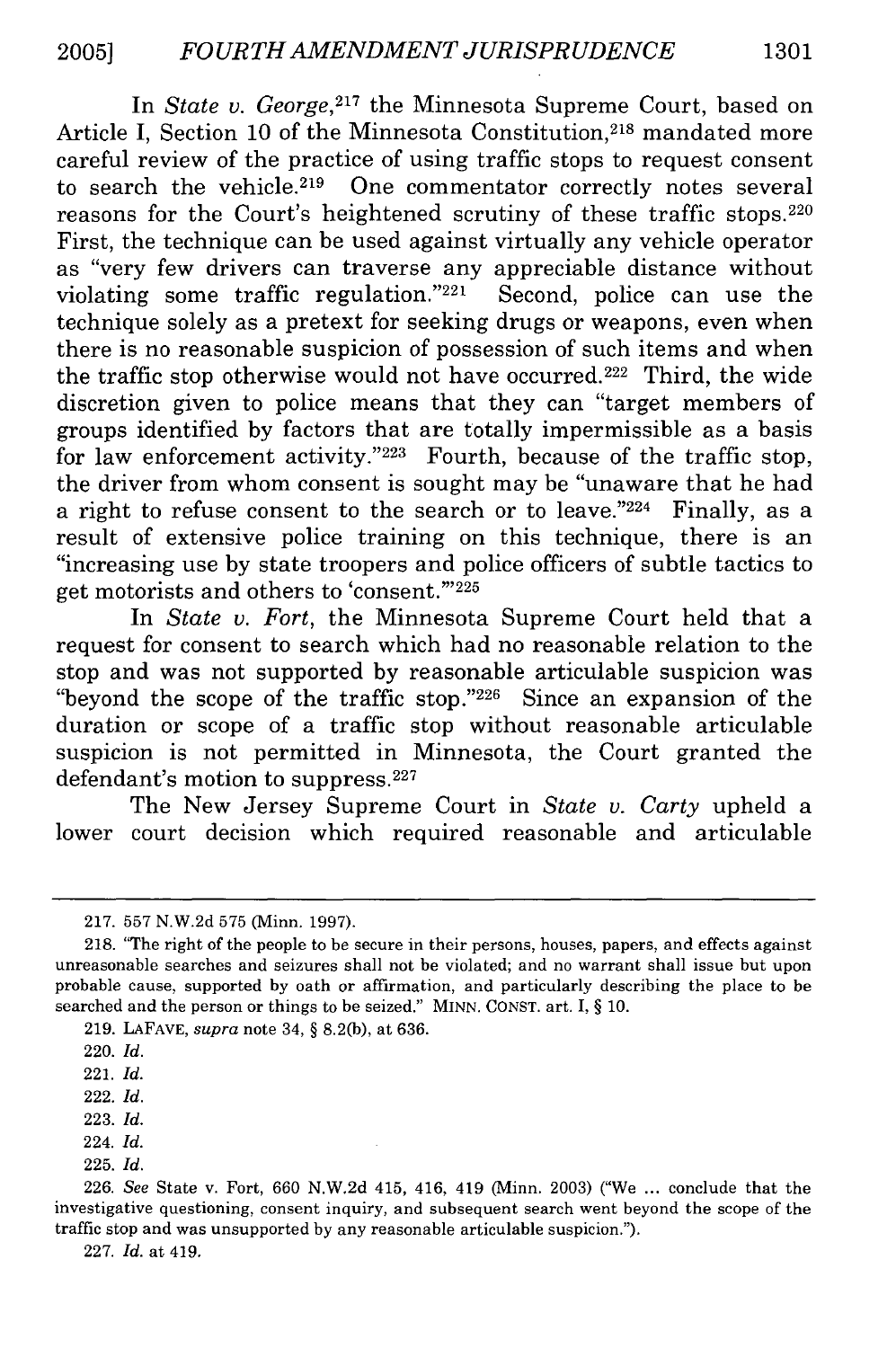suspicion as a prerequisite for requesting consent to search.<sup>228</sup> The court held that "unless there is a reasonable and articulable basis beyond the initial valid motor vehicle stop to continue the detention after completion of the valid traffic stop, any further detention to effectuate a consent search is unconstitutional. $229$  The majority stated that its holding was inconsistent with the State Police Standard Operating Procedures and a consent decree entered into by the state police in 1999.230

### *C. Law Enforcement Responses to Charges of Discrimination: Consent Searches Following Traffic Stops*

Law enforcement authorities have taken steps to limit consent searches following traffic stops in order to discourage racial profiling. 231 Beginning in the summer of 2001, in addition to requiring state trooper to have a reasonable articulable suspicion that a search is warranted, New Jersey began requiring them to obtain their supervisor's approval before conducting a consent search.<sup>232</sup> In January 2003, the Maryland State Police reached a partial settlement in a racial profiling lawsuit, which, in part, required state troopers to inform drivers that they have a right to refuse and to have them waive that right in writing.233 In fact, many troopers had already warned motorists before asking for consent and had them waive the right in writing. 234 In April 2001, the California Highway Patrol commissioner ordered a six-month moratorium on consent searches. 235 In February 2003, in the settlement of a class-action suit alleging racial profiling, the California Highway Patrol "became the nation's first law

232. David Kocieniewski, *Officials Say Figures Show that Profiling is Decreasing,* N.Y. TIMES, March 9, 2002, at B5.

233. Jo Becker, *Maryland State Police Reach Deal on Profiling,* WASH. POST, Jan. 3, 2003, at **A01.** The agreement also required the state police to make use of information they collect about stops, investigate them further and take appropriate action. *Id.* State troopers must also make copies of a brochure on how to file racial profiling complaints available to drivers. *Id.*

234. *Id.*

235. Assoc. Press, *CHP Director Suspends 'Consent' Car Searches Patrols,* L.A. TIMES, Apr. 20, 2001, § 1, at A23.

<sup>228.</sup> State v. Carty, 790 A.2d 903, 912 (N.J. 2002).

<sup>229.</sup> *Id.*

<sup>230.</sup> *Id.*

<sup>231.</sup> In addition to those mentioned here, it is likely that more will follow. In June 2001, at least eight agencies were collecting data on racial profiling **by** order of a federal court or under agreement with the U.S. Justice Department. Lori Montgomery, *New Police Policies Aim* to *Discourage Racial Profiling,* WASH. POST, June 28, 2001, at **A01.** Further, 400 of the nation's 18,000 police agencies were collecting data. *Id.*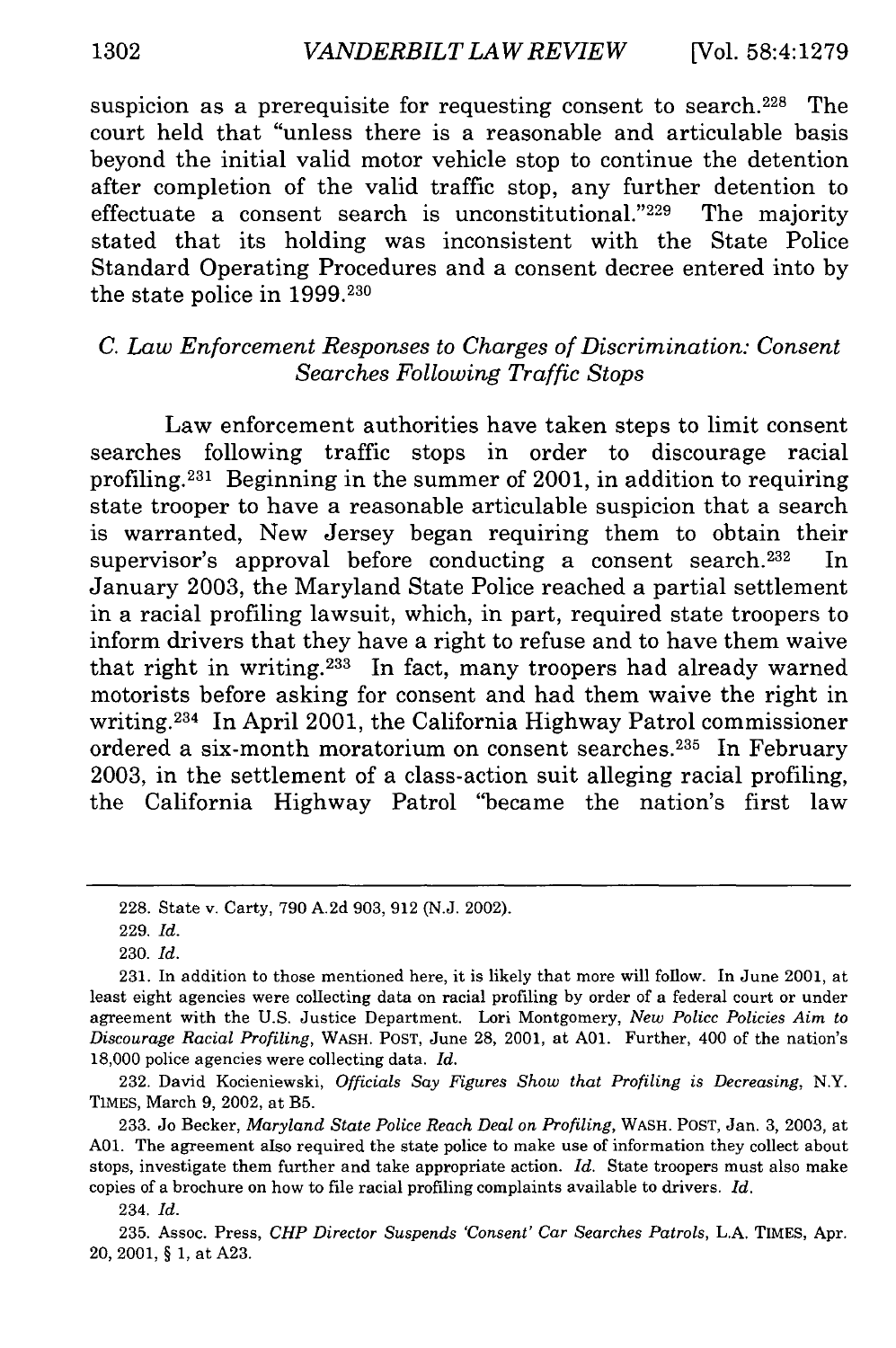enforcement agency to voluntarily agree to stop asking motorists for permission to search their vehicles."236

### IV. CONSENT SEARCHES: THEORY, APPLICATION, AND OBEDIENCE

This Part will consider the various aspects of the consent search. The first section will analyze the doctrinal basis of consent searches and examine the concept of voluntariness as the standard used to determine of whether consent was voluntarily given. The second section will present problems that have been identified in judicial application of the totality of the circumstances test to the facts of particular cases. The final section will suggest possible problems with the idea of voluntariness of consent.

## *A. Basis and Theory of Consent Searches*

The Supreme Court has suggested several justifications for the consent search exception to the general warrant requirement. The Court stated in *Schneckloth v. Bustamonte,* "[A] search pursuant to consent may result in considerably less inconvenience for the subject of the search, and, properly conducted, is a constitutionally permissible and wholly legitimate aspect of effective police activity."237 However, this goes no further to justify consent searches as an independent technique than it does any other effective law enforcement tool.

Another possible basis for the consent search is respect for the autonomy of the individual.<sup>238</sup> The decision to consent is that of the individual and should be given effect.<sup>239</sup> One commentator notes that consent searches are privately authorized, 240 which suggests that in the context of consent searches there is greater concern for the autonomy of the individual. This argument is supported by insights gleaned from libertarian tort theory, which suggests that a person exercises absolute dominion over himself and that an actor "owns"

<sup>236.</sup> Maura Dolan & John M. Glionna, *CHP Settles Lawsuit Over Claims of Racial Profiling,* L.A. TIMES, Feb. 28, 2003, § 1, at **Al.** The CHP will be required to monitor its officers by collecting data on every traffic stop, including the race of the motorist, whether a search was conducted, and what was found. *Id.* The CHP, which denies it stops motorists because of their ethnicity, will continue to search where it has probable cause to suspect a crime. *Id.*

<sup>237.</sup> Schneckloth v. Bustamonte, 412 U.S. 218, 228 (1973).

<sup>238.</sup> Strauss, *supra* note 2, at 268.

<sup>239.</sup> *See id.* (making, and ultimately rejecting, the autonomy argument).

<sup>240.</sup> *See* Rotenberg, *supra* note 3, at 175 n.4 ("The private consent of some private person makes each individual consent search valid. Without this authorization, it is nothing.").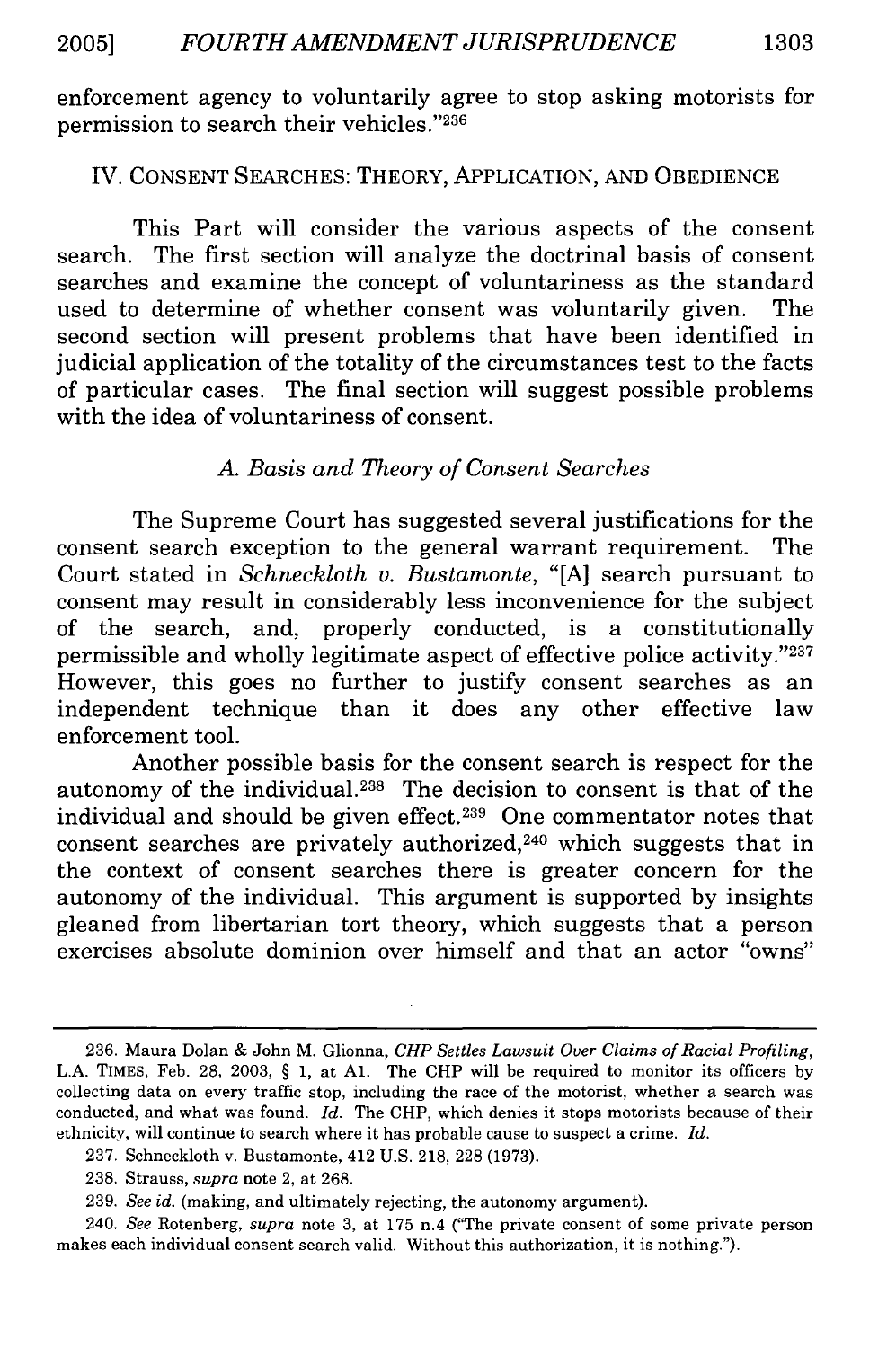both his "goods" and his "bads."<sup>241</sup> A similar theory emphasizing individual will is applied in contract law.<sup>242</sup> In the case of the consent search, authorities recognize the dominion that the individual exercises over herself and respect both her good decisions and bad decisions. 243 Thus, even an ill-advised or foolish decision would have to be honored, in order to fully respect the individual. <sup>244</sup>

This individual autonomy basis may also explain third-party consent searches as well.<sup>245</sup> The third-party search might be seen as validation of a previous, implicit consent through the knowledge that the other owners have access to the property.<sup>246</sup> However, the foregoing rationale does not explain apparent authority consent searches.<sup>247</sup> The fact that the police acted reasonably in believing that the subject of the search granted them consent does not relate to the autonomy of the individual and his private decision to consent to the search. Rather, this standard considers the reasonableness of the police actions, implicating the possible rationale for voluntariness of constraining police activity to prevent misconduct. <sup>248</sup>

One may also question the basis for the voluntariness standard. The Court in *Schneckloth* discarded the knowing and

242. *See* Thomas W. Joo, *Contract, Property, and the Role of Metaphor in Corporations Law,* 35 U.C. DAVIS L. REV. 779, 790 (2002) ("According to [libertarian] theory, respecting individual will is an end in itself').

243. This may go toward explaining the part of the voluntariness analysis in State v. Ferrier. It seems somewhat incongruous to think of the crying Ferrier as being respected as an autonomous being fully in control of her actions. *See* note 166 and accompanying text. However, this may simply be one of the bads that are owned by the individual. To not respect this decision may be seen as equally intrusive of her autonomy as to not respect one about which she is more confident.

244. *See* Scott v. State, 782 A.2d 862, 875 (Md. 2001) ("In hindsight, [defendant's consent to the search] was a foolish decision, from his point of view, but the issue is not whether the consent was an intelligent one, only whether it was voluntary.").

245. *See* United States v. Matlock, 415 U.S. 164, 170 (1974) ("The consent of one who possesses common authority over premises or effects is valid as against the absent, nonconsenting person with whom that authority is shared").

246. *See id.* at 171 n.7:

Common authority ... rests rather on mutual use of the property by persons generally having joint access or control for most purposes, so that it is reasonable to recognize that any of the co-inhabitants has the right to permit the inspection in his own right and that the others have assumed the risk that one of their number might permit the common area to be searched.

247. *See* Illinois v. Rodriguez, 497 U.S. 177, 185-86, 188-89 (1990) (holding that a consent search may be upheld on the basis that the officers had a reasonable belief that the person from whom they obtained consent has authority over the premises).

248. *See infra* notes 254-255 and accompanying text.

<sup>241.</sup> *See* John C.P. Goldberg, *Twentieth-Century Tort Theory,* 91 GEO. L.J. 513, 555-56 (2003). ("The premise of the theory is that a person exercises absolute dominion over himselfhis body and his reputation .... The downside is that the actor owns his 'bads' as exclusively as he owns his goods.").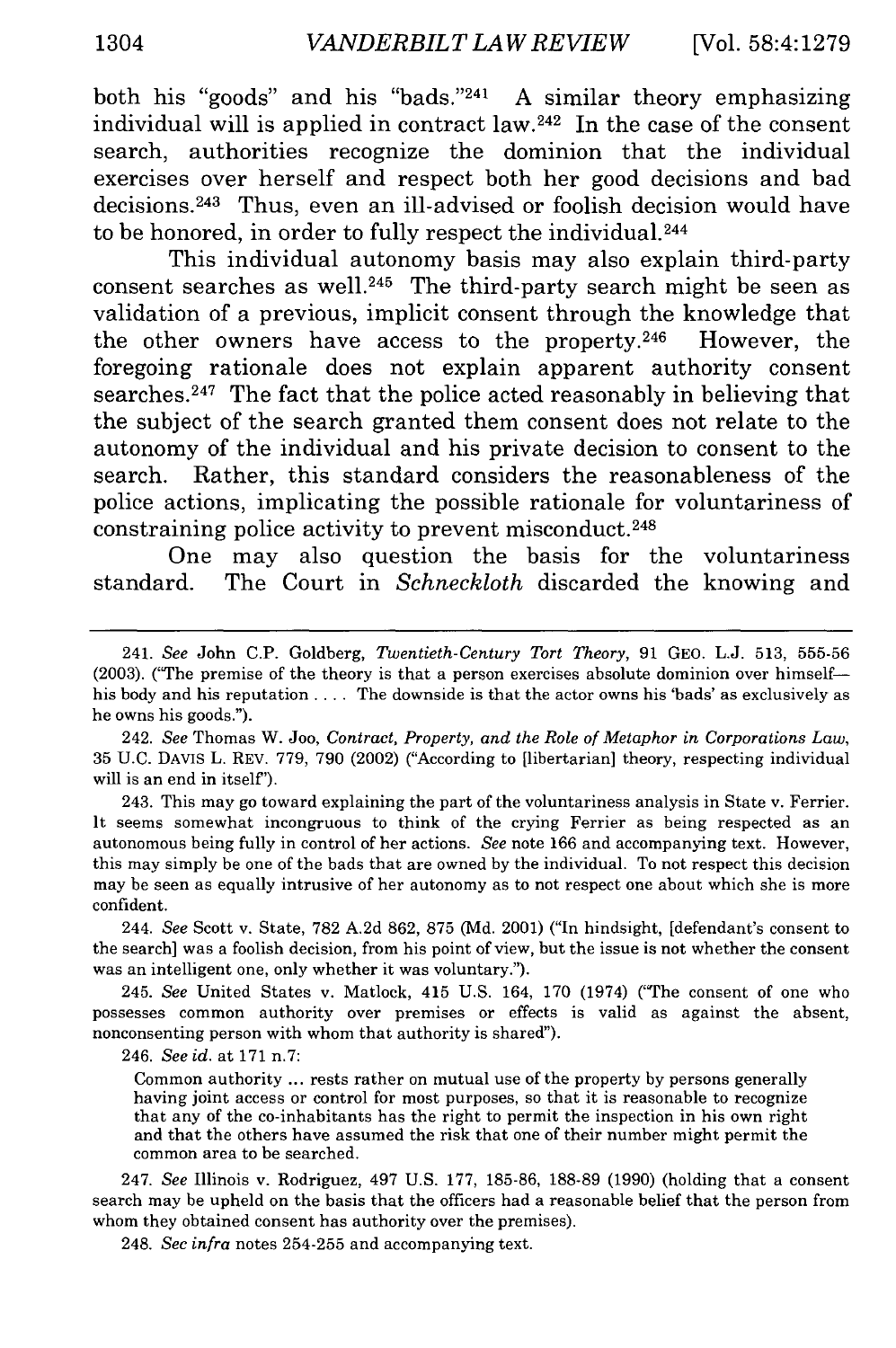intelligent waiver standard in favor of the voluntariness standard on the basis that the waiver protects trial rights, which serve a different purpose than the Fourth Amendment rights.<sup>249</sup> The Sixth Amendment trial rights are intended to preserve a fair trial.<sup>250</sup> The Court has suggested that the voluntariness standard is the result of balancing the need for consent searches and assuring absence of  $coercion.<sup>251</sup>$  However, while the test's factors consider the police actions in the specific case, there is no consideration of the specific need for the search in that case.<sup>252</sup> But since the results of the search are well-known at the time of the suppression hearing, it is likely that they will be a factor in the decision. This is true even though the results of a search are not explicitly a factor that courts use to determine voluntariness. Further, there is reason to question how society's need for searches relates to voluntariness.<sup>253</sup>

There is some language in the *Schneckloth v. Bustamonte* opinion suggesting that the basis for the voluntariness standard is the prevention of police misconduct as the standard disallows coercion.<sup>254</sup> This coercion would most likely be caused by police officers, suggesting that the courts might utilize the voluntariness standard to avoid police misconduct. Prevention of police misconduct would ensure to some degree that the consent decision is the product of the person's free will. This seems to be a likely basis for the apparent authority

250. *Schneckloth,* 412 U.S. at 236.

251. *Id.* at 227. ("As with police questioning, two competing concerns must be accommodated in determining the meaning of a 'voluntary' consent-the legitimate need for such searches and the equally important requirement of assuring the absence of coercion.").

252. Instead, there is often a general statement of the need for and utility of consent searches, and consideration of the ramifications on effective police work of changing consent law. *See, e.g., Schneckloth,* 412 U.S. at 227 ("In situations where the police have some evidence of illicit activity, but lack probable cause to arrest or search, a search authorized by a valid consent may be the only means of obtaining important and reliable evidence."). The *Schneckloth* Court stated that if the prosecution were required to prove that the subject of the search knew that he had a right to refuse consent, it "would, in practice, create serious doubt whether consent searches could continue to be conducted," except in "rare cases where it could be proved from the record that a person in fact affirmatively knew of his right to refuse." *Id.* at 229-30.

253. One commentator has criticized considering law enforcement interests in the voluntariness inquiry. Society's need for searches "arguably has nothing to do with the voluntariness of consent." Strauss, *supra* note 2, at 258 n.171 (quoting ALAN WERTHEIMER, COERCION 117 (1987)).

254. "Similar considerations lead us to agree with the courts of California that the question whether a consent to a search was in fact 'voluntary' or was the *product of duress or coercion, express or implied,* is a question of fact to be determined from the totality of all the circumstances." *Schneckloth,* 412 U.S. at 227 (emphasis added). "The problem of reconciling the recognized legitimacy of consent searches with the requirement that they be *free from any aspect of official coercion* cannot be resolved by any infallible touchstone." *Id.* at 229. (emphasis added).

<sup>249.</sup> Schneckloth v. Bustamonte, 412 U.S. 218, 241-43 (1973). The knowing and intelligent waiver standard was enunciated in *Johnson v. Zerbst,* 304 U.S. 458, 464 (1938).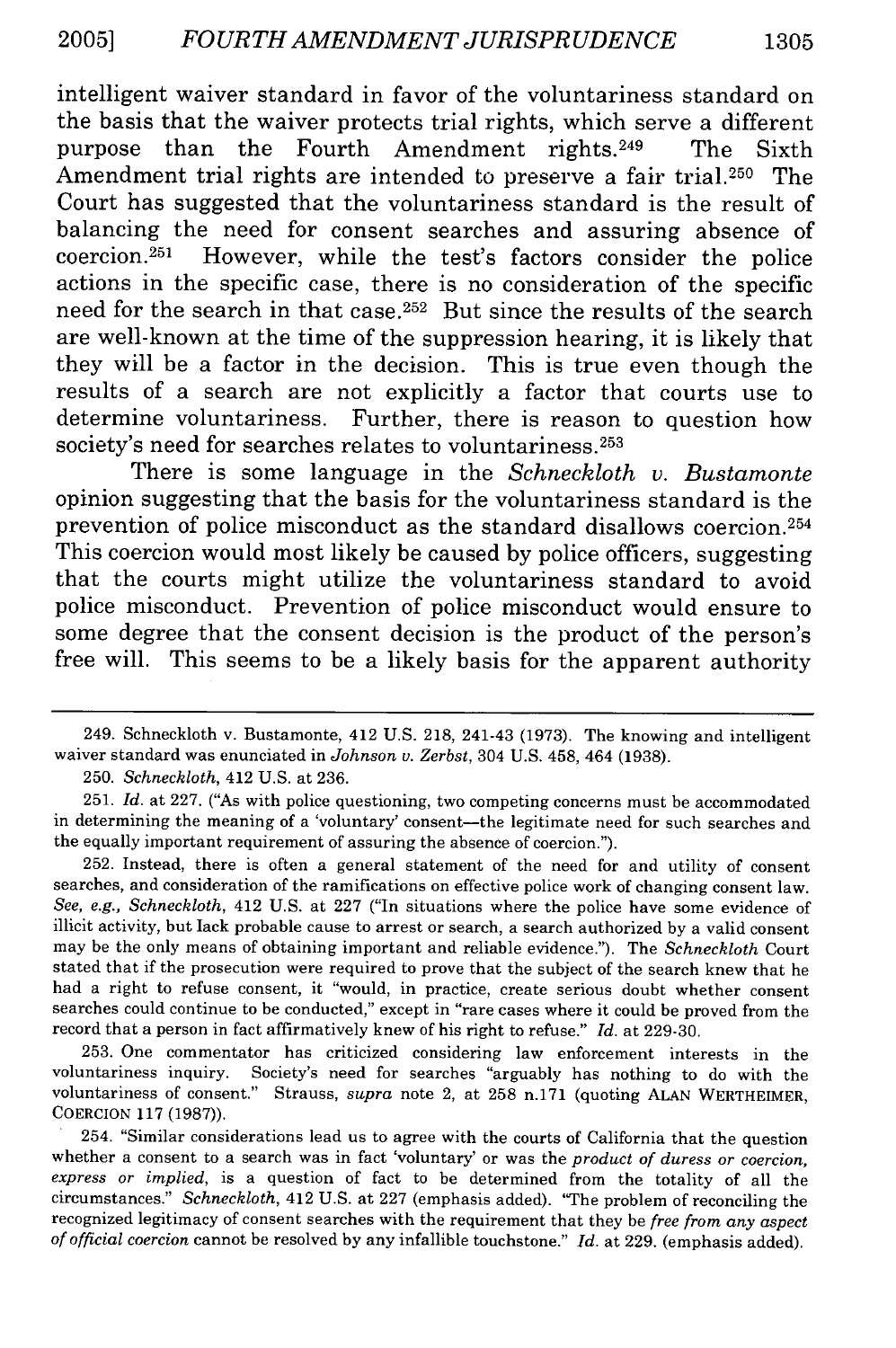cases, since if the officers behave reasonably, the search will be valid.255 If the officers did nothing wrong in their determination of who had authority to consent, the search should be upheld.

#### *B. Problems in the Application of the Law*

One commentator has criticized judges' analysis of factual scenarios presented in consent search cases.<sup>256</sup> She found that out of hundreds of cases, only a handful analyzed the suspect's particular subjective factors. $257$  Of these, only a few judges found the suspect's particular subjective factors to be compelling. 258 In most cases where consent was found to be involuntary, the court instead focused on egregious police misconduct.<sup>259</sup> One commentator has argued that in practice, "courts find consent to be voluntary in all but the most extreme circumstances."<sup>260</sup> In general, four types of police misconduct lead to a finding of involuntary consent: (1) threats to the suspect or the suspect's family, (2) deprivation of necessities until consent, (3) asserting an absolute right to search, and (4) an unusual and extreme show of force.<sup>261</sup>

The Court has also been faced with practical arguments suggesting that the voluntariness standard does not comport with how one would expect a person possessing contraband or evidence of a crime to behave. The Supreme Court has considered why a person would voluntarily consent to a search when it is so likely that contraband would be found.<sup>262</sup> It noted that the reasonable person in the reasonable person test is an innocent person. 263 However, in other

261. Strauss, *supra* note 2, at 225.

263. *Id.*

<sup>255.</sup> *See* Illinois v. Rodriguez, 497 U.S., 177, 185-86, 188-89 (1990) ("[W]hat is generally demanded of the many factual determinations that must regularly be made by agents of the government-whether the magistrate issuing a warrant, the police officer executing a warrant, or the police officer conducting a search or seizure under one of the exceptions to the warrant requirement- is not that they always be correct, but that they always be reasonable").

<sup>256.</sup> Strauss, *supra* note 2, at 221-35.

<sup>257.</sup> *Id.* at 222.

<sup>258.</sup> *Id.*

<sup>259.</sup> *Id.* at 225.

<sup>260.</sup> Strauss, *supra* note 2, at 223 (citing DAVID COLE, No EQUAL **JUSTICE: RACE AND** CLASS IN THE AMERICAN CRIMINAL JUSTICE SYSTEM 32 (1999)).

<sup>262.</sup> *See* Florida v. Bostick, 501 U.S. 429, 437-38 (1991) ("We do reject, however, Bostick's argument that he must have been seized because no reasonable person would freely consent to a search of luggage that he or she knows contains drugs. This argument cannot prevail because the "reasonable person" test presupposes an *innocent* person.").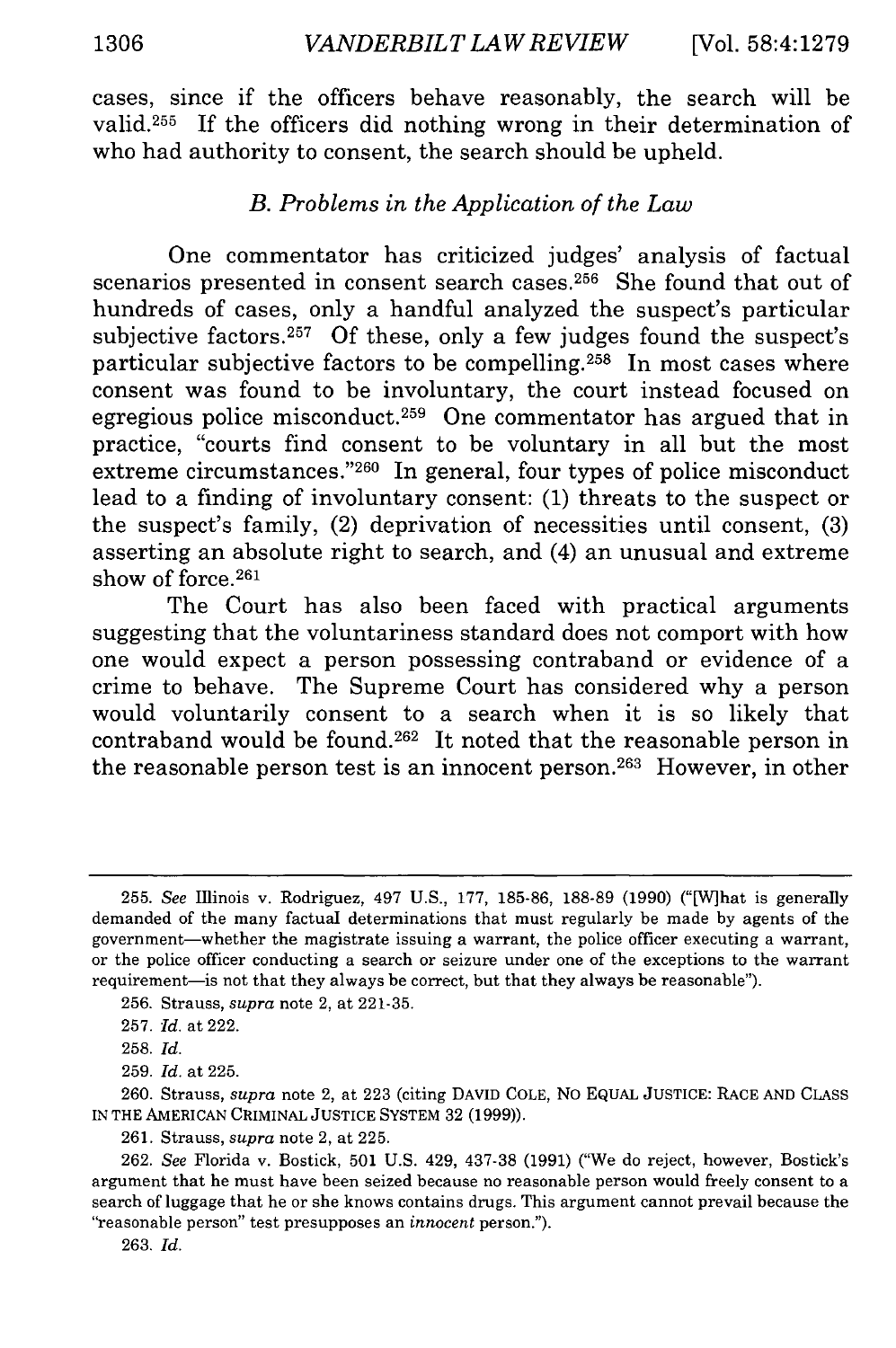areas of criminal law, the law distinguishes the innocent person from the reasonable person. <sup>264</sup>

One possible problem with the application of consent doctrine to consent searches is the confusion over whether the voluntariness standard is subjective or objective. 265 Recent Supreme Court cases have emphasized objective standards under certain areas of the Fourth and Fifth Amendments, focusing either on what a reasonable person would believe or whether police acted reasonably under the circumstances. 266 The confusion over the proper standard has led to imprecision in court rulings on voluntariness in consent searches. <sup>267</sup>

## *C. Obedience Theory*

Even if the doctrine of consent searches is sound and the law is rigorously applied to the facts of the case, the use of psychological research in conjunction with the concept of voluntariness calls into question the validity of the concept as applied in the consent search scenario.<sup>268</sup> Commentators have suggested the applicability of a famous psychological study by Stanley Milgram. <sup>269</sup>

In 1960, Milgram recruited a number of individuals to participate in an experiment that they were told was intended to study the effects of punishment on learning. 270 One of the individuals was the confederate of the experimenter, and he became the "learner"

<sup>264.</sup> *E.g.,* MODEL PENAL CODE § 2.02(2) (2003). The risk that a reckless actor disregards must be one that is a gross deviation from the standard of care that a *law-abiding* person would observe in the actor's situation. *Id. §* 2.02(2)(c). The risk of which a negligent actor should have been aware must be one that his failure to perceive it involves a gross deviation from the standard of care that a *reasonable* person would observe in the actor's situation. *Id. §* 2.02(2)(d).

<sup>265.</sup> *See* Strauss, *supra* note 2, at 227, 229, 232-33 ("[Slome lingering questions [exist] as to which perspective—subjective or objective—should be utilized .....").

<sup>266.</sup> *Id.* at 229.

<sup>267.</sup> *See id.* at 235 (The lack of clear standard has 'led to confusion at best and inadequate protection for suspects' Fourth Amendment rights at worst.").

<sup>268.</sup> *See* Adrian J. Barrio, Note, *Rethinking* Schneckloth v. Bustamonte: *Incorporating Obedience Theory into the Supreme Court's Conception of Voluntary Consent,* 1997 U. ILL. L. REV. 215, 233 (1997) ('The most baffling aspect of the Supreme Court's conception of voluntary consent is that it virtually ignores the well-documented observation that most people mechanically obey legitimate authority.").

<sup>269.</sup> *E.g., id.* at 233. This assertion was first made by Professor Rotenberg. *See* Rotenberg, *supra* note 3, at 188-89 (discussing research showing a natural tendency to consent to authority figures). Barrio notes that "[olne of the purposes of this note is to expand upon professor Rotenberg's novel argument by offering the Milgram experiments not only as evidence that consent searches raise a significant risk of psychological coercion, but also as concrete proof for the proposition that consent searches require prophylactic Fourth Amendment warnings." Barrio, *supra* note 268, at 216 n.2.

<sup>270.</sup> *Id.* at 233-34.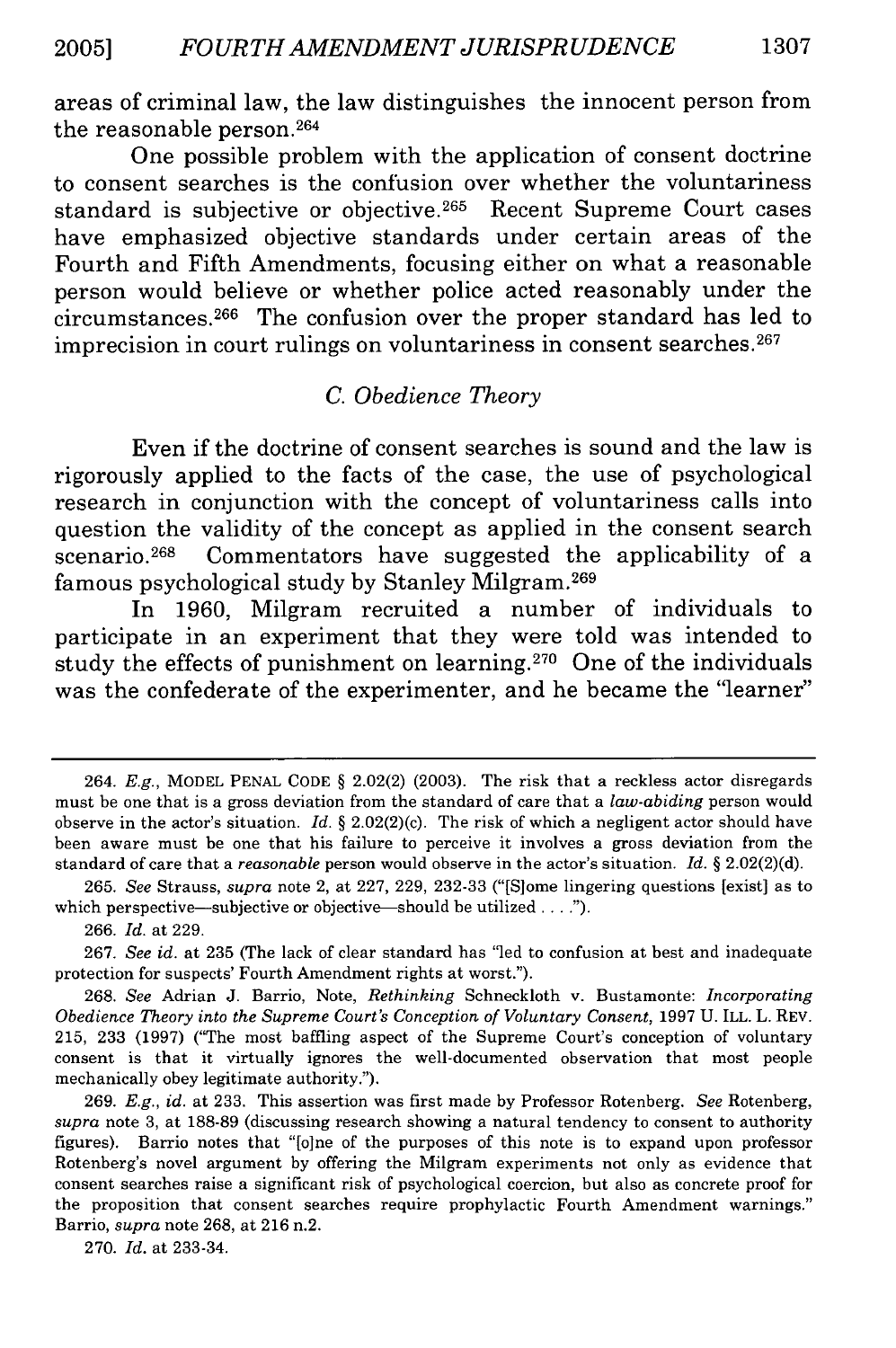in the experiment, while the other individual was the "teacher."271 The teacher was to administer electric shocks of increasing intensity when the learner failed to answer a question correctly.<sup>272</sup> The teacher was given a mild shock to increase the credibility of the experiment.<sup>273</sup> A fake shock generator had switches with messages marked from "Slight Shock," "Moderate Shock," "Strong Shock," 'Very Strong Shock," "Intense Shock," "Extremely Intense Shock," and "Danger: Severe Shock," and at the far right of the panel two switches marked "XXX."274

A prerecorded tape of the learner's feigned discomfort increased from a grunt at seventy-five volts to agonized screams at 270 volts, to refusal to continue the experiment at 300, and beyond that, silence.<sup>275</sup> The teacher was instructed to treat silence as an incorrect answer.<sup>276</sup> The experimenter had four statements to use if the teacher vacillated: "Please continue," "The experiment requires that you continue," "It is absolutely essential that you continue," and "You have no choice but to continue."<sup>277</sup> The discomfort of the learner led the teacher to want to stop administering the shocks, but the experimenter, a legitimate authority figure, used the statements to pressure the teacher to continue punishing the learner.<sup>278</sup> The aim of the experiment was "to measure the point at which the teacher's moral resolve exceeded the pressure of obedience."279

Milgram found a surprising level of obedience. 65 percent of the teachers reached the maximum level of voltage: the switch marked "XXX."<sup>280</sup> Subjects obeyed even when they heard that the learner had a heart condition.<sup>281</sup> However, when the teacher and learner were in the same room, the percentage who reached the maximum was only forty, and when the learner was required to have tactile contact, the obedience rate dropped to 30 percent. 282 Prior to the experiment, psychiatrists and lay persons predicted that only 1 or 2 percent would

271. *Id.* at 234. 272. *Id.* 273. *Id.* 274. *Id.* at 235. 275. *Id.* 276. *Id.* 277. *Id.* 278. *Id.* 279. *Id.* 280. *Id.* at 236. 281. Strauss, *supra* note 2, at 237. 282. *Id.*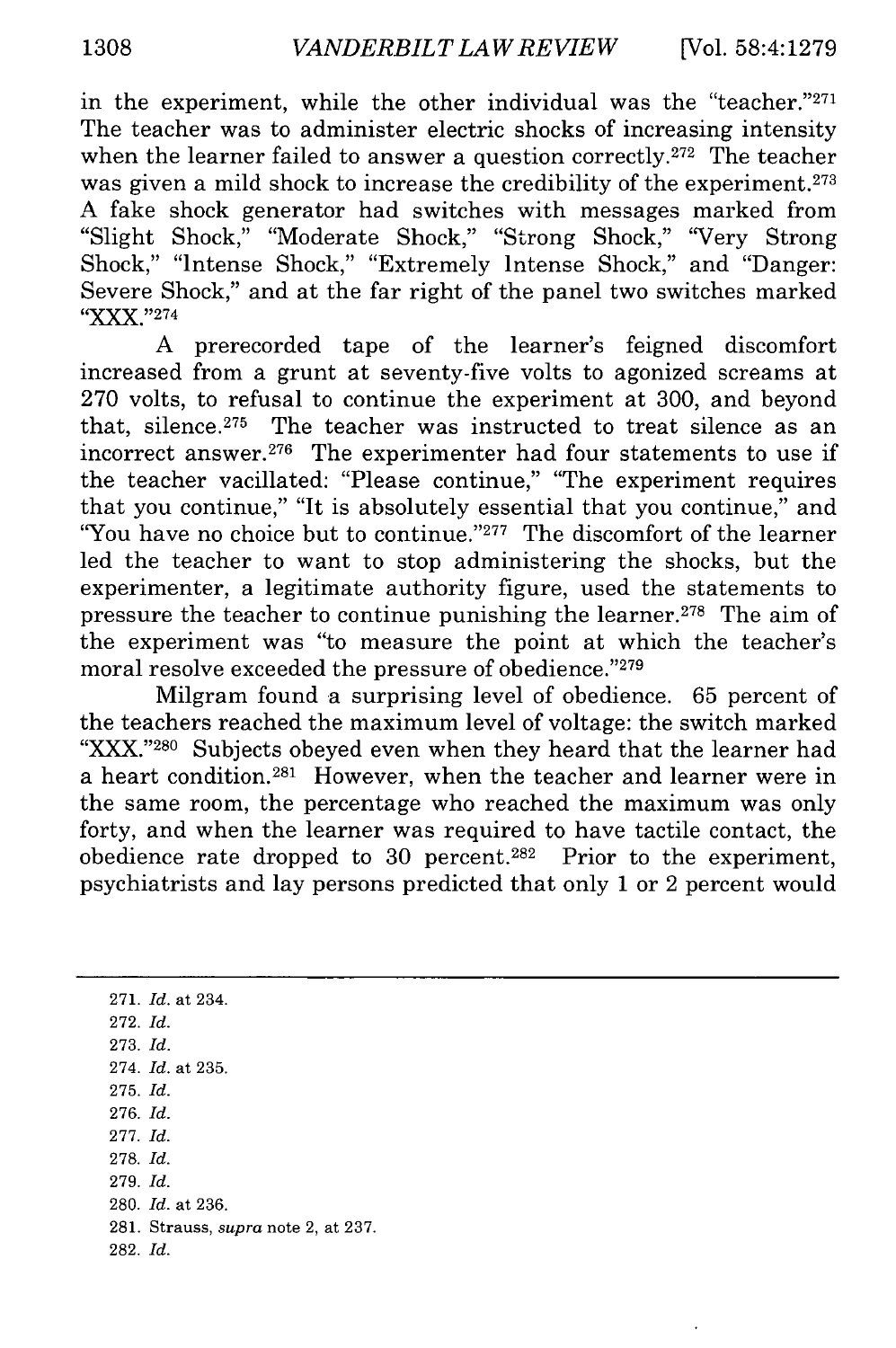shock the learner to the maximum level.<sup>283</sup> Milgram believed that the learners were exhibiting the phenomenon of obedience to authority.<sup>284</sup> He theorized that three factors accounted for the high level of obedience observed.<sup>285</sup> First, social forces "prepare" individuals for obedience because obeying authority is emphasized to children by parents and teachers.<sup>286</sup> Second, the subjects came to view themselves as "the instrument for carrying out another person's wishes," and this undermined their resolve to challenge the experimenter's authority since they no longer saw themselves as responsible for their actions. $287$ Finally, Milgram argued that situational determinants locked the subjects into a pattern of obedience.<sup>288</sup> These determinants included politeness, a desire to uphold the initial promise to the experimenter, the awkwardness of refusing to complete the experiment, anxiety, and the sequential nature of the task.289

Commentators have also analyzed another study supporting Milgram's view that authority is contextual in nature.<sup>290</sup> In 1974, Leonard Bickman conducted an experiment proving that the degree of obedience an authority figure receives depends in large part on the uniform that the person wears. $291$  Bickman arranged for three experimenters in three different uniforms to accost random pedestrians on the street. 292 The experimenters commanded that the pedestrian perform a certain standardized task, from picking up a bag to giving a stranger money for parking.<sup>293</sup> The three uniforms were that of a civilian (consisting of a sports jacket and tie), a milkman in uniform, and a uniformed guard.<sup>294</sup> Bickman found that the guard received the highest levels of obedience, with 75 percent of subjects obeying, compared with 47 percent for the milkman and 29 for the civilian. <sup>295</sup>

Commentators have maintained that the results of these experiments suggest a powerful ability of uniformed authority figures

284. Barrio, *supra* note 268, at 236.

286. *Id.*

287. *Id.* at 237.

- 288. *Id.*
- 289. *Id.*
- 290. *Id.* at 238.
- 291. *Id.* 292. *Id.*
- 
- 293. *Id.* at 239. 294. *Id.*
- 295. *Id.*

<sup>283.</sup> Rotenberg, *supra* note 3, at 188 n.61 (citing STANLEY MILGRAM, OBEDIENCE TO AUTHORITY 31 (1974)).

<sup>285.</sup> *Id.*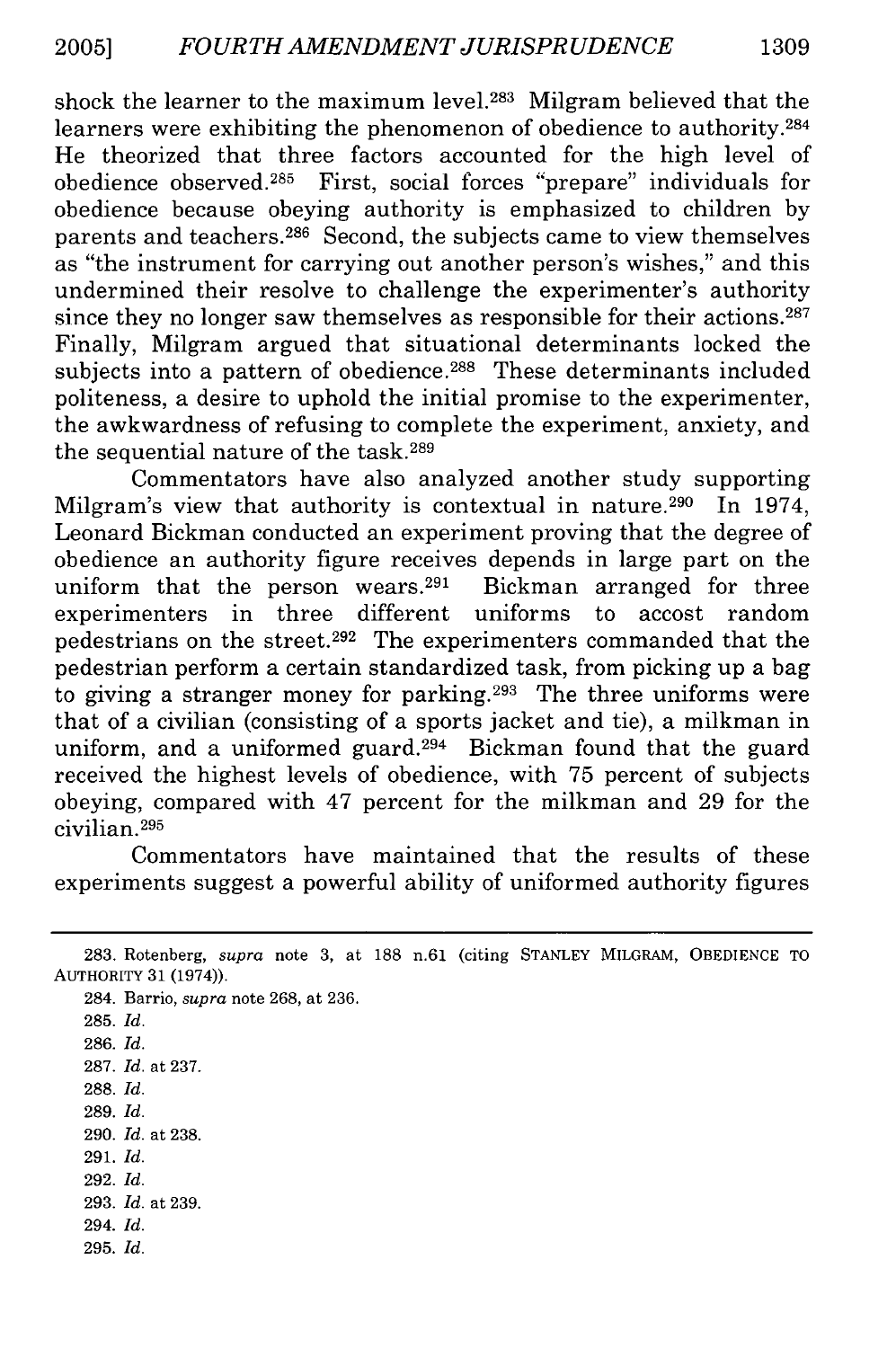to cause acquiescence in citizens. 296 Several observers have attributed the coercive nature of consent searches to this concept and, accordingly, have proposed solutions.<sup>297</sup> One proponent of the application of the foregoing studies to consent searches has argued that citizens will view requests to search as commands.298 This commentator offers several solutions based on this experimental evidence-including informing subjects before requesting consent that they have the right to refuse-and ultimately advocates the elimination of consent searches.<sup>299</sup> The results of these studies undercut the Court's perception of the voluntariness of consent when asked by uniformed authority figures. <sup>300</sup>

## V. THE ARGUMENT FOR PRIVACY AS A CONSIDERATION IN CONSENT **SEARCHES**

This Part will present the argument for including the level of privacy objectively expected by the individual as a factor in the totality of the circumstances. The first section will lay out a hierarchy of protection under various Fourth Amendment contexts and will present the underpinnings of the argument for consideration of location in the consent search case. The second section will address the benefits of including privacy as a factor in the determination of whether a search was consensual. The third section will consider the inclusion of an element of privacy compared to the alternative of providing a prophylactic warning.

<sup>296.</sup> *See id.* at 240 ("[T]he guard's uniform conveyed the sense that its wearer was someone who had a responsible job and could be trusted."); Rotenberg, *supra* note 3, at 193 ("Both law and psychology point to the same conclusion--consent in reality is consentless."); Strauss, *supra* note 2, at 288-89 ("[T]his seems to be one small step removed from recognizing that... police officers in uniform convey... authority and power **.... ).**

<sup>297.</sup> See Barrio, *supra* note 268, at 233-244 (arguing for a Fourth Amendment warning requirement); Craig M. Bradley, *The Court's Curious Consent Search Doctrine,* 38 TRIAL 72 (October 2002) (arguing for an advisory requirement); Herbert Gaylord, Case Note, *What Good is the Fourth Amendment? "Knock and Talk"* & People v. Frohriep, 19 COOLEY L. REV. 229, 229-234 (2002) (analyzing "knock and talk" caselaw); David M. McGlaughlin, *Consent to Search and Knowledge of the Right to Refuse,* 23 PA. LAW. 43, 43 (2001) (arguing suspect should be informed of his right to refuse consent); Rotenberg, *supra* note 3, at 175-177 (advocating for a series of controls to restrain consent doctrine); Strauss, *supra* note 2, at 237-240 (arguing consent should be universally rejected); Robert H. Whorf, *"Coercive Ambiguity" in the Routine Traffic Stop Turned Consent Search,* 30 SUFFOLK L. REV. 379, 379 (1997) (arguing police should be required to tell a motorist he is "free to go" before requesting consent).

<sup>298.</sup> Strauss, *supra* note 2, at 240-42.

<sup>299.</sup> *Id.* at 252-56, 258-72.

<sup>300.</sup> *See* Barrio, *supra* note 268, at 218, 240 ("[O]bedience theory casts serious doubt on the continued vitality of what *Schneckloth* characterized as *Miranda's* central holding: that custody is a necessary prerequisite for a finding of psychological coercion.").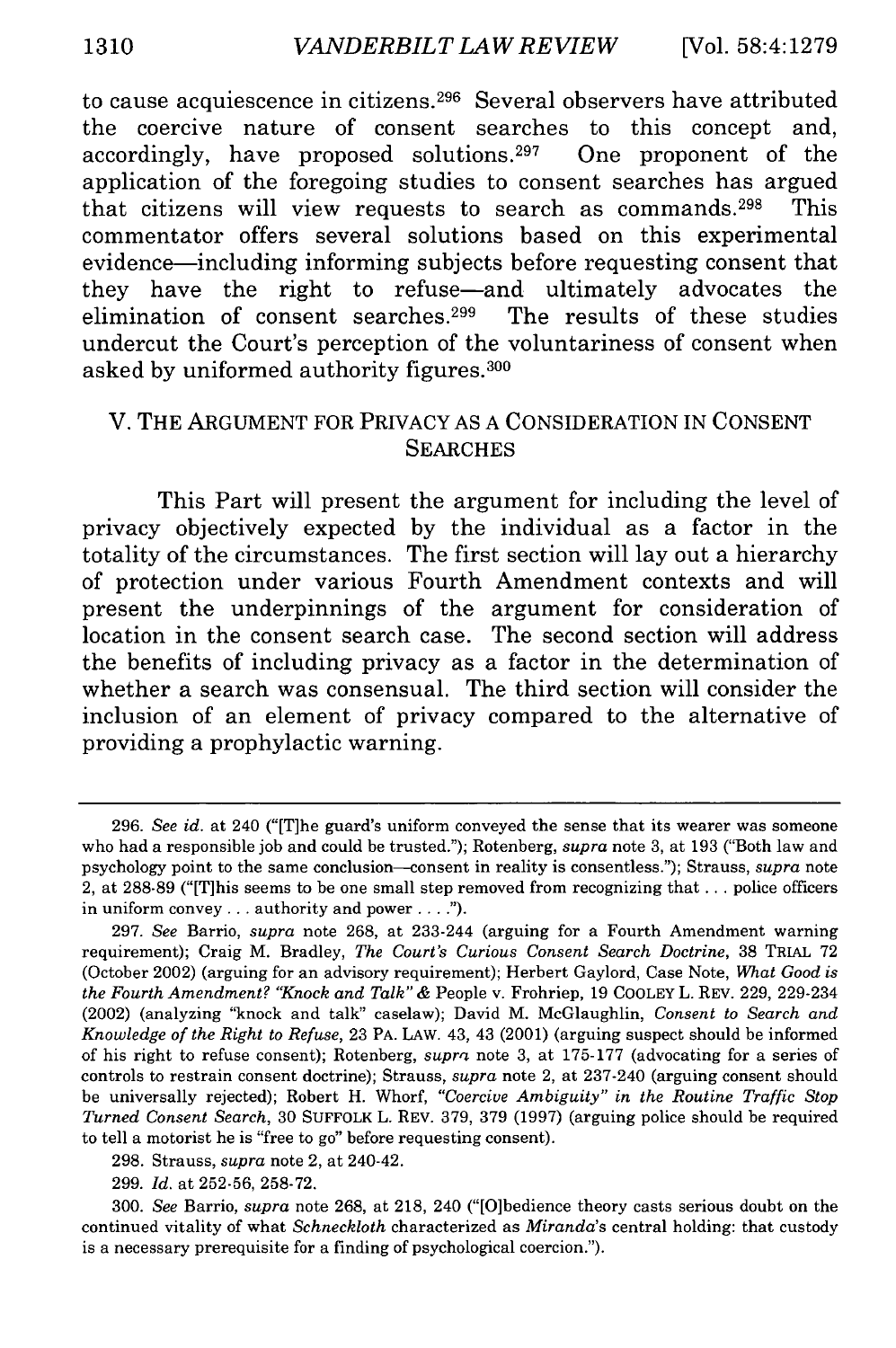## *A. A Hierarchy of Privacy Protections*

Fourth Amendment case law has created a hierarchy of privacy protections, which depend greatly on one's location at the time of the search or seizure. Some of these apply a higher standard to the showing of reasonableness, while others operate as categorical rules preventing the operation of a search or seizure that intrudes into a specified area. This section examines language explaining this hierarchy and provides an overview of the contours of the hierarchy.

#### 1. Treatment of the Home in Search Cases

The home is still accorded significant deference in search cases, even if not as much deference as is granted to the privacy of the home in other areas of Fourth Amendment jurisprudence. Further, *Kyllo* may signal an increase in the level of privacy that the courts will approve of for an individual in the search context. Even before *Kyllo,* the Court emphasized the importance of privacy in the home. Justice Harlan's concurrence in *Katz,* which came to be the majority position on the issue,<sup>301</sup> revealed that the Fourth Amendment did protect people in some places more than others. In fact, Justice Harlan read the Court's opinion as retaining some of the previous concepts from the property-based conception of searches. He interpreted the opinion to hold that "an enclosed telephone booth is an area where, like a home, and unlike a field, a person has a constitutionally protected reasonable expectation of privacy." $302$  He noted that deciding what protection the Fourth Amendment affords to people generally requires reference to a place.<sup>303</sup> Therefore, *Katz* reveals a heightened consideration of privacy in the home even in the majority opinion.<sup>304</sup>

One commentator has asserted that the Court never actually abandoned the trespass test. $305$  He states that Harlan's concurrence implies that consideration of the method of the search as a factor-not

<sup>301.</sup> *See* Kyllo v. United States, 533 U.S. 27, 34 (2001) ("The *Katz* test [is] whether the individual has an expectation of privacy that society is prepared to recognize as reasonable **.. ");** Short, *supra* note 34, at 467 ("The two-part test proposed by Justice Harlan in his concurring opinion in *Katz* eventually came to be recognized as the new measuring stick for the legitimacy of government searches.").

<sup>302.</sup> Katz v. United States, 389 U.S. 347, 360 (1967) (internal citations omitted).

<sup>303.</sup> *Id.* at 361 ("As the Court's opinion states, 'the Fourth Amendment protects people, not places.' The question, however, is what protection it affords to those people. Generally, as here the answer to that question requires reference to a 'place."').

<sup>304.</sup> *See id.* at 351 ("In support of their respective claims, the parties have compiled competing lists of 'protected areas' for our consideration. It appears to be common ground that a private home is such an area.").

<sup>305.</sup> Simmons, *supra* note 35, at 1314.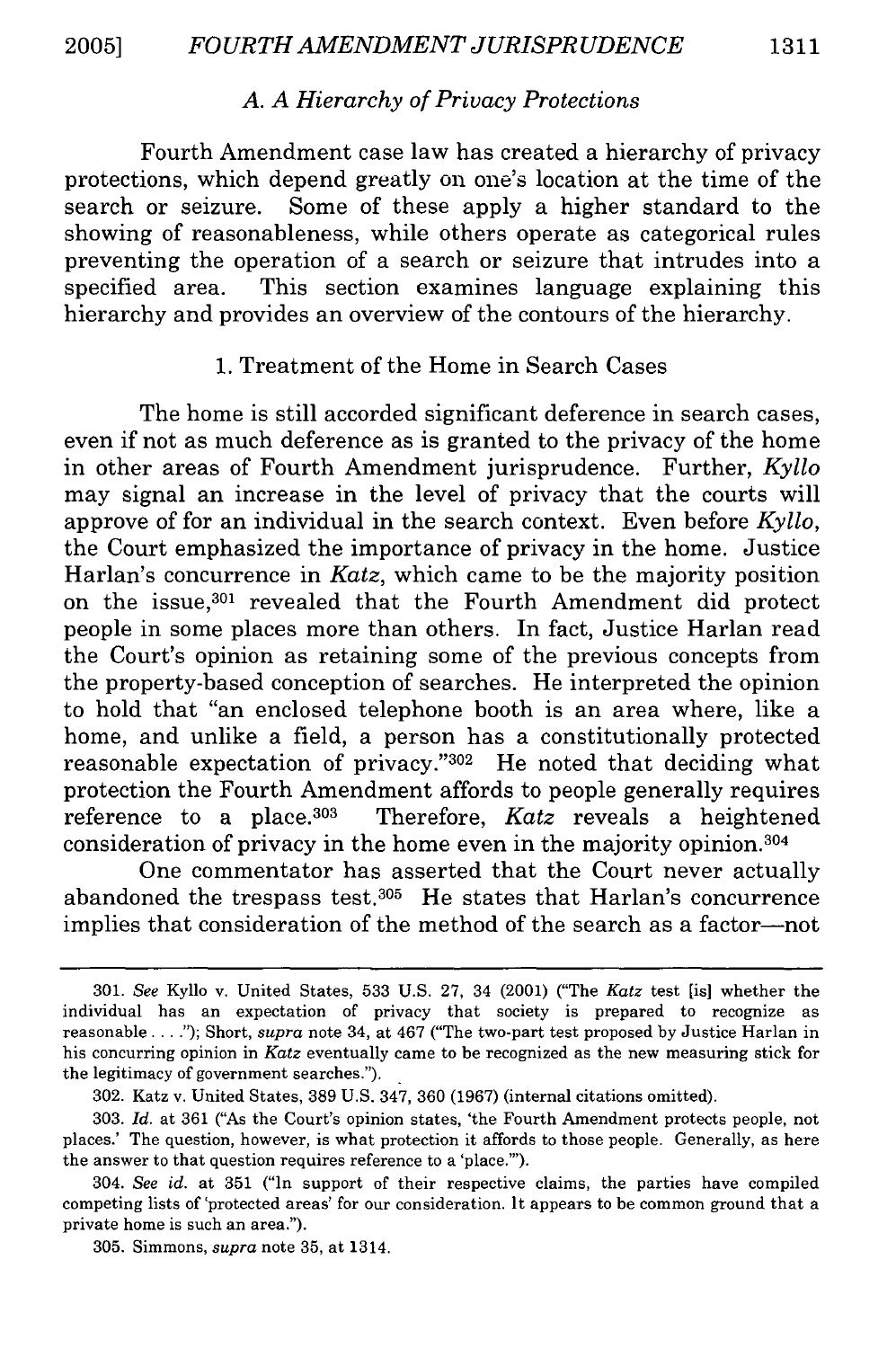a "place-based analysis"-was the true evil that Katz set out to dispel.<sup>306</sup> While the *Katz* majority emphasized that "the Fourth" Amendment protects people, not places,"307 the sanctity of the home survived the apparent rejection of the physical invasion test.

Cases following *Katz* and preceding *Kyllo* reiterated the Court's elevated concern for the home.<sup>308</sup> In *Oliver v. United States*,<sup>309</sup> the Court juxtaposed the home with an area which received a lesser privacy interest. It used the comparison of the curtilage and the home to open fields to demonstrate that the open fields doctrine was consistent with a reasonable expectation of privacy analysis.310 The Court stated that the curtilage was treated similarly to the home because of the "intimate activity associated with the 'sanctity of a man's home and the privacies of life.""311 Courts have defined curtilage **"by** reference to the factors that determine whether an individual reasonably may expect that an area immediately adjacent to the home will remain private."312 The curtilage therefore receives more protection than open fields but less than the home itself.313 *Oliver* demonstrates an analytical structure that grants special status to the home, as part of the hierarchy of locations that merit varying degrees of protection from government intrusion.

*Kyllo* reiterated the Court's determination to accord special importance to the home in search and seizure jurisprudence. The decision focused upon the fact that the technology at issue had been focused upon the home. 314 The Court stated, "In the home, our cases

**312.** *Id.*

**<sup>306.</sup>** *Id.* "Many courts properly reject the idea that *Katz* supplanted a 'place-based analysis,' since the location of the search and the defendant' relationship to that location are still a significant factor in determining whether or not the search was valid." *Id.* To support this point, the author cites *Rakas v. Illinois,* 439 **U.S. 128,** 144 n.12 **(1978) ("[By]** focusing on legitimate expectations of privacy in Fourth Amendment jurisprudence, the Court has not altogether abandoned the use of property concepts in determining the presence or absence of the privacy interests protected **by** that Amendment."). *Id.* at 1314 n.43.

**<sup>307.</sup>** *Katz,* **389 U.S.** at **350.**

**<sup>308.</sup>** *See, e.g.,* United States v. Karo, 468 **U.S. 705,** 714 ("At the risk of belaboring the obvious, private residences are places in which the individual normally expects privacy free of governmental intrusion not authorized **by** a warrant, and that expectation is plainly one that society is prepared to recognize as justifiable.").

**<sup>309.</sup>** 466 **U.S. 170** (1984).

**<sup>310.</sup>** *Id.* at **180.**

**<sup>311.</sup>** *Id.* (quoting Boyd v. United States, **116 U.S. 616, 630 (1886)).**

**<sup>313.</sup>** *See id.* ("[T]he home will remain private... [c]onversely... no expectation of privacy legitimately attaches to open fields.").

<sup>314.</sup> *See* Kyllo v. United States, **533 U.S. 27, 33,** 37-40 (2001) (citing Silverman v. United States, **365 U.S. 505, 511 (1961)** for the proposition that **'[a]t** the very core' of the Fourth Amendment 'stands the right of a man to retreat into his own home and there be free from unreasonable governmental intrusion."').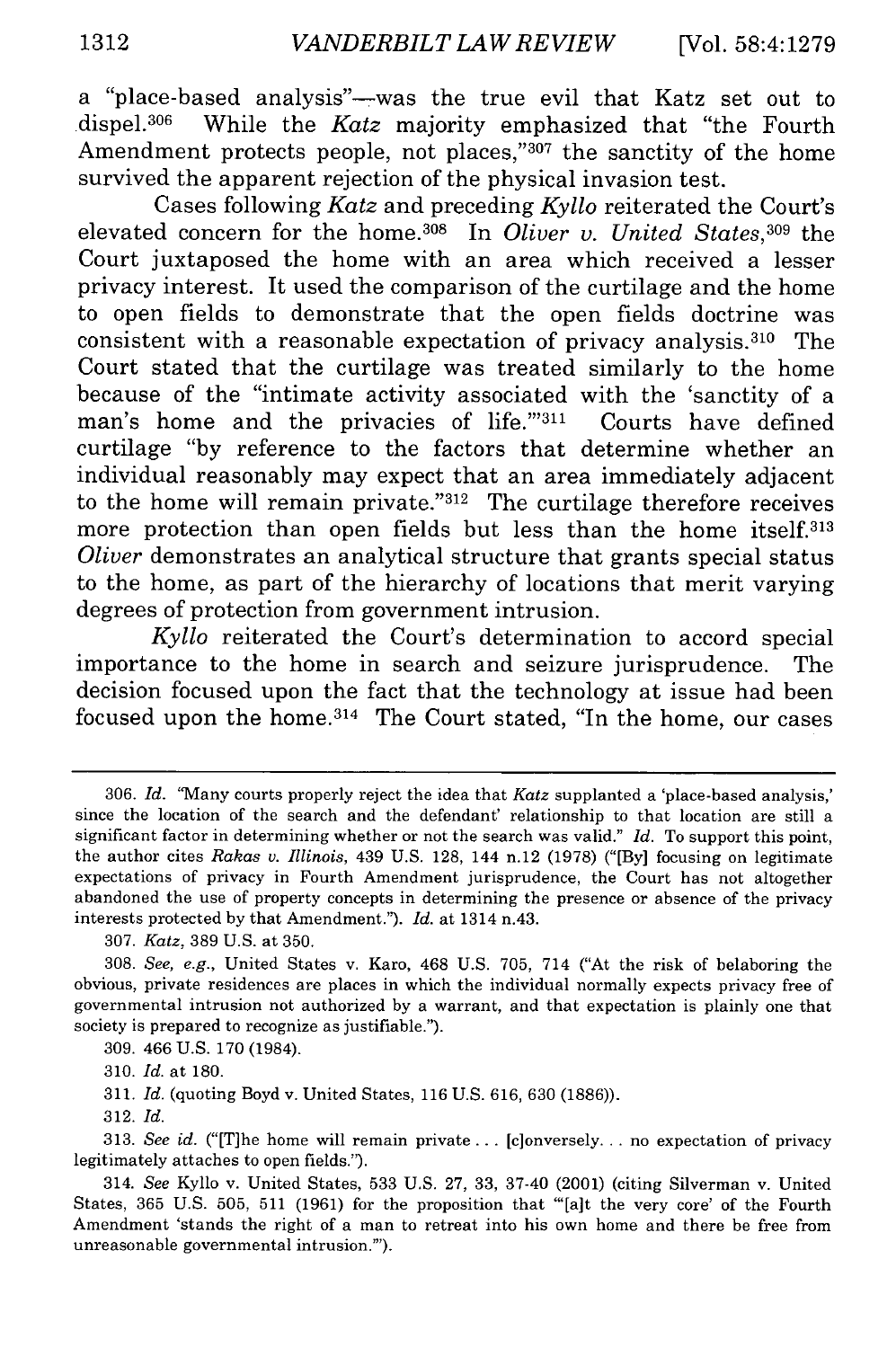show, *all* details are intimate details, because the entire area is held safe from prying government **eyes. '315** The *Kyllo* case seems to move closer to older ideas of property-based protections of the right to privacy. Whatever the implications the decision has on the future of the *Katz* reasonable expectation of privacy test, *Kyllo* demonstrates a high level of solicitude for privacy in the home.

#### 2. Treatment of the Home in Other Fourth Amendment Contexts

The home also receives special treatment in other areas of Fourth Amendment law. For example, in *Payton v. New York,* the Court held that the police could not enter the home to arrest a suspect without either an arrest warrant or exigent circumstances.<sup>316</sup> The Court first stated, "[T]he Fourth Amendment draws a firm line at the entrance to the house."317 The Court then noted, "[in no setting] is the zone of privacy more clearly defined than when bounded **by** the unambiguous physical dimensions of an individual's home."318 In public places, however, there is no requirement that the police have a warrant.<sup>319</sup> In the case of arrest with a warrant, there is a strong basis for the entry into the home because of the determination of probable cause by a "neutral and detached magistrate."<sup>320</sup> The Court has further protected the home in arrest and search cases **by** insisting that the police knock and announce before entering the home to serve the warrant.<sup>321</sup> The protection of the home in home arrest cases seems

**18 U.S.C. § 3109 (2003).**

**<sup>315.</sup>** *Id.* at **37.**

**<sup>316.</sup>** Payton v. New York, 445 **U.S. 573, 589 (1980).**

**<sup>317.</sup>** *Id.*

**<sup>318.</sup>** *Id.* at **589.** The Court also stated that the principles embodied in the Fourth Amendment apply to all government invasions of "the sanctity of a man's home and the privacies of life." *Id.* at **585.**

**<sup>319.</sup>** United States v. Watson, 423 **U.S.** 411, 417 **(1976).** "The usual rule is that a police officer may arrest without warrant one believed **by** the officer upon reasonable cause to have been guilty of a felony **.. "** *Id.* (citing Carroll v. United States, **267 U.S. 132, 156 (1925)).**

**<sup>320.</sup>** See Johnson v. United States, **333 U.S. 10, 14** (1948) ("When the right of privacy must reasonably yield to the right of search is, as a rule, to be decided **by** a judicial officer, not **by** a policeman or Government enforcement agent.").

**<sup>321.</sup>** Authorities may break open the doors of a dwelling, but generally must first announce their presence and authority. Wilson v. Arkansas, 514 **U.S. 927, 929 (1995).** Whether they did so is part of the Fourth Amendment reasonableness inquiry. *Id.* Warrant execution is also addressed **by** federal statute:

The officer may break open any outer or inner door or window of a house, or any part of a house, or anything therein, to execute a search warrant, if, after notice of his authority and purpose, he is refused admittance or when necessary to liberate himself or a person aiding him in the execution of the warrant.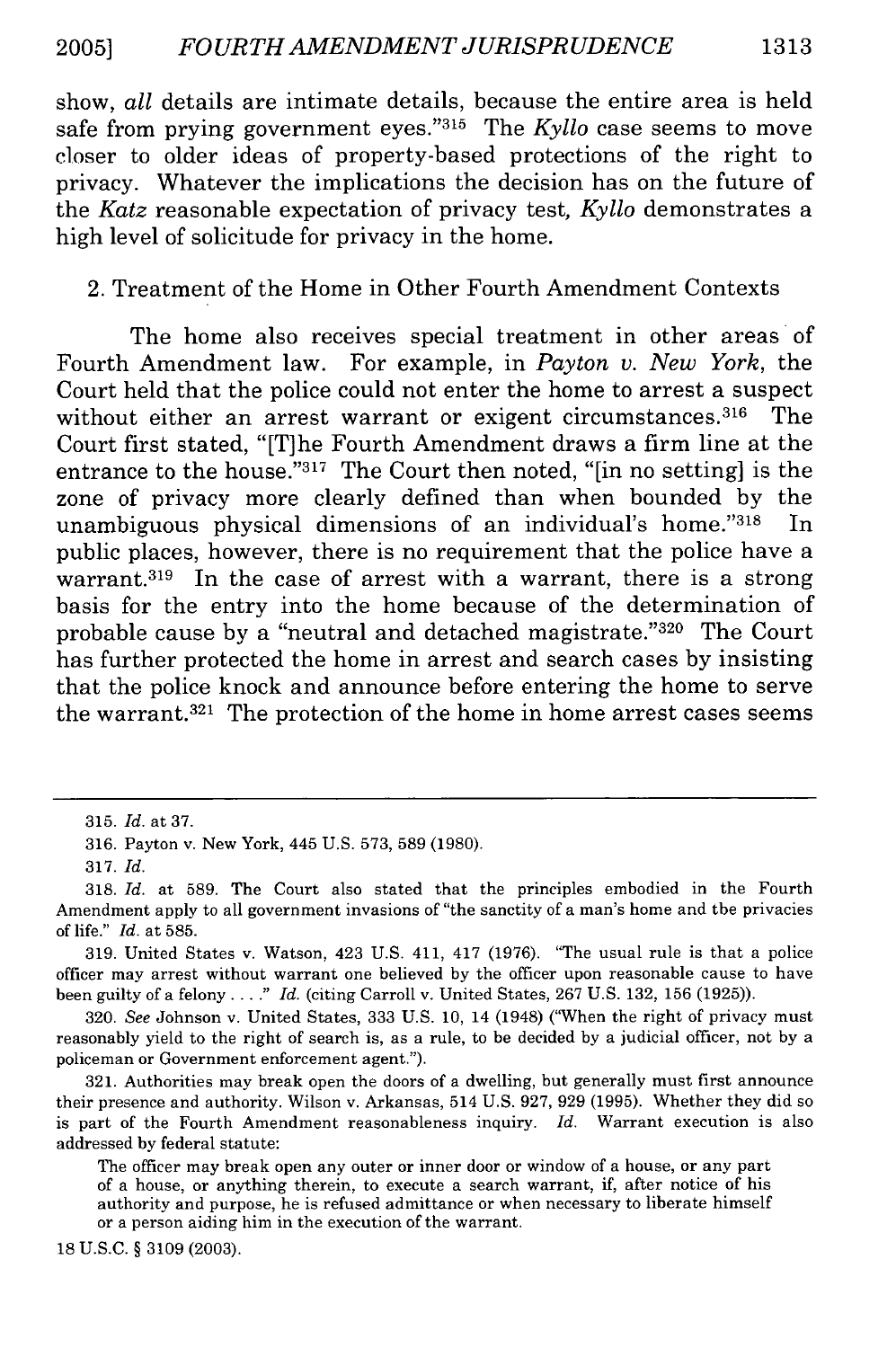even stronger than in other Fourth Amendment areas, since there is a categorical rule for arrests.

## 3. Automobile Stops and Searches and Open Fields

The Supreme Court has held there is a lower burden for the search of an automobile than a home or office, since a citizen has a significantly lower expectation of privacy in an automobile than in one's home or office. 322 The mobile nature of the vehicle makes it readily movable and makes destruction of evidence easier.<sup>323</sup> In the case of open fields, the owner has been held to have no legitimate expectation of privacy in that area.<sup>324</sup> As noted above, in *Oliver v*. *United States,* the Court held that no legitimate expectation of privacy attaches to open fields. 325 Open fields are not part of the cartilage of the home and have not traditionally been treated as deserving as much protection as, for example, the areas that are closer to the home.326

## *B. The Proposal*

This Note envisions an additional element in the test for voluntariness of consent. This element would be weighed along with the other factors relating to voluntariness that courts currently employ to assess the validity of consent searches.<sup>327</sup> This element would capture the different privacy interests that the Court has delineated in Fourth Amendment jurisprudence, but which have not been applied to consent searches.

Courts would apply the test enunciated in *Katz v. United States* to determine the level of privacy expected by the subject of the search.<sup>328</sup> They would consider whether the person consenting to the search had a subjective and an objective expectation of privacy in the thing searched. 329 If a person is asked in the home to consent to a search of another area on the property, for example, the relevant area for the analysis would be the place the police wish to search, even though consent was requested while the person was in the home. One

<sup>322.</sup> California v. Carney, 471 U.S. 386, 390 (1985).

<sup>323.</sup> *Id.*

<sup>324.</sup> *Id.*

<sup>325.</sup> Oliver v. United States, 466 U.S. 170, 179 (1984).

<sup>326.</sup> *Id.* at 180.

<sup>327.</sup> For an overview of factors courts currently employ, see *supra* notes 114-130 and accompanying text.

<sup>328.</sup> *See supra* notes 18-39 and accompanying text.

<sup>329.</sup> *See supra* notes 32-34 and accompanying text.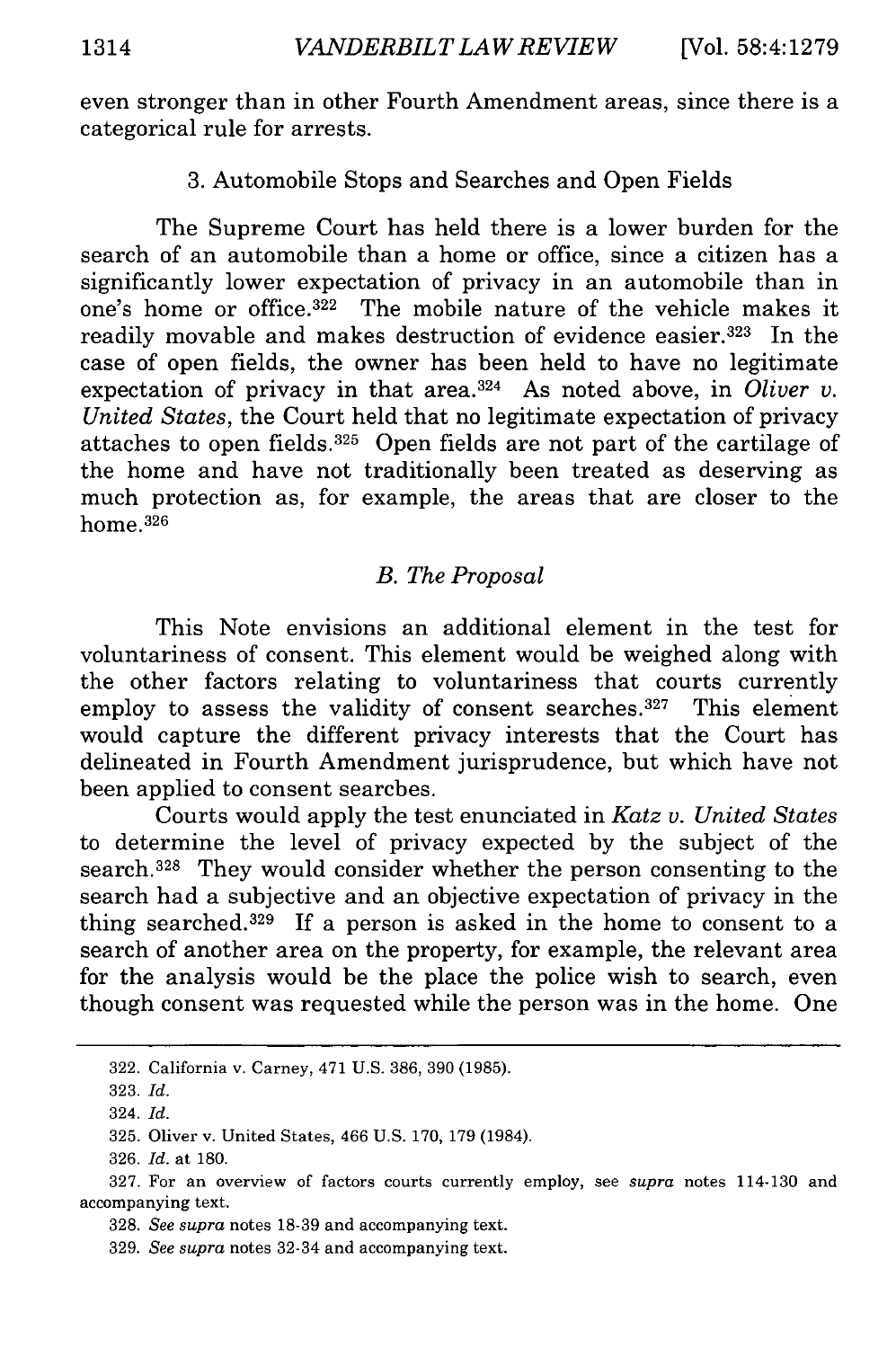possible alternative would be to have categorical rules for certain areas, such as saying that a certain area always should be accorded a certain level of privacy. 330 This alternative, however, has been used in the context of other Fourth Amendment areas, such as arrests, while searches have been governed by the *Katz* inquiry. One advantage of the *Katz* test is that it is flexible enough to allow for determination of a wide range of areas. Also, under the case law that has resulted from *Katz,* courts will have adequate precedent to enable them to decide the level of privacy in different areas.<sup>331</sup>

The privacy analysis in the consent search context will be easier to apply than that in the case of determining whether a search has occurred. First, courts should not give so much consideration to the type of technology used, or that could be used, since there will not be advanced technology involved. Rather officers will simply be asking for permission to search. One possibility for courts is to consider what levels of technology might have detected what the officers eventually found during the consent search. However, that technique applies only in a case where the search has already taken place and the court is aware that the search found the object to which the defendant is asserting a reasonable expectation of privacy. In the case of a consent search, it would be speculative and time-consuming for courts to consider what technologies could possibly have detected the object found by the search.332 Rather, courts should read the

332. There may be some cases in which the court will find that there is no reasonable expectation of privacy even in a place in which there is normally a high level of privacy expectation. For example, if conspicuous contraband were in a readily observable place in the home, such as prominently displayed in a window, then that fact might defeat an argument that there was a reasonable expectation of privacy in the item. However, courts should not attempt to decide whether the object found might have been detected by some other method, ranging from a heat sensor like that used in *Kyllo* to a flyover of the house from several hundred feet in the air in an airplane or a helicopter. It is this latter consideration that would be difficult since in the

<sup>330.</sup> Categorical rules delineating areas where privacy is expected have been used in other areas of Fourth Amendment law, such as in the case of the general requirement of a warrant in order to make an arrest in one's home. *See supra* notes 316-319 and accompanying text.

<sup>331.</sup> *Katz* is the standard for the legitimacy of government searches. *See supra* note 34 and accompanying text. A Westlaw search on February 27, 2004, showed 11,705 documents referring to the *Katz* decision. Scholarly commentary has considered a wide variety of areas where one may or may not have a reasonable expectation of privacy. *See, e.g.,* Daniel L. Collum, Comment, *Fourth Amendment and Maritime Drug Searches: Is There a "Legitimate Expectation of Privacy" on Vessels at Sea?,* 1994 U. **CHI.** LEGAL F. 367, 367-80 (discussing if crewman of vessels at sea have a reasonable expectation of privacy); Alexandra Coulter, Special Project, *Drug Couriers and the Fourth Amendment: Vanishing Privacy Rights for Commercial Passengers,* 43 VAND. L. REV. 1311, 1315-33 (1990) (discussing whether airline passengers have a reasonable expectation of privacy); Sean M. Lewis, Note, *The Fourth Amendment in the Hallway: Do Tenants Have a Constitutionally Protected Privacy Interest in the Locked Common Areas of their Apartment Buildings?,* 101 MICH. L. REV. 273, 273 (2002) (discussing whether apartment tenants have a reasonable expectation of privacy).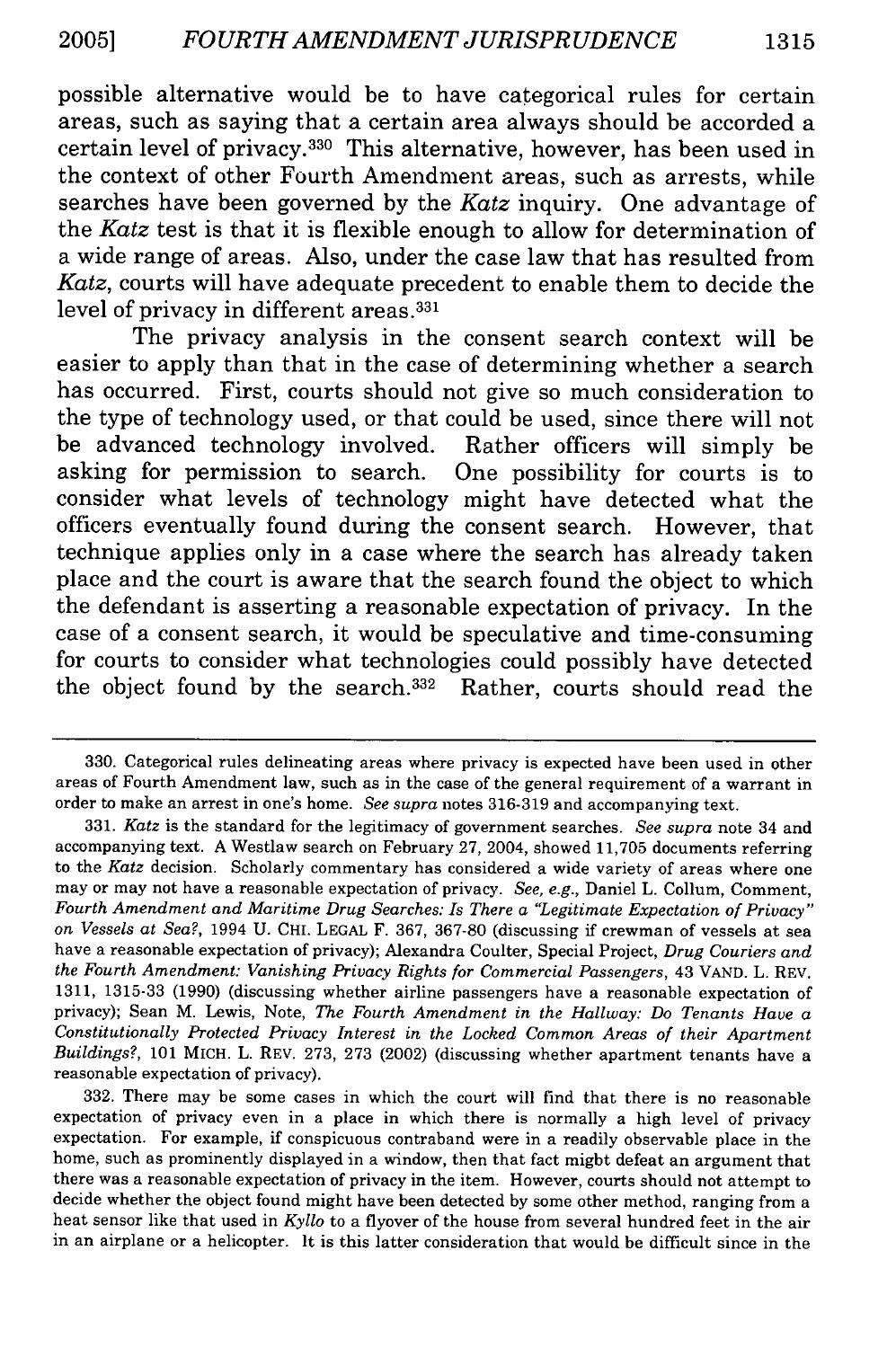precedent and focus on the place searched and the level of privacy expectation accorded to that area.

Several examples illustrate how the privacy analysis would function in different scenarios. First, consider the situation of a citizen who is approached by the police, who knock on her door and ask to search the shed in her backyard. She consents and the police perform the search of the shed. At a suppression hearing in order to determine the validity of consent, the court would first determine the appropriate cases to consider. Even though consent was requested at the home, the consent was requested for the shed, so that is the relevant location. Therefore, the court would consider the cases on privacy in structures such as a shed outside the curtilage.

Second, consider a factual situation similar to that in *Florida v. Riley:* a search of a greenhouse for items which could be seen from the air.333 The level of privacy expectation would depend on the location of the greenhouse. There would be a higher level of privacy accorded to the greenhouse if it were part of or attached to the home than if it were outside the curtilage of the home. The court would analogize this set of facts to the most similar cases it could find in the area. The court would not consider, however, the fact that the items in the greenhouse might have been seen by authorities in an airplane. Were this the *Riley* case, the court would have had to deal with that issue. In this case, though, the court would not speculatively consider all possible methods of detection, but rather would focus on the protection that case law accords to the area searched.

Once the proper analysis of the situation is made, the court considers the expected level of privacy along with the other factors used to assess the voluntariness of consent. The fact that a search is of a location that has a low expectation of privacy will weigh in favor of finding consent; a search of an area with a high level of privacy will weigh in favor of finding no consent. The expected privacy level factor would make the most difference in the result of the outlier cases where there is ambiguity as to whether or not coercion occurred. In cases where the other factors are split between valid consent and invalid consent, a particularly strong or weak expectation of privacy is likely to be much more determinative.

usual *Katz* case that specific method, be it heat sensor or flyover, has been used and the court can focus on that method of search.

<sup>333.</sup> *See supra* notes 45-46 and accompanying text.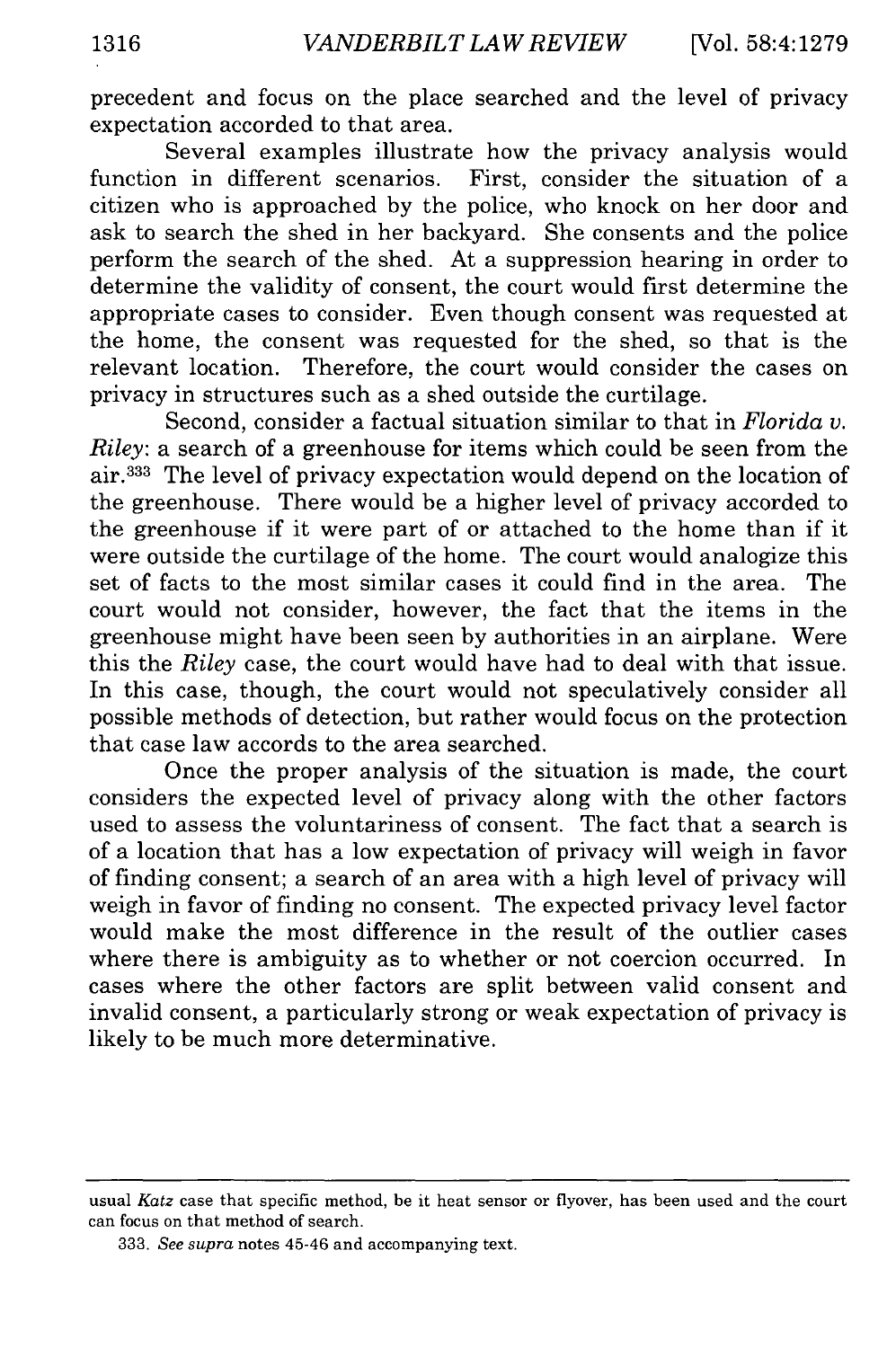## *C. Reconciling Inconsistency in Fourth Amendment Caselaw*

The privacy or location element in the totality of the circumstances test would improve consistency with the other areas of Fourth Amendment concern. The current test has no explicit consideration of the area at which the consent search is directed, except in the case where the person asked for consent is in custody and to the extent that the location bears upon the issue of coercive surroundings. However, in other areas of the Fourth Amendment, the location of the activity sought to be protected is a primary concern.<sup>334</sup>

Recent events in some jurisdictions further modify the balance between the privacy accorded the home and that accorded other areas. For example, several jurisdictions, either through the courts or through department policy, have limited or eliminated the use of consent searches following traffic stops, and many others are investigating their own procedures.<sup>335</sup> These decisions have gone beyond the consent search status quo that puts the home and other areas on the same plane in terms of protection of privacy. They have created a situation where, with respect to the consent search, there is considerably more privacy given to the automobile. This approach is inconsistent with a central principle of Fourth Amendment jurisprudence. The Supreme Court has stated, "[P]hysical entry of the home is the chief evil against which the wording of the Fourth Amendment is directed. . **.."336**

Most of the foregoing policies regarding consent searches were adopted due to fears about racial discrimination, not privacy.<sup>337</sup> Racial profiling is a concern which may override other privacy rights and extend beyond Fourth Amendment considerations.<sup>338</sup> However,

335. *See supra* Part III.C.

336. United States v. United States Dist. Ct. for the E. Dist. of Mich., 407 U.S. 297, 313 (1972).

337. *See supra* notes 231-235 and accompanying text.

338. Namely, the Equal Protection Clause of the Fourteenth Amendment. Whren v. United States, 517 U.S. 806, 813 (1996). Some scholars have argued for a conception of the Fourth Amendment that would itself protect certain minority groups from discriminatory conduct. For example, Professors Dan Kahan and Tracey Meares base a theory of criminal procedure based on the constitutional theory insights of John Hart Ely, whose representation-reinforcement theory of the Constitution suggested that the judiciary stringently scrutinize disadvantaging "discrete and insular minorities." JOHN HART ELY, DEMOCRACY AND DISTRUST (1980); Luna, *supra* note 8, at 808-09. Kahan and Meares utilize this theory to formulate a theory of criminal procedure emphasizing that constitutional limitations are intended to prevent oppression of disempowered groups, and suggesting that judges be especially wary of conduct that focuses on a despised caste. Luna, *supra* note 8, at 809-10; Dan M. Kahan & Tracey L. Meares, *The Coming Crisis of*

<sup>334.</sup> *See, e.g.,* Kyllo v. United States, 533 U.S. 27, 35 (2001) (discussing higher privacy interest in the home); Payton v. New York, 445 U.S. 573, 589 (1980) (same); *see also supra* notes 308-319 and accompanying text.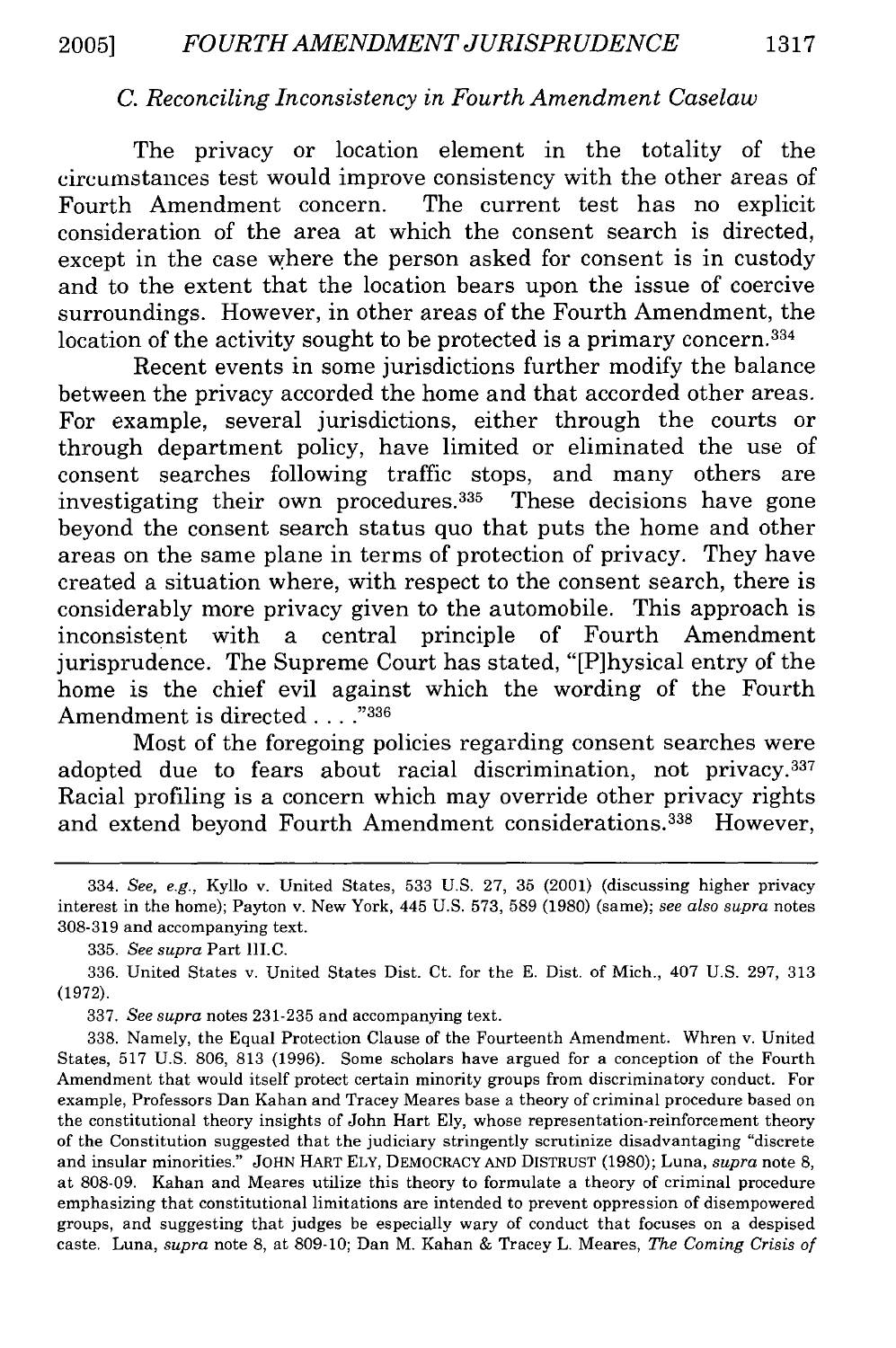while the problem of profiling may be most obvious in the context of consent searches following traffic stops, this problem is equally likely to occur in other circumstances. For example, there is nothing to prevent authorities from conducting home consent searches based on racially discriminatory motives. In fact, a home consent search may present an easier target for discriminatory targeting. In the traffic stop case, there must at least be a valid reason for stopping the vehicle. However, in the home consent search there is no such limitation on the ability of the police to ask for permission to search.

Another consideration in the comparison of the consent search to other areas of search and seizure law concerns exceptions to the warrant requirement. This consideration focuses on what characteristics the consent search shares and does not share with other exceptions to the general warrant requirement, as opposed to characteristics of other types of searches. Most of the exceptions to the warrant requirement for searches and arrests require some sort of justification. Some require an evidentiary justification, such as the protective stop and frisk;<sup>339</sup> while some are based on other concerns, such as the exigent circumstances exception.<sup>340</sup> Those that require an evidentiary justification-such as meeting the requirements of probable cause or reasonable suspicion-demand that the police have some amount of evidence that the person searched has committed a

#### *Whren,* 517 U.S. at 813.

339. Terry v. Ohio, 392 U.S. 1, 30 (1968).

*Id.*

340. Minnesota v. Olson, 495 U.S. 91, 100 (1990) ("[A] warrantless intrusion may be justified by hot pursuit of a fleeing felon, or imminent destruction of evidence **...** or the need to prevent a suspect's escape, or the risk of danger to the police or to other persons inside or outside the dwelling.").

*Criminal Procedure,* 86 GEO. L.J. 1153, 1157 (1198). Under this theory, the Fourth Amendment becomes a criminal procedure analog to the Equal Protection Clause of the Fourteenth Amendment. Luna, *supra* note **8,** at 803-04.

The Supreme Court, however, has been careful to prevent the conflation of the Fourth Amendment and the Fourteenth Amendment in the context of criminal procedure.

We of course agree with petitioners that the Constitution prohibits selective enforcement of the law based on considerations such as race. But the constitutional basis for objecting to intentionally discriminatory application of laws is the Equal Protection Clause, not the Fourth Amendment. Subjective intentions play no role in ordinary, probable-cause Fourth Amendment analysis.

<sup>[</sup>W]here a police officer observes unusual conduct which leads him reasonably to conclude in light of his experience that criminal activity may be afoot and that the persons with whom he is dealing may be armed and presently dangerous, where in the course of investigating this behavior he identifies himself as a policeman and makes reasonable inquiries, and where nothing in the initial stages of the encounter serves to dispel his reasonable fear for his own or others' safety, he is entitled for the protection of himself and others in the area to conduct a carefully limited search of the outer clothing of such persons in an attempt to discover weapons which might be used to assault him.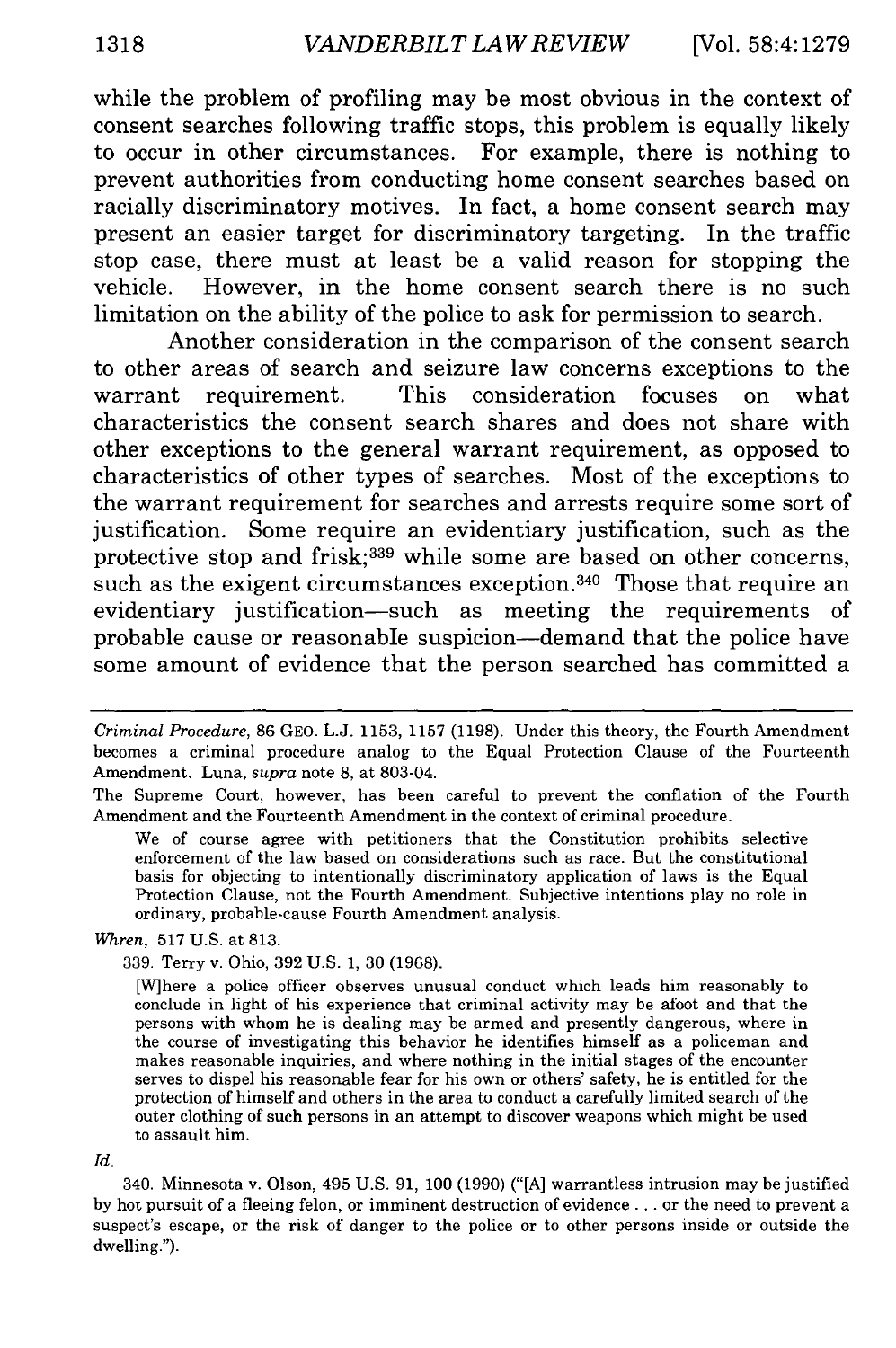violation of the law. Consent searches, however, require no level of evidentiary burden to justify their use. <sup>341</sup>

The exigent circumstances exception allows the police to enter the home without a warrant if they are in hot pursuit of a felon, or if they have probable cause to believe that there would be escape of a suspect, imminent destruction of evidence, or a risk of danger to the police or other persons inside or outside the dwelling.<sup>342</sup> This exception requires an evidentiary showing as well, although it requires more than just a belief that the person committed a crime or that evidence will be in a certain place. Still, this exception seems to be a more compelling justification for invading a homeowner's privacy, since there may be a real risk of harm to the police or bystanders, except in the case of imminent destruction of evidence. In the case of a consent search, it may lead to the discovery of evidence of criminal activity, enhancing crime fighting and law enforcement. 343 However, the chance that the police action will have a large effect in a given case seems less likely than in the case of exigent circumstances. <sup>344</sup>

The exigent circumstances exception differs from the consent search exception in another important way. If there are exigent circumstances, then the police can enter the home in the same way that they may enter if there is consent. In the arrest warrant situation, however, exigent circumstances give the police a right that they do not otherwise have under *Payton.* The consent search doctrine does not give the police any rights that they do not already have, since they have the same right to ask for consent on a public street, during a traffic stop, or in the home.<sup>345</sup> In effect, unlike the exigent circumstances exception, the consent search doctrine operates without

<sup>341.</sup> *See* Schneckloth v. Bustamonte, 412 U.S. 218, 248 (1973) (stating that the State must show that the consent was voluntary to uphold the search; no mention is made of any other requirement); Rotenberg, *supra* note 3, at 183. One commentator notes that the implicit assumption that evidence will be found during a consent search "strangely... need not correspond with the presence of probable cause or a warrant or any other basis for suspicion." Sherry F. Colb, What *is a Search? Two Conceptual Flaws in Fourth Amendment Doctrine and Some Hints of a Remedy,* 55 STAN. L. REV. 119, 149 (2002).

<sup>342.</sup> *Olson,* 495 **U.S.** at 100.

<sup>343.</sup> This is one of the arguments made to support consent searches. See Strauss, *supra* note 2, at 258-59.

<sup>344.</sup> In the case of exigent circumstances, the police must find one of the exigent circumstances upon which to base the entry. This showing suggests a present risk to society. The results of the consent search, which does not even require reasonable suspicion, seem speculative at best, given the lower chance that a given search will result in contraband or other evidence based upon which to arrest and charge a defendant. *See supra* note 341 and accompanying text.

<sup>345.</sup> This statement excludes the states that have decided otherwise under state law, as part of a settlement of a lawsuit, or as part of their regulations. *See supra* Part III. This general rule is accurate in most states and under federal case law.